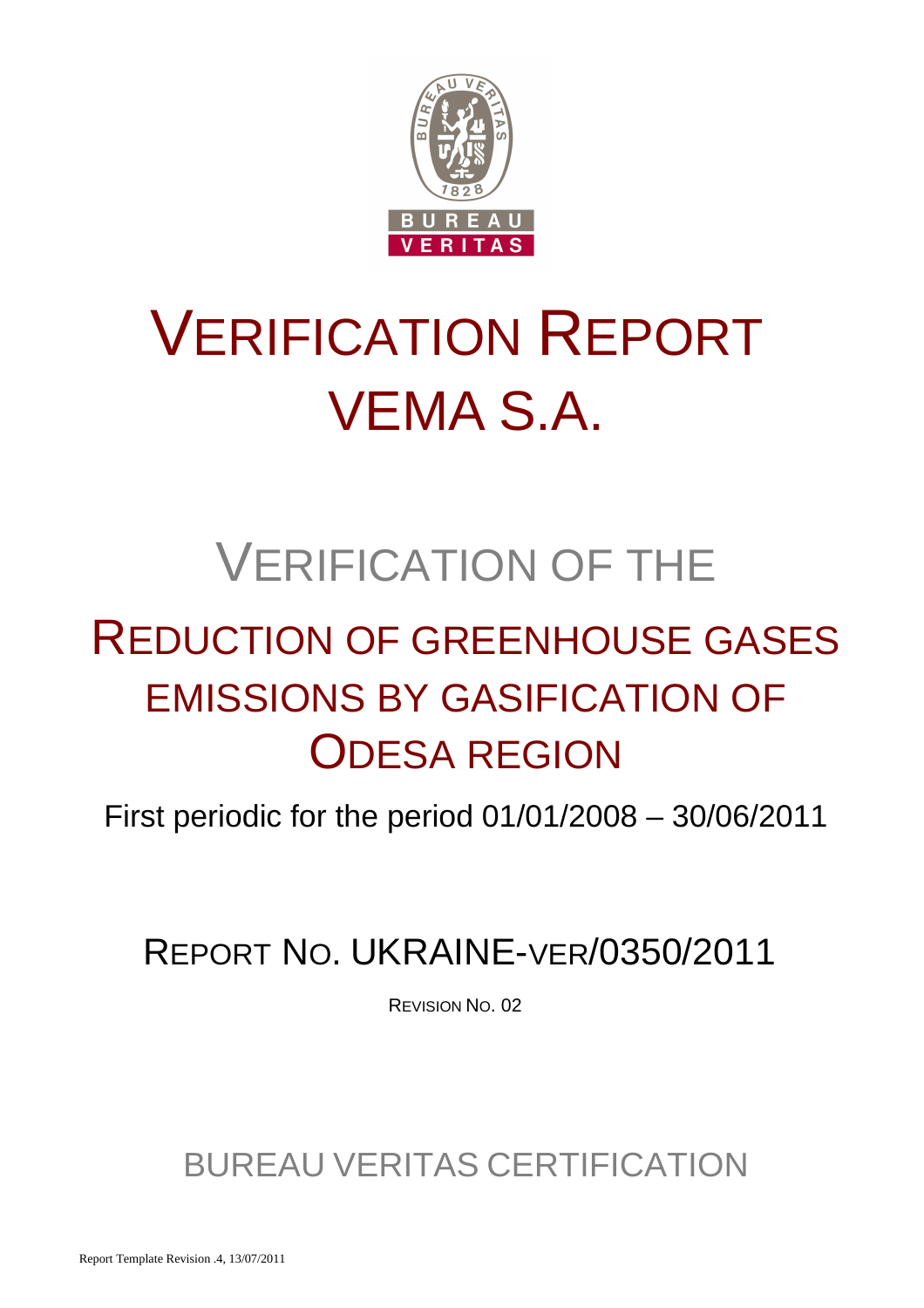

#### VERIFICATION REPORT

| Date of first issue:<br>12/09/2011                                                                                                                                                                                                                                                                                                                                                                                                                                                                                                                                                                                                                                                                                                                                                                                                                                                                                                                               | Organizational unit:<br><b>Holding SAS</b>               |                       | <b>Bureau Veritas Certification</b>                                                      |  |
|------------------------------------------------------------------------------------------------------------------------------------------------------------------------------------------------------------------------------------------------------------------------------------------------------------------------------------------------------------------------------------------------------------------------------------------------------------------------------------------------------------------------------------------------------------------------------------------------------------------------------------------------------------------------------------------------------------------------------------------------------------------------------------------------------------------------------------------------------------------------------------------------------------------------------------------------------------------|----------------------------------------------------------|-----------------------|------------------------------------------------------------------------------------------|--|
| Client:                                                                                                                                                                                                                                                                                                                                                                                                                                                                                                                                                                                                                                                                                                                                                                                                                                                                                                                                                          | Client ref.:                                             |                       |                                                                                          |  |
| <b>VEMA S.A.</b>                                                                                                                                                                                                                                                                                                                                                                                                                                                                                                                                                                                                                                                                                                                                                                                                                                                                                                                                                 | <b>Fabian Knodel</b>                                     |                       |                                                                                          |  |
| Summary:<br>Bureau Veritas Certification has made the first periodic verification for the period from 01 January 2008 to 30<br>June 2011 of the "Reduction of greenhouse gases emissions by gasification of Odesa region" project of VEMA<br>S.A., located in Odesa region, Ukraine, and applying JI specific approach, on the basis of UNFCCC criteria for<br>the JI, as well as criteria given to provide for consistent project operations, monitoring and reporting. UNFCCC<br>criteria refer to Article 6 of the Kyoto Protocol, the JI rules and modalities and the subsequent decisions by the<br>JI Supervisory Committee, as well as the host country criteria.                                                                                                                                                                                                                                                                                         |                                                          |                       |                                                                                          |  |
| The verification scope is defined as a periodic independent review and ex post determination by the Accredited<br>Entity of the monitored reductions in GHG emissions during defined verification period, and consisted of the<br>following three phases: i) desk review of the project design and the baseline and monitoring plan; ii) follow-up<br>interviews with project stakeholders; iii) resolution of outstanding issues and the issuance of the final<br>verification report and opinion. The overall verification, from Contract Review to Verification Report & Opinion,<br>was conducted using Bureau Veritas Certification internal procedures.                                                                                                                                                                                                                                                                                                    |                                                          |                       |                                                                                          |  |
| The first output of the verification process is a list of Clarification, Corrective Actions Requests, Forward<br>Actions Requests (CR, CAR and FAR), presented in Appendix A.                                                                                                                                                                                                                                                                                                                                                                                                                                                                                                                                                                                                                                                                                                                                                                                    |                                                          |                       |                                                                                          |  |
| In summary, Bureau Veritas Certification confirms that the project is implemented as planned and described in<br>approved project design documents. Installed equipment being essential for generating emission reduction<br>runs reliably and is calibrated appropriately. The monitoring system is in place and the project is generating<br>GHG emission reductions. The GHG emission reduction is calculated accurately and without material errors,<br>omissions, or misstatements, and the ERUs totalize 3617064 tons of CO2eq for the monitoring period from<br>01/01/2008 to 30/06/2011 (979869 tons of CO2eq for the period 01/01/2008-31/12/2008, 986935 tons of<br>CO2eq for the period 01/01/2009-31/12/2009, 1074768 tons of CO2eq for the period 01/01/2010-31/12/2010<br>and 575492 tons of CO2eq for the period 01/01/2011-30/06/2011).<br>Our opinion relates to the project's GHG emissions and resulting GHG emission reductions reported and |                                                          |                       |                                                                                          |  |
| related to the approved project baseline and monitoring, and its associated documents.                                                                                                                                                                                                                                                                                                                                                                                                                                                                                                                                                                                                                                                                                                                                                                                                                                                                           |                                                          |                       |                                                                                          |  |
| Report No.:<br>Subject Group:<br>UKRAINE-ver/0350/2011<br>JI                                                                                                                                                                                                                                                                                                                                                                                                                                                                                                                                                                                                                                                                                                                                                                                                                                                                                                     |                                                          |                       |                                                                                          |  |
| Project title:<br>Reduction of greenhouse gases emissions by<br>gasification of Odesa region                                                                                                                                                                                                                                                                                                                                                                                                                                                                                                                                                                                                                                                                                                                                                                                                                                                                     |                                                          |                       |                                                                                          |  |
| Work carried out by:                                                                                                                                                                                                                                                                                                                                                                                                                                                                                                                                                                                                                                                                                                                                                                                                                                                                                                                                             |                                                          |                       |                                                                                          |  |
| Team Leader, Lead Verifier:<br>Team Member, Lead Verifier:<br>Team Member, Technical Specialist:<br>Kuzmenko                                                                                                                                                                                                                                                                                                                                                                                                                                                                                                                                                                                                                                                                                                                                                                                                                                                     | Igor Kachan <i>(Kende</i><br>Victoria Legka<br>Oleksandr |                       |                                                                                          |  |
| Work reviewed by:                                                                                                                                                                                                                                                                                                                                                                                                                                                                                                                                                                                                                                                                                                                                                                                                                                                                                                                                                |                                                          |                       |                                                                                          |  |
| Ivan Sokolov - Internal Technical Reviewer                                                                                                                                                                                                                                                                                                                                                                                                                                                                                                                                                                                                                                                                                                                                                                                                                                                                                                                       |                                                          | $\boxtimes$<br>cation | No distribution without permission from the<br>Client or responsible organizational unit |  |
| Work approved by:<br>Bureau<br>Flavio Gomes - Operational Manager                                                                                                                                                                                                                                                                                                                                                                                                                                                                                                                                                                                                                                                                                                                                                                                                                                                                                                | sing SAS<br>$\sim$ 110                                   |                       | Limited distribution                                                                     |  |
| Date of this revision:<br>Rev. No.:<br>15/09/2011<br>40<br>02                                                                                                                                                                                                                                                                                                                                                                                                                                                                                                                                                                                                                                                                                                                                                                                                                                                                                                    | Number of pages:                                         |                       | Unrestricted distribution                                                                |  |

1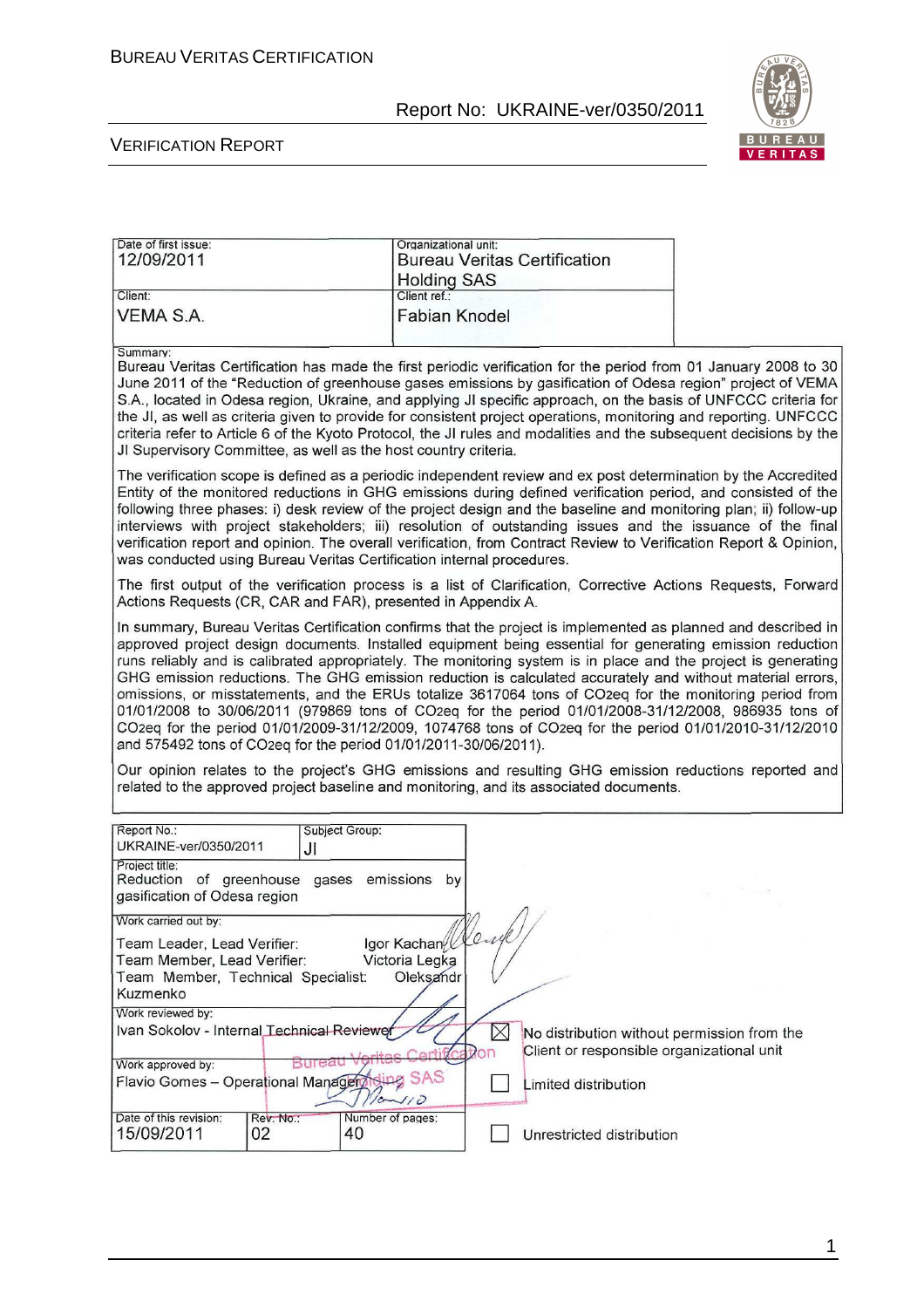

VERIFICATION REPORT

## **Table of Contents Page 2018**

| $\mathbf 1$    |                                                                        |                |
|----------------|------------------------------------------------------------------------|----------------|
| 1.1            | Objective                                                              | $\overline{4}$ |
| 1.2            | Scope                                                                  | $\overline{4}$ |
| 1.3            | <b>Verification Team</b>                                               | 5              |
| $\overline{2}$ |                                                                        |                |
| 2.1            | <b>Review of Documents</b>                                             | 5              |
| 2.2            | Follow-up Interviews                                                   | 6              |
| 2.3            | Resolution of Clarification, Corrective and Forward Action<br>Requests | 6              |
| 3              |                                                                        |                |
| 3.1            | Remaining issues and FARs from previous verifications                  | 8              |
| 3.2            | Project approval by Parties involved (90-91)                           | 8              |
| 3.3            | Project implementation (92-93)                                         | 8              |
| 3.4            | Compliance of the monitoring plan with the monitoring                  |                |
|                | methodology (94-98)                                                    | 10             |
| 3.5            | Revision of monitoring plan (99-100)                                   | 11             |
| 3.6            | Data management (101)                                                  | 11             |
| 3.7            | Verification regarding programmes of activities (102-110)              | 12             |
| 4              |                                                                        |                |
| 5              |                                                                        |                |
|                | APPENDIX A: PROJECT VERIFICATION PROTOCOL  20                          |                |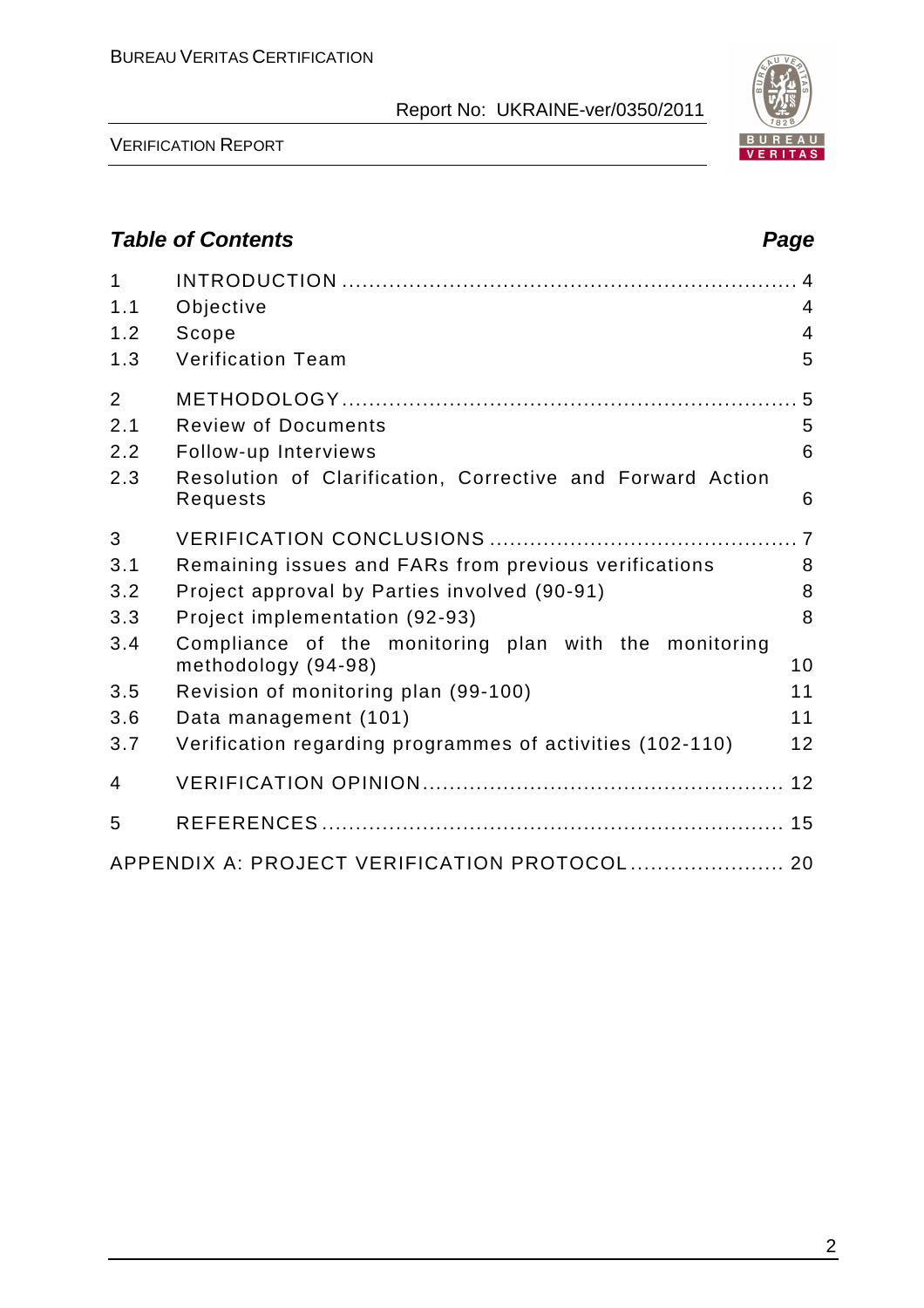

VERIFICATION REPORT

#### **Abbreviations**

| AIE             | <b>Accredited Independent Entity</b>                   |
|-----------------|--------------------------------------------------------|
| BVC             | <b>Bureau Veritas Certification Holding SAS</b>        |
| CAR             | <b>Corrective Action Request</b>                       |
| <b>CDM</b>      | Clean Development Mechanism                            |
| CL              | <b>Clarification Request</b>                           |
| CO <sub>2</sub> | <b>Carbon Dioxide</b>                                  |
| <b>DVM</b>      | Determination and Verification Manual                  |
| ERU             | Emission reduction unit                                |
| FAR             | <b>Forward Action Request</b>                          |
| GHG             | Green House Gas(es)                                    |
| GWP             | <b>Global Warming Potential</b>                        |
| <b>IPCC</b>     | Intergovernmental Panel on Climate Change              |
| JI              | Joint Implementation                                   |
| JISC            | Joint Implementation Supervisory Committee             |
| МP              | <b>Monitoring Plan</b>                                 |
| ΜR              | <b>Monitoring Report</b>                               |
| DFP             | <b>Designated Focal Point</b>                          |
| QA/QC           | <b>Quality Assurance/Quality Control</b>               |
| PDD             | <b>Project Design Document</b>                         |
| <b>UNFCCC</b>   | United Nations Framework Convention for Climate Change |
|                 |                                                        |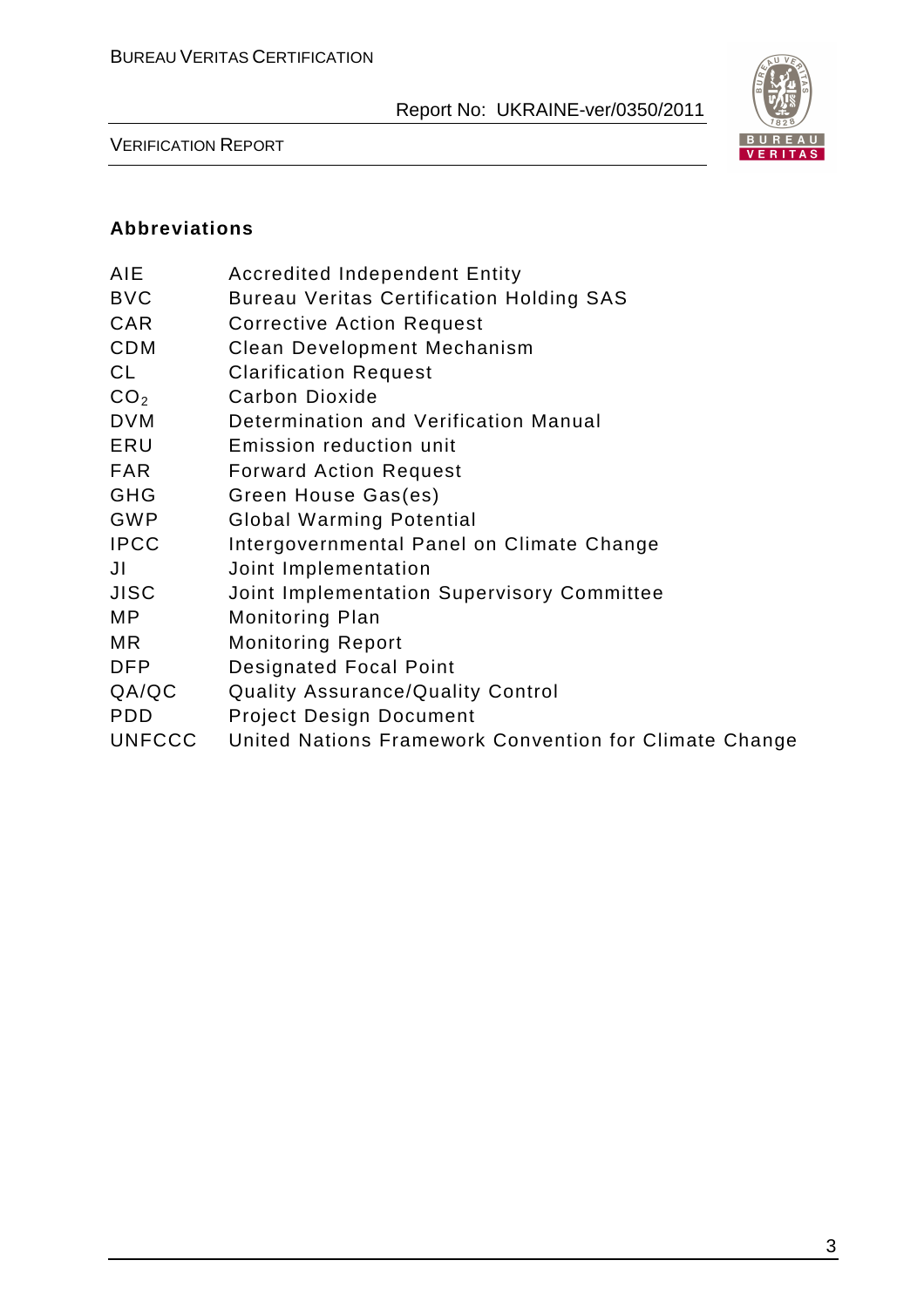

VERIFICATION REPORT

## **1 INTRODUCTION**

VEMA S.A. has commissioned Bureau Veritas Certification to verify the emissions reductions of its JI project "Reduction of greenhouse gases emissions by gasification of Odesa region" (hereafter called "the project") located in Odesa region, Ukraine.

This report summarizes the findings of the verification of the project, performed on the basis of UNFCCC criteria, as well as criteria given to provide for consistent project operations, monitoring and reporting.

The verification covers the period from  $1<sup>st</sup>$  January 2008 to 30<sup>th</sup> June 2011.

## **1.1 Objective**

Verification is the periodic independent review and ex post determination by the Accredited Independent Entity (AIE) of the monitored reductions in GHG emissions during defined verification period.

The objective of verification can be divided in Initial Verification and Periodic Verification.

UNFCCC criteria refer to Article 6 of the Kyoto Protocol, the JI rules and modalities and the subsequent decisions by the JI Supervisory Committee, as well as the host country criteria.

### **1.2 Scope**

Verification scope is defined as an independent and objective review and ex post determination by the Accredited Independent Entity of the monitored reductions in GHG emissions. The verification is based on the submitted monitoring report, the determined project design document including the project's baseline study, revised monitoring plan and other relevant documents. The information in these documents is reviewed against Kyoto Protocol requirements, UNFCCC rules and associated interpretations.

The verification is not meant to provide any consulting towards the Client. However, stated requests for clarifications, corrective and/or forward actions may provide input for improvement of the project monitoring towards reductions in the GHG emissions.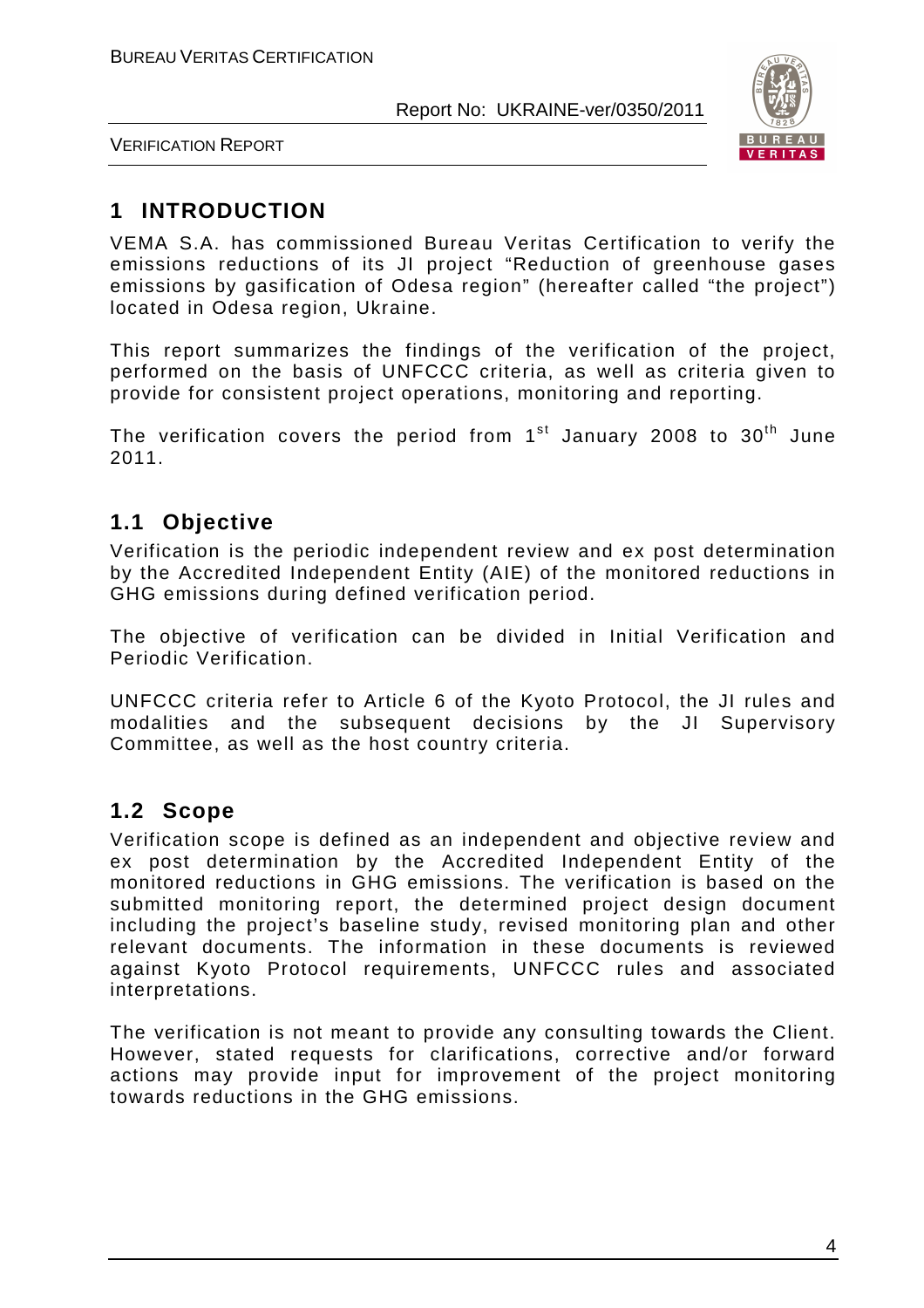

VERIFICATION REPORT

## **1.3 Verification Team**

The verification team consists of the following personnel:

Igor Kachan Bureau Veritas Certification Team Leader, Climate Change Lead Verifier

Victoria Legka Bureau Veritas Certification Team Member, Climate Change Lead Verifier

Oleksandr Kuzmenko Bureau Veritas Certification Team Member, Technical Specialist

This verification report was reviewed by:

Ivan Sokolov

Bureau Veritas Certification, Internal Technical Reviewer

## **2 METHODOLOGY**

The overall verification, from Contract Review to Verification Report & Opinion, was conducted using Bureau Veritas Certification internal procedures.

In order to ensure transparency, a verification protocol was customized for the project, according to the version 01 of the Joint Implementation Determination and Verification Manual, issued by the Joint Implementation Supervisory Committee at its 19 meeting on 04/12/2009. The protocol shows, in a transparent manner, criteria (requirements), means of verification and the results from verifying the identified criteria. The verification protocol serves the following purposes:

- It organizes, details and clarifies the requirements a JI project is expected to meet;
- It ensures a transparent verification process where the verifier will document how a particular requirement has been verified and the result of the verification.

The completed verification protocol is enclosed in Appendix A to this report.

### **2.1 Review of Documents**

The Monitoring Report (MR) submitted by VEMA S.A. and additional background documents related to the project design, baseline, and monitoring plan, i.e. country Law, Project Design Document (PDD),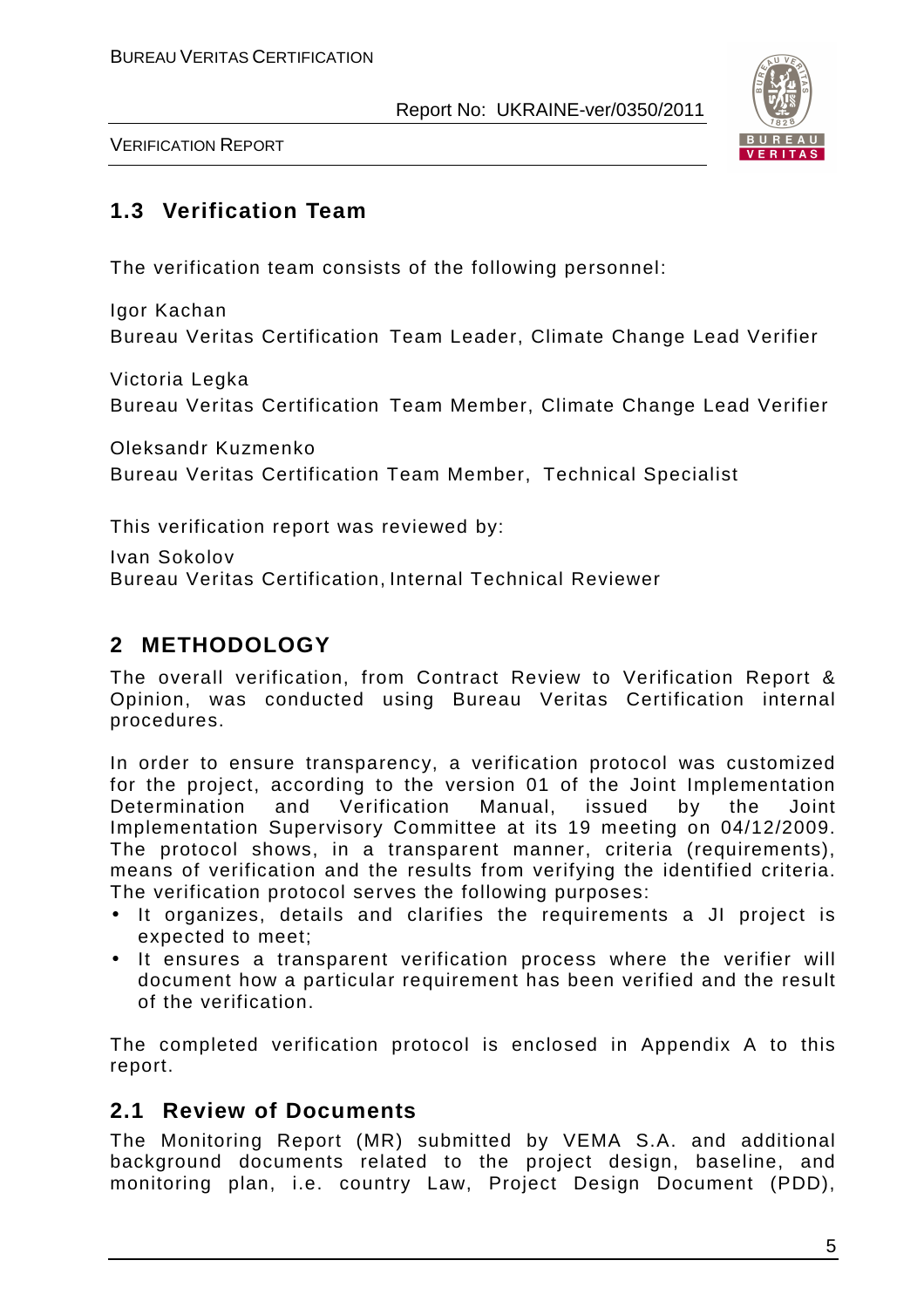

VERIFICATION REPORT

Guidance on criteria for baseline setting and monitoring, Host party criteria, Kyoto Protocol, Clarifications on Verification Requirements to be Checked by an Accredited Independent Entity were reviewed.

The verification findings presented in this report relate to the Monitoring Report version 01 of 11 August 2011 and version 02 of 07 September 2011, and project as described in the determined PDD.

## **2.2 Follow-up Interviews**

On 17/08/2011 Bureau Veritas Certification verification team conducted a visit to the project site, OJSC "Odesagas", and performed (on-site) interviews with project stakeholders to confirm selected information and to resolve issues identified in the document review. Representatives of VEMA S.A. and OJSC "Odesagas" were interviewed (see References). The main topics of the interviews are summarized in Table 1.

| Interviewed<br>organization | <b>Interview topics</b>                                                                                                                                                                                                                                                                                                                                                                                      |
|-----------------------------|--------------------------------------------------------------------------------------------------------------------------------------------------------------------------------------------------------------------------------------------------------------------------------------------------------------------------------------------------------------------------------------------------------------|
| OJSC "Odesagas"             | Organizational structure<br>Responsibilities and authorities<br>Roles and responsibilities for data collection and<br>processing<br>Installation of equipment<br>Data logging, archiving, and reporting<br>Metering equipment control<br>Metering record keeping system, database<br>IT management<br>Training of personnel<br>Quality management procedures and technology<br>Internal audits and check-ups |
| Consultant:<br>VEMA S.A.    | Baseline methodology<br>Monitoring plan<br>Monitoring report<br>Deviations from PDD.                                                                                                                                                                                                                                                                                                                         |

#### **Table 1 Interview topics**

## **2.3 Resolution of Clarification, Corrective and Forward Action Requests**

The objective of this phase of the verification is to raise the requests for corrective actions and clarification and any other outstanding issues that needed to be clarified for Bureau Veritas Certification positive conclusion on the GHG emission reduction calculation.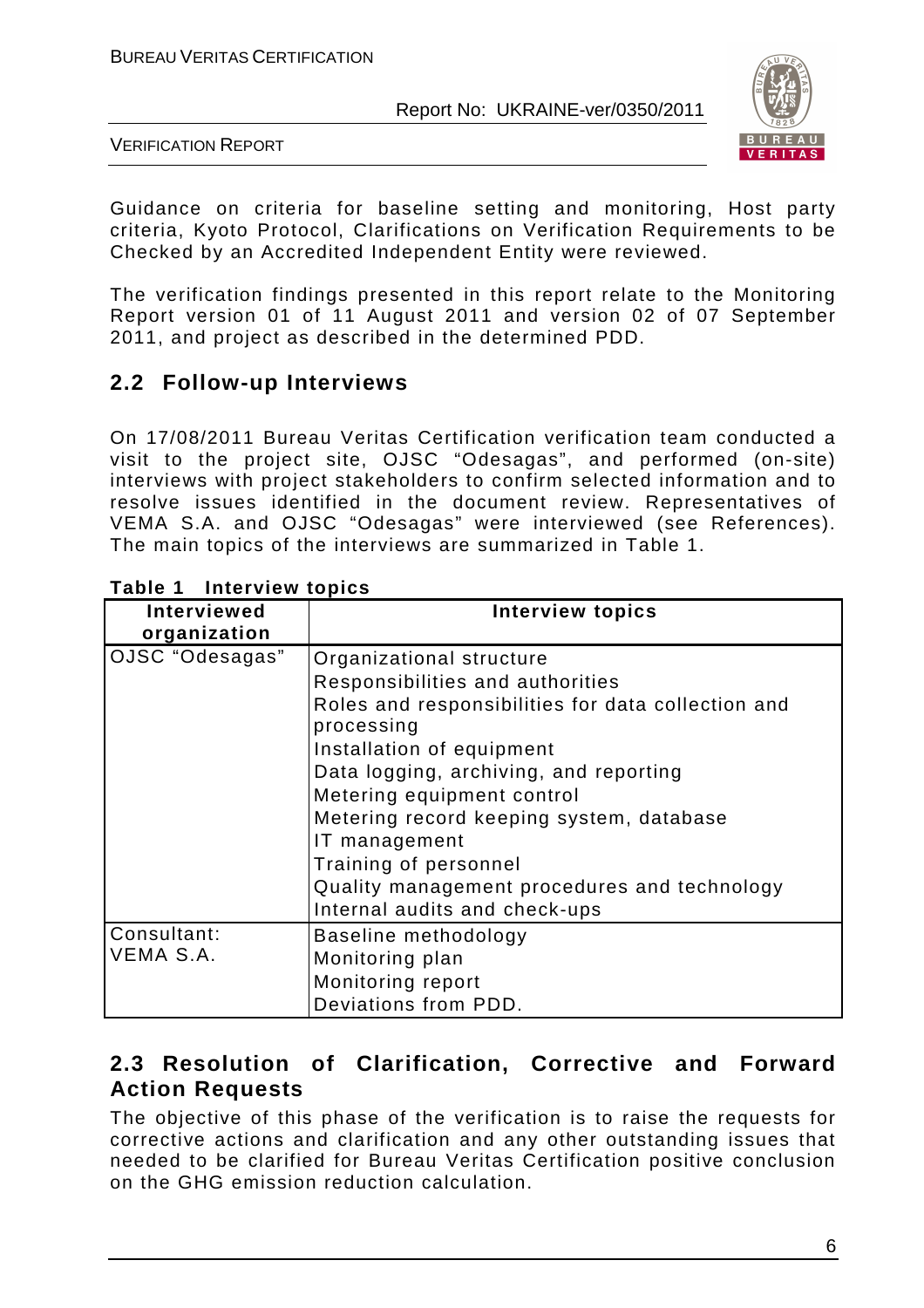

VERIFICATION REPORT

If the Verification Team, in assessing the monitoring report and supporting documents, identifies issues that need to be corrected, clarified or improved with regard to the monitoring requirements, it should raise these issues and inform the project participants of these issues in the form of:

(a) Corrective action request (CAR), requesting the project participants to correct a mistake that is not in accordance with the monitoring plan;

(b) Clarification request (CL), requesting the project participants to provide additional information for the Verification Team to assess compliance with the monitoring plan;

(c) Forward action request (FAR), informing the project participants of an issue, relating to the monitoring that needs to be reviewed during the next verification period.

The Verification Team will make an objective assessment as to whether the actions taken by the project participants, if any, satisfactorily resolve the issues raised, if any, and should conclude its findings of the verification.

To guarantee the transparency of the verification process, the concerns raised are documented in more detail in the verification protocol in Appendix A.

### **3 VERIFICATION CONCLUSIONS**

In the following sections, the conclusions of the verification are stated.

The findings from the desk review of the original monitoring documents and the findings from interviews during the follow up visit are described in the Verification Protocol in Appendix A.

The Clarification, Corrective and Forward Action Requests are documented in the Verification Protocol in Appendix A. The verification of the Project resulted in 11 Corrective Action Requests and 2 Clarification Requests.

The number between brackets at the end of each section corresponds to the DVM paragraph.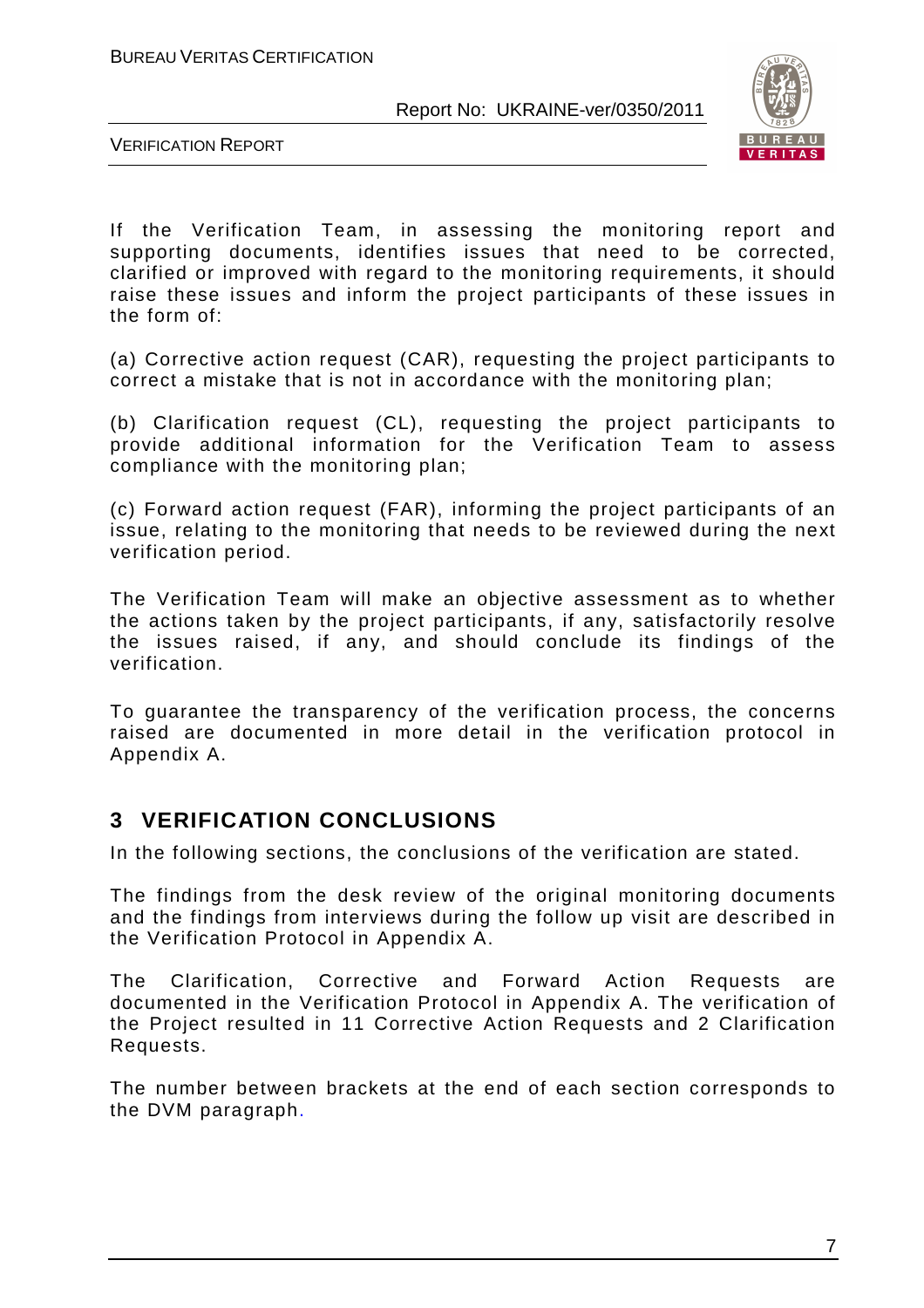

VERIFICATION REPORT

#### **3.1 Remaining issues and FARs from previous verifications**

During the determination process conducted by AIE Bureau Veritas Certification one Forward Action Request was issued (refer to the Determination Report No.UKRAINE-det/0314/2011, of 10/08/2011):

FAR01. Please, submit any documented instruction indicating that the data monitored are to be kept for two years after last ERUs transfer as per JI determination and verification manual.

In course of the current verification the Clarification Request 02 was raised by the Verification Team in order to clarify how the FAR had been addressed. As a response the project participants provided the Order on storage of data collected within the project's monitoring process. The Order prescribes keeping of data monitored and required for verification for two years after the last transfer of emission reduction units for the project. Therefore, based of the submitted documentation the FAR is considered to be closed.

## **3.2 Project approval by Parties involved (90-91)**

The project was approved by the host Party, Ukraine, which is confirmed by the Letter of Approval No. 2401/23/7 dated 05/09/2011 issued by State Environmental Investment Agency of Ukraine. The written project approval by Switzerland, the other Party involved, has also been issued by the DFP of that Party (Letter of Approval #J294-0485 issued by the Federal Office for the Environment FOEN of Switzerland dated 23/08/2011).

The abovementioned written approvals are unconditional.

The identified areas of concern as to the project approval by Parties involved, project participants response and BVC's conclusion are described in Appendix A, Table 2 (refer to CAR01).

## **3.3 Project implementation (92-93)**

The project which is implemented by OJSC «Odesagas» is aimed at the reduction of greenhouse gas emissions by changing the structure of fuel consumption in industrial, municipal, administrative and private sectors of Odesa region while replacing solid and liquid fuels with natural gas. The project envisages construction and expansion of gas distribution systems (GDS) of Odesa region, which will also improve the energy efficiency of thermal power generation due to the transition of existing thermal power plants to natural gas, and installation of individual heating and hot water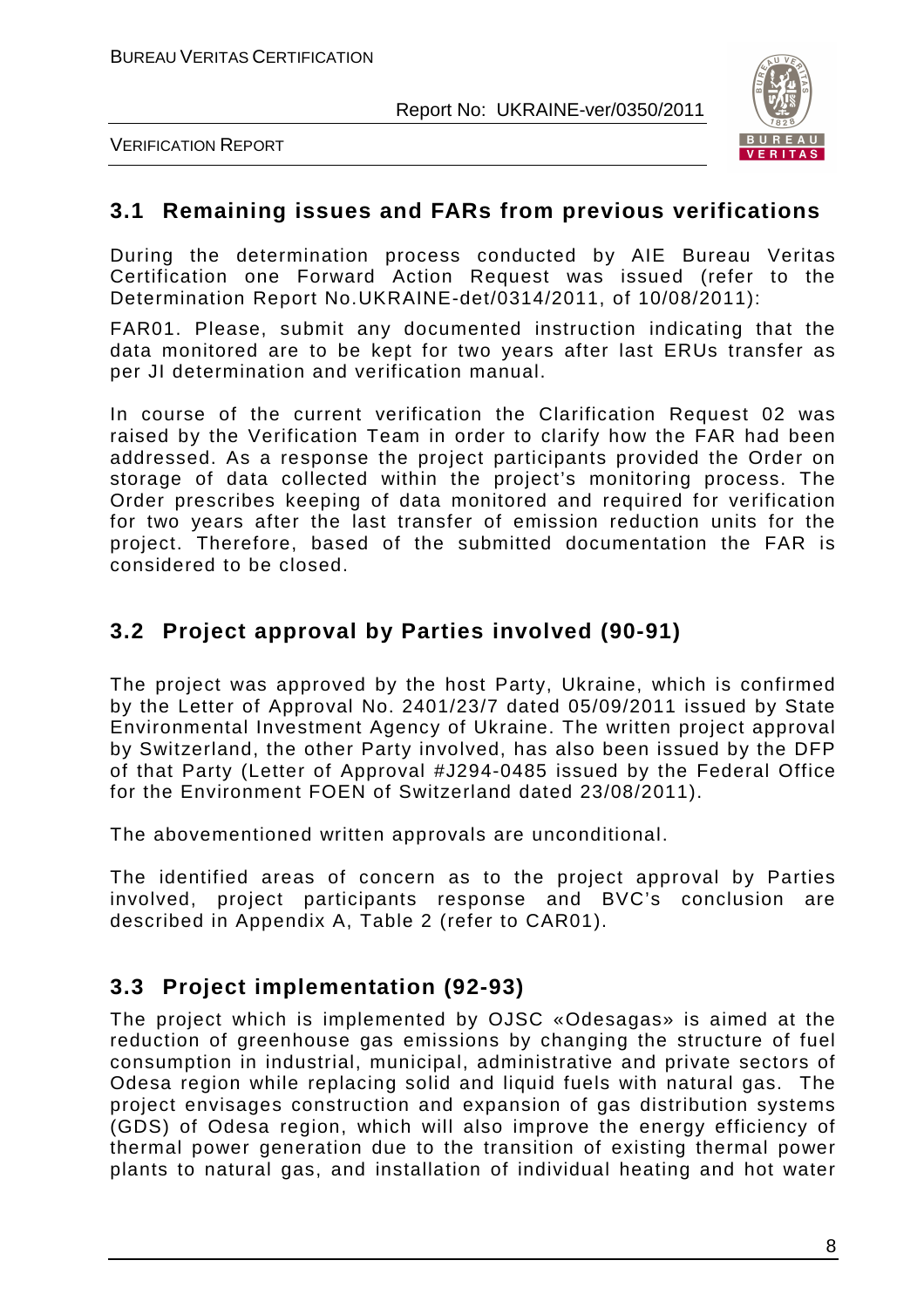

VERIFICATION REPORT

supply systems characterized by better efficiency compared to centralized systems.

In the absence of the project activity existing systems of transportation and preparation of energy carrier as well as heating systems would be used that would result in the use by the consumers of less ecological fuel (fuel oil, coal, diesel oil), which would generate a significant amount of greenhouse gases (GHG) when burned. This scenario is considered to be the baseline scenario of the project.

In general, the project activity is aimed at ensuring the supply of gaseous fuels (gasification) to end users through the construction and reconstruction of gas distribution network, replacement of solid and liquid fuels and electricity with natural gas, increase in heat energy efficiency, and, as a result, reduction of greenhouse gases under the Joint Implementation Mechanism (JI).

Implementation of project activities started in late 2003, as provided for in the determined PDD. However, emission reductions achieved in 2003 are conservatively excluded from the calculation. Therefore, 01/01/2004 was taken as a starting date of the crediting period.

Project implementation status in the reporting period of 01/01/2008 – 30/06/2011, including the project milestones, is provided in table 2 below.

| Stage description                         |                                |                                    |                                | Year of<br>implementation    |  |
|-------------------------------------------|--------------------------------|------------------------------------|--------------------------------|------------------------------|--|
| Construction of gas distribution networks |                                |                                    |                                |                              |  |
| Steel welded<br>pipes                     | High<br>pressure,<br>km        | Medium<br>pressure, km             | Low<br>pressure,<br>km         |                              |  |
|                                           | 52.70<br>3.70<br>15.48         | 0.50<br>9.30<br>6.15               | 14.88<br>13.80<br>15.26        | 2008<br>2009<br>2010         |  |
|                                           | 1.09                           | 1.23                               | 1.64                           | 2011                         |  |
| Polyethylene<br>pipes                     | 54.85<br>14.02<br>2.27<br>1.92 | 52.48<br>5.69<br>22.99<br>2.52     | 35.58<br>7.19<br>15.38<br>1.48 | 2008<br>2009<br>2010<br>2011 |  |
| Installation of gas meters                |                                |                                    |                                |                              |  |
| <b>Meters</b>                             |                                | Individuals, units<br>3422<br>5673 |                                | 2008<br>2009                 |  |

Table 2. Project implementation status during the monitoring period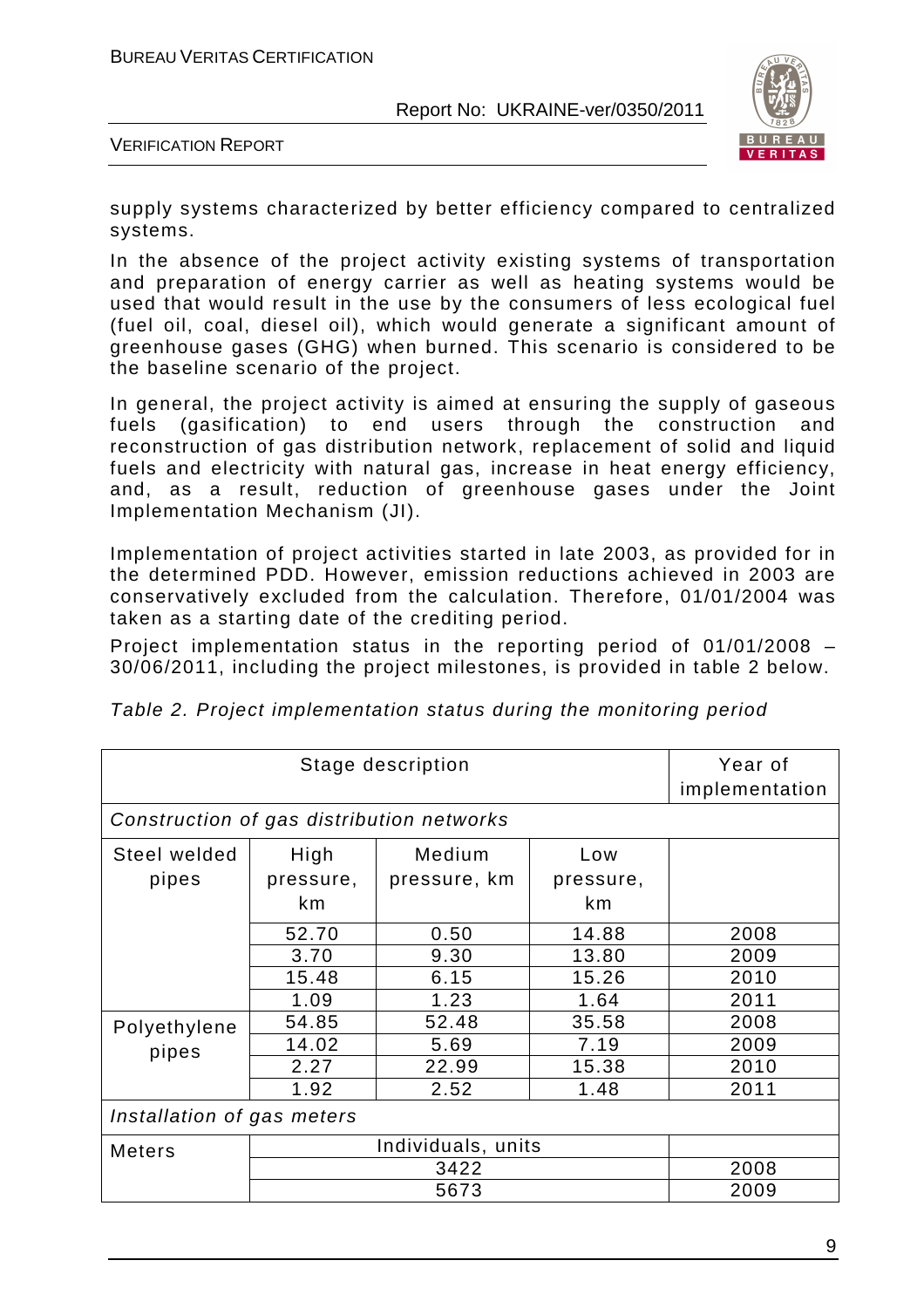

VERIFICATION REPORT

|                                                                                            | 2190                       |                              | 2010 |  |  |
|--------------------------------------------------------------------------------------------|----------------------------|------------------------------|------|--|--|
|                                                                                            | 3550                       |                              | 2011 |  |  |
| Construction of gas control points (cabinet-type gas control points), gas<br>control units |                            |                              |      |  |  |
| Gas control<br>points,<br>cabinet-type<br>gas control<br>points                            | High<br>pressure,<br>units | Medium<br>pressure,<br>units |      |  |  |
|                                                                                            | 26                         | 19                           | 2008 |  |  |
|                                                                                            | 17                         | 15                           | 2009 |  |  |
|                                                                                            | 43                         | 56                           | 2010 |  |  |
|                                                                                            | 23                         | 35                           | 2011 |  |  |

Status of project activity implementation during the considered monitoring period complies with the determined PDD version 02.

The verification team can confirm, through the visual inspection and document review, that all physical features of the proposed JI project activity including data collecting and storage systems have been implemented according to the PDD.

The identified areas of concern as to the project implementation, project participants response and BVC's conclusion are described in Appendix A, Table 2 (refer to CAR02, CAR03, CL01).

### **3.4 Compliance of the monitoring plan with the monitoring methodology (94-98)**

The monitoring occurred in accordance with the PDD regarding which the determination has been deemed final and is so listed on the UNFCCC JI website.

For calculating the emission reductions, key factors, such as total amount of the consumed natural gas, data on fuel types used by the consumers prior to the gasification and others, influencing the baseline emissions and the activity level of the project and the emissions as well as risks associated with the project were taken into account.

Data sources used for calculating emission reductions such as appropriately calibrated measuring devices, enterprise's data, National Inventory of anthropogenic emissions by sources and removals by sinks of greenhouse gases in Ukraine, sectoral methodologies, official data for Ukrainian power grid published by National Environmental Agency of Ukraine, official data of Ministry of Fuel and Energy of Ukraine are clearly identified, reliable and transparent.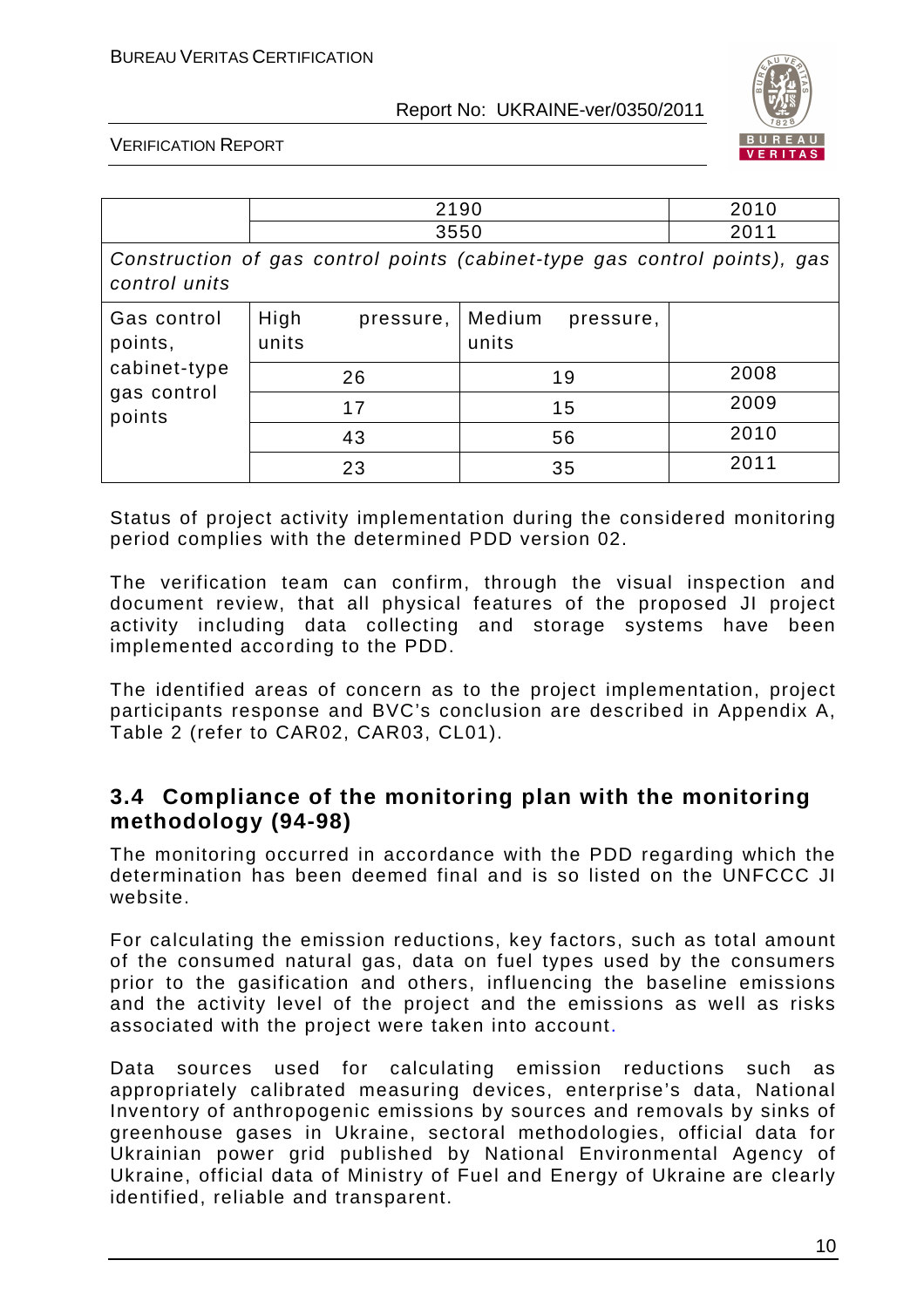

VERIFICATION REPORT

Emission factors, including default emission factors, are selected by carefully balancing accuracy and reasonableness, and appropriately justified of the choice.

The calculation of emission reductions is based on conservative assumptions and the most plausible scenarios in a transparent manner.

The identified areas of concern as to the compliance of the monitoring plan with the monitoring methodology, project participants response and BVC's conclusion are described in Appendix A, Table 2 (refer to CAR04, CAR05, CAR06, CAR07, CAR08, CAR09).

### **3.5 Revision of monitoring plan (99-100)**

Not applicable.

#### **3.6 Data management (101)**

The data and their sources, provided in monitoring report, are clearly identified, reliable and transparent.

The implementation of data collection procedures is in accordance with the PDD and revised monitoring plan, including the quality control and quality assurance procedures. The project monitoring is conducted according to standard operational practices established at the enterprise within the existing system of the data collection, accounting and reporting. The scheme of collecting and processing of gas supply data is presented in the section C.1 of the Monitoring Report.

Information on gas consumption is submitted by the legal entities to the Gas accounting department of OJSC "Odesagas" every month. Also, the department for control of gas consumption by consumers for Odesa MPU conducts monthly inspections of meters, issues the statement, signed by the enterprise, and forwards it to the Gas accounting service. The Gas accounting service of OJSC "Odesagas" submits the information to the Gas supply regime department for its processing into basic form by "Atlas SYBIL" program. Gas supply data processed by "Atlas SYBIL" program are provided to the project developer "VEMA S.A.". The information regarding natural gas consumption by the individuals comes to the customer service department of OJSC "Odesagas" in form of paid bills by the consumers. The department for control of gas consumption by consumers for Odesa MPU also conducts monthly inspections of meters, issues the statement, signed by the individual, and forwards it to the customer service department of OJSC "Odesagas". The customer service department processes received information and records it into "Gasolina" program. The data on natural gas supply volume processed by «Gasolina»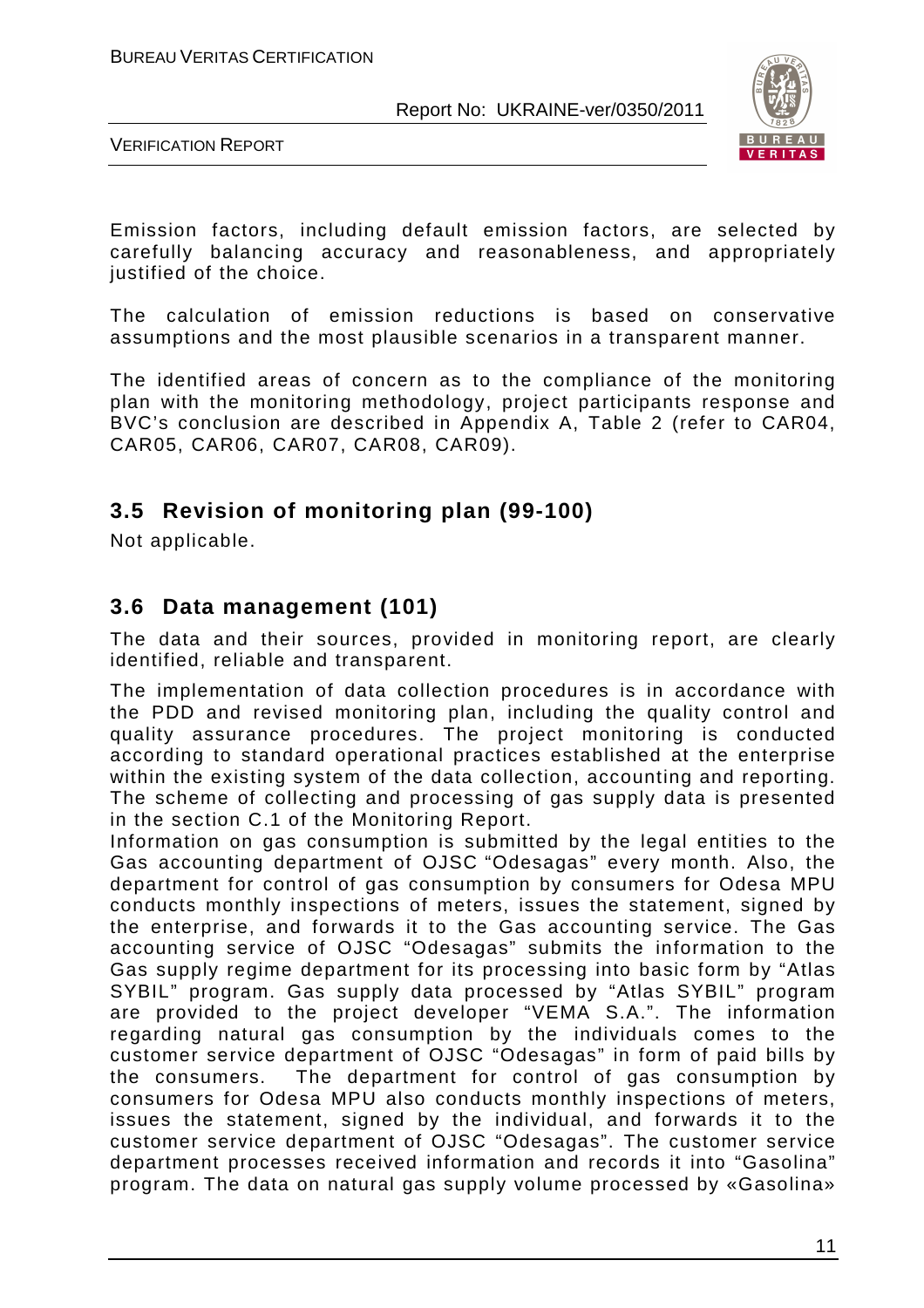

VERIFICATION REPORT

program are then provided to "VEMA S.A.". The length of gas distribution systems implemented under the project is recorded by the technical and assembly service of OJSC "Odesagas".

The function of the monitoring equipment, including its calibration status, is in order. The measurement equipment used for project monitoring is serviced, calibrated and maintained in accordance with the original manufacturer's instructions and industry standards; relevant records on measuring devices are kept as required.

The evidence and records used for the monitoring are maintained in a traceable manner. All necessary information for monitoring of GHGs emission reductions are stored in paper or/and electronic formats. For accounting of the natural gas consumed by the legal entities and individuals the electronic accounting programs "Atlas SYBIL" and "Gasolina" are used; the department for software maintenance of OJSC "Odesagas" is responsible for proper operation of these programs.

The data collection and management system for the project is in accordance with the monitoring plan.

The Monitoring Report provides sufficient information on the assigning roles, responsibilities and authorities for implementation and maintenance of monitoring procedures including control of data. The verification team confirms effectiveness of the existing management and operational systems and found them eligible for reliable project monitoring.

The identified areas of concern as to the data management, project participants response and BVC's conclusion are described in Appendix A, Table 2 (refer to CAR10, CAR11, CL02).

### **3.7 Verification regarding programmes of activities (102- 110)**

Not applicable.

## **4 VERIFICATION OPINION**

Bureau Veritas Certification has performed the first periodic verification for the period from 01 January 2008 to 30 June 2011 of the "Reduction of greenhouse gases emissions by gasification of Odesa region" project in Odesa region, Ukraine, which applies JI specific approach. The verification was performed on the basis of UNFCCC criteria and host country criteria and also on the criteria given to provide for consistent project operations, monitoring and reporting.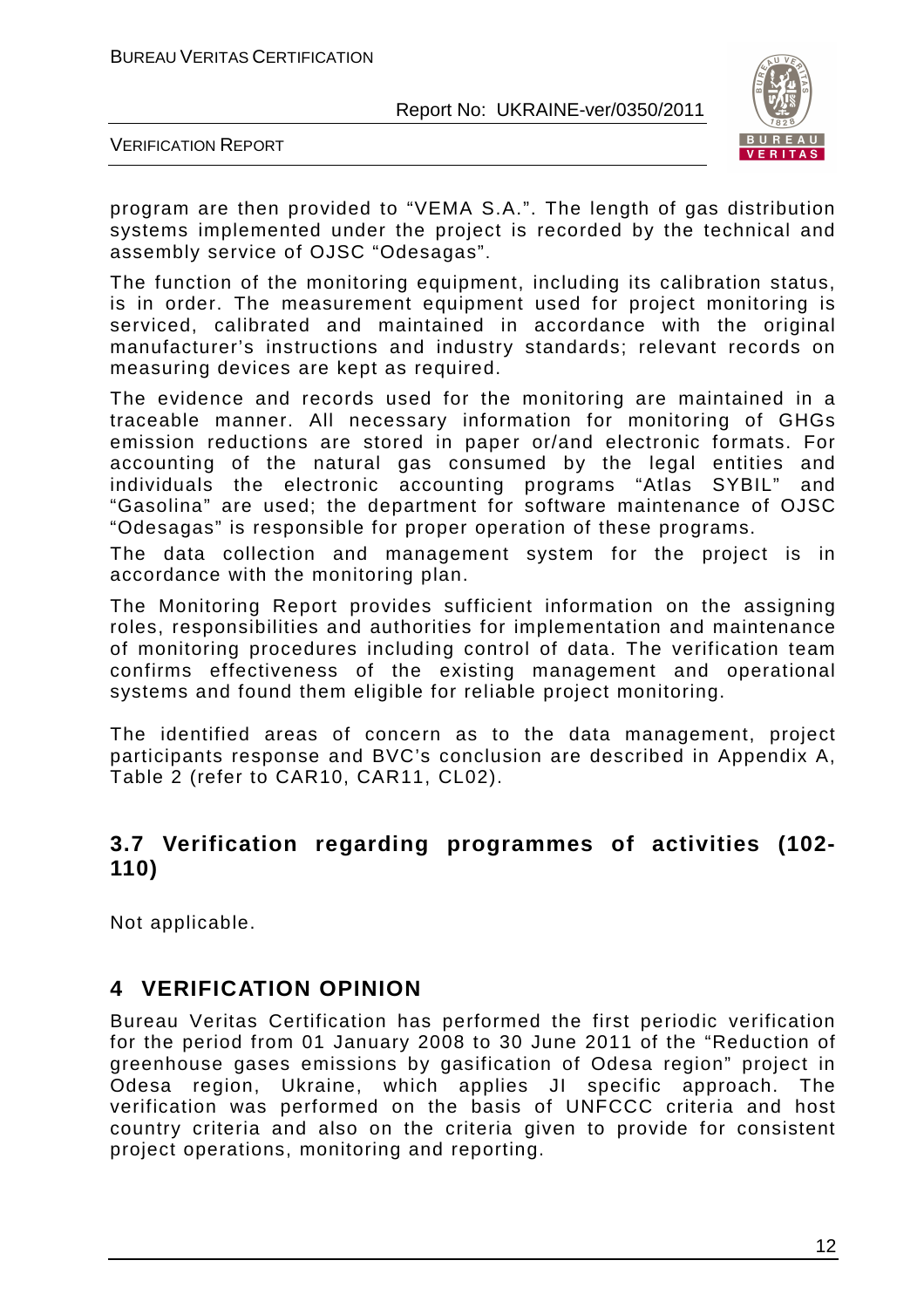

VERIFICATION REPORT

The verification consisted of the following three phases: i) desk review of monitoring reports, project design and the baseline and monitoring plan; ii) follow-up interviews with project stakeholders; iii) resolution of outstanding issues and the issuance of the final verification report and opinion.

The management of VEMA S.A. is responsible for the preparation of the GHG emissions data and the reported GHG emissions reductions of the project on the basis set out within the project Monitoring and Verification Plan indicated in the final PDD version 02. The development and maintenance of records and reporting procedures are in accordance with that plan, including the calculation and determination of GHG emission reductions from the project, is the responsibility of the management of the project.

Bureau Veritas Certification verified the Project Monitoring Report, version 02, for the reporting period from 01/01/2008 to 30/06/2011 as indicated below. Bureau Veritas Certification confirms that the project is implemented as planned and described in approved project design documents. Installed equipment being essential for generating emission reduction runs reliably and is calibrated appropriately. The monitoring system is in place and the project is generating GHG emission reductions.

Bureau Veritas Certification can confirm that the GHG emission reduction is accurately calculated and is free of material errors, omissions, or misstatements. Our opinion relates to the project's GHG emissions and resulting GHG emissions reductions reported and related to the approved project baseline and monitoring, and its associated documents. Based on the information we have seen and evaluated, we confirm, with a reasonable level of assurance, the following statement:

Reporting period: From 01/01/2008 to 30/06/2011

| For the period from 01/01/2008 to 31/12/2008<br><b>Baseline emissions</b><br>Project emissions<br><b>Emission Reductions</b> | :2678541<br>:1698672<br>:979869    | t CO <sub>2</sub> equivalents;<br>t CO <sub>2</sub> equivalents;<br>t CO <sub>2</sub> equivalents. |
|------------------------------------------------------------------------------------------------------------------------------|------------------------------------|----------------------------------------------------------------------------------------------------|
| For the period from 01/01/2009 to 31/12/2009<br><b>Baseline emissions</b><br>Project emissions<br><b>Emission Reductions</b> | : 2670037<br>: 1683102<br>: 986935 | t CO <sub>2</sub> equivalents;<br>t CO <sub>2</sub> equivalents;<br>t CO <sub>2</sub> equivalents. |
| For the period from 01/01/2010 to 31/12/2010<br><b>Baseline emissions</b><br>Project emissions                               | : 2877646<br>: 1802878             | t CO <sub>2</sub> equivalents;<br>t CO <sub>2</sub> equivalents;                                   |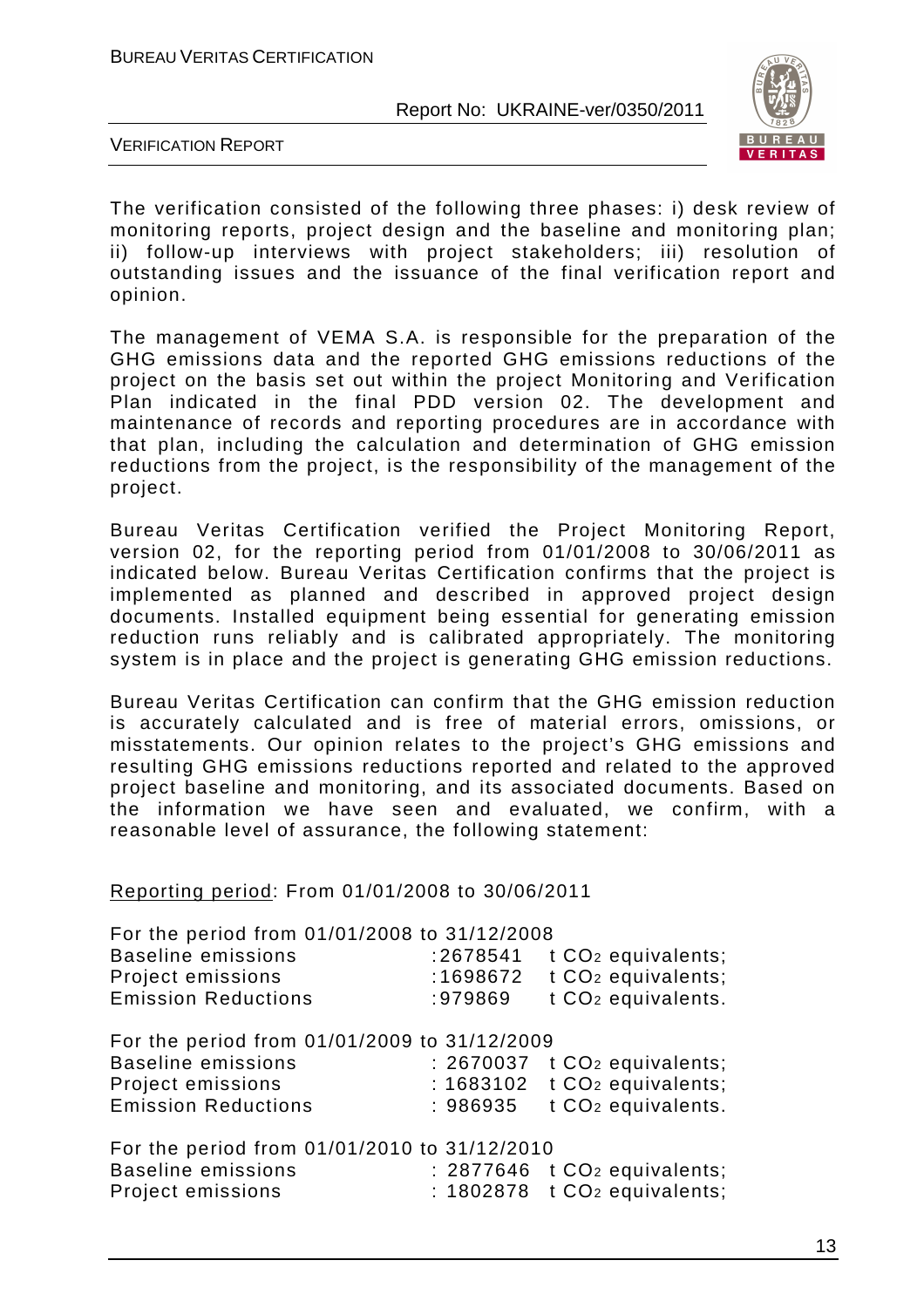

#### VERIFICATION REPORT

Emission Reductions : 1074768 t CO<sub>2</sub> equivalents.

| For the period from 01/01/2011 to 30/06/2011 |         |                                |
|----------------------------------------------|---------|--------------------------------|
| Baseline emissions                           |         | :1552970 $t CO2$ equivalents;  |
| Project emissions                            | :977478 | t CO <sub>2</sub> equivalents; |
| <b>Emission Reductions</b>                   | :575492 | t CO <sub>2</sub> equivalents. |

#### Total for the period from 01/01/2008 to 30/06/2011:

| Baseline emissions         | :9779194 $t CO2$ equivalents;  |
|----------------------------|--------------------------------|
| Project emissions          | $:6162130$ t CO2 equivalents;  |
| <b>Emission Reductions</b> | $: 3617064$ t CO2 equivalents. |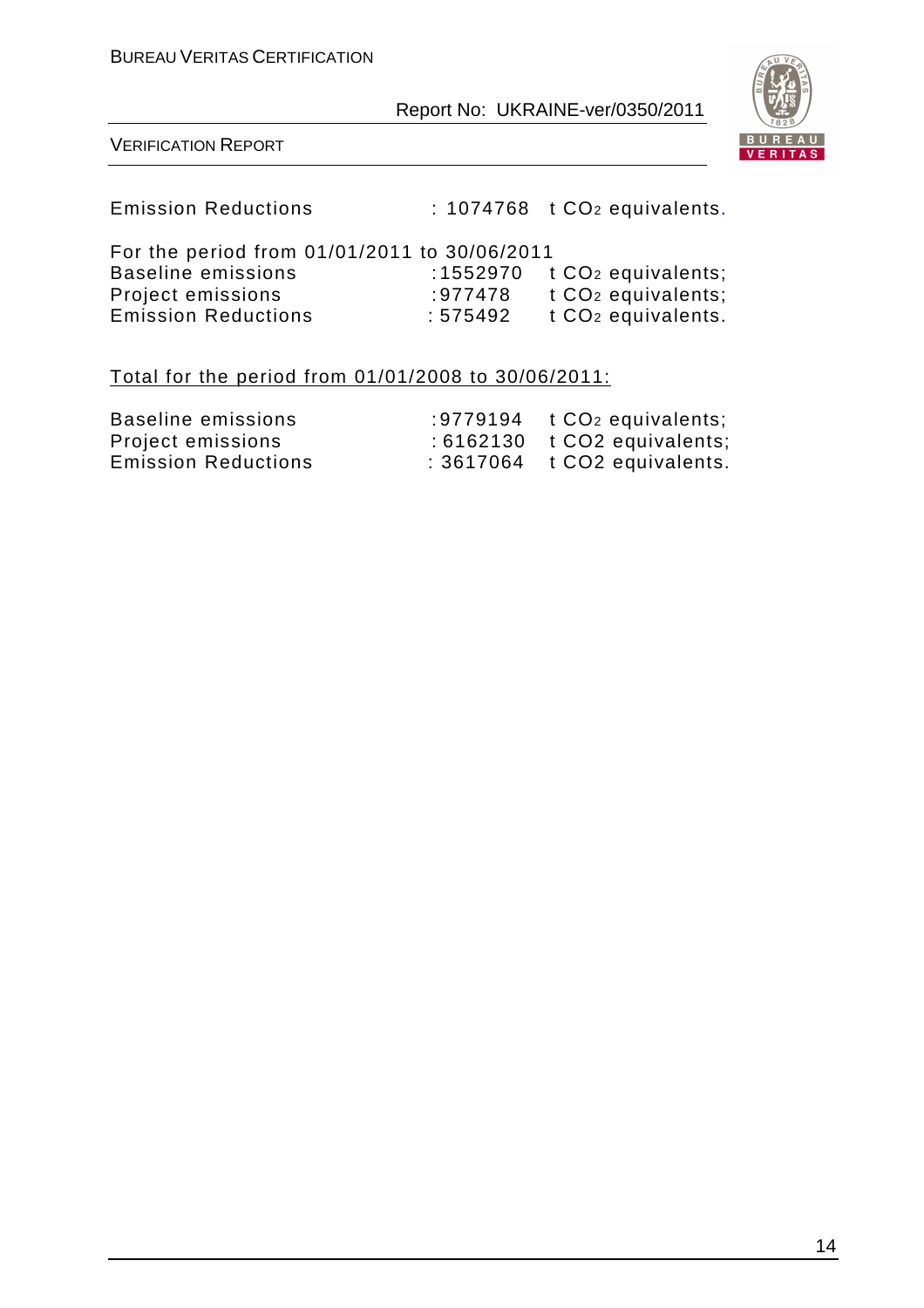

VERIFICATION REPORT

## **5 REFERENCES**

#### **Category 1 Documents:**

Documents provided by the project participants that relate directly to the GHG components of the project.

- /1/ Monitoring Report for the period from 01/01/2008 till 30/06/2011 version 01 dated 11/08/2011
- /2/ Monitoring Report for the period from 01/01/2008 till 30/06/2011 version 02 dated 07/09/2011
- /3/ Annex 1 to the Monitoring Report for the period 01/01/2008- 30/06/2011. Values of the project's monitoring parameters during the period of 01/01/2008-30/06/2011 (Excel file)
- /4/ Annex 2 to the Monitoring Report for the period 01/01/2008- 30/06/2011: Registry of gas networks and gas control points with legislative normative documentation (Excel file)
- Annex 3 to the Monitoring Report for the period 01/01/2008-
- /5/ 30/06/2011: Calculation of GHG emission reductions due to gasification of Odesa region (Excel file)
- $/6/$  Annex 4 to the Monitoring Report for the period 01/01/2008-30/06/2011: Types of metering equipment (Excel file)
- /7/ Project Design Document of the project "Reduction of greenhouse gases emissions by gasification of Odesa region", version 02 dated
- 05/08/2011
- /8/ Determination Report "Reduction of greenhouse gases emissions by gasification of Odesa region" No. UKRAINE-det/0314/2011 of 10/08/2011 issued by Bureau Veritas Certification

Letter of Approval of the Joint Implementation project "Reduction of greenhouse gases emissions by gasification of Odesa region"

- /9/ #2401/23/7 of 05/09/2011 issued by State Environmental Investment Agency of Ukraine Letter of Approval of the project under article 6 of Kyoto protocol
- /10/ (JI) "Reduction of greenhouse gases emissions by gasification of Odesa region" # J294-0485 issued by the Federal Office for the Environment of Switzerland dated 23/08/2011

#### **Category 2 Documents:**

Background documents related to the design and/or methodologies employed in the design or other reference documents.

/1/ Guidance on Criteria for Baseline Setting and Monitoring, version 02, JISC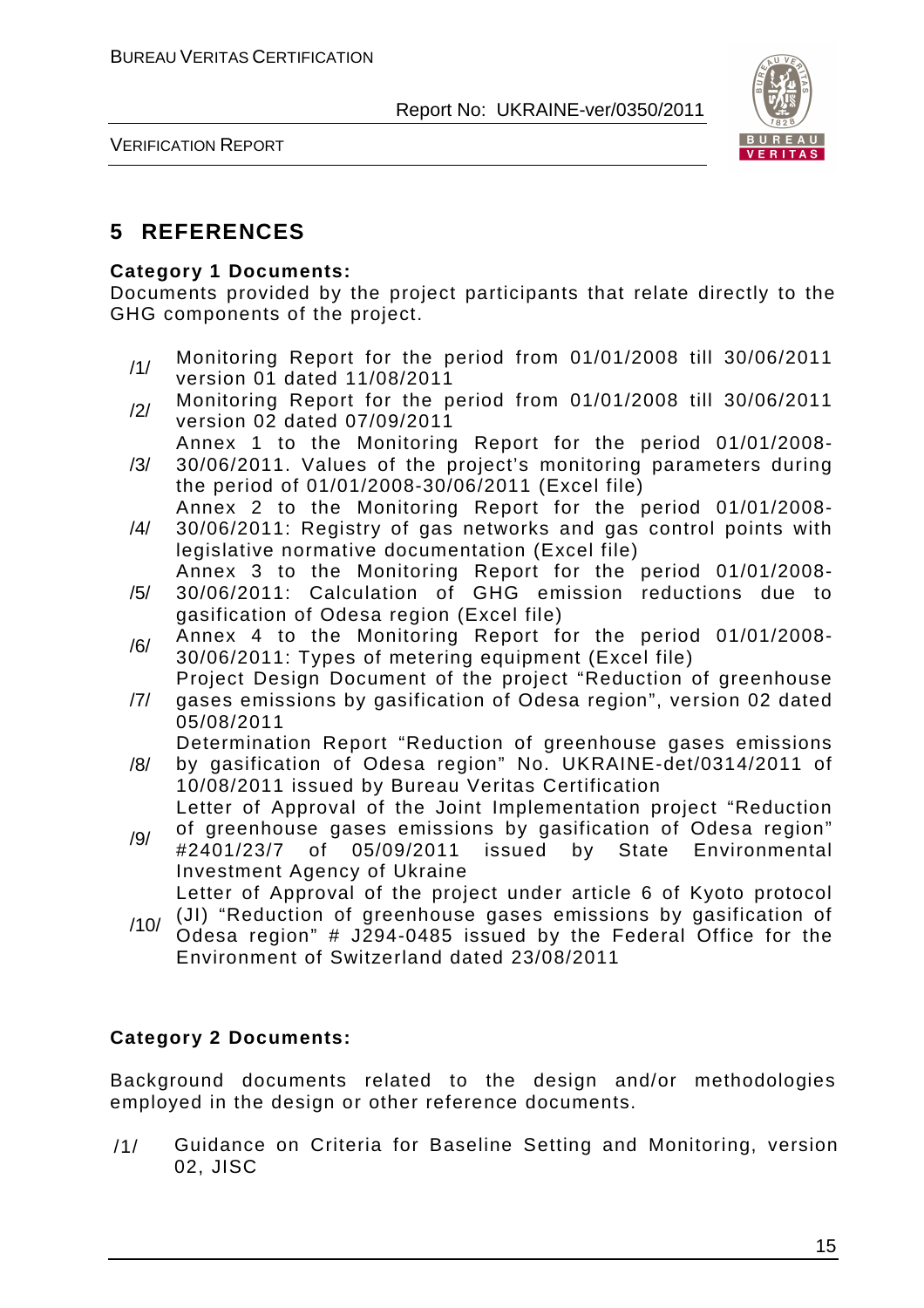

- /2/ Approved CDM methodology ACM0009 «Consolidated baseline and monitoring methodology for fuel switching from coal or petroleum fuel to natural gas», Version 3.2
- /3/ National inventory report of anthropogenic emissions by sources and removals by sinks of greenhouse gases in Ukraine for 1990- 2009
- /4/ Report «Determination of change of specific energy data of heat supply system in the course of gasification", developed by "Ukrenergoprom-2" of 24/06/2011
- /5/ Order of the National Environmental Investment Agency of Ukraine (NEIA) № 62 of 15/04/2011 on approval of specific carbon dioxide emission indicators for 2008
- /6/ Order of the National Environmental Investment Agency of Ukraine (NEIA) № 63 of 15/04/2011 on approval of specific carbon dioxide emission indicators for 2009
- /7/ Order of the National Environmental Investment Agency of Ukraine (NEIA) № 43 of 28/03/2011 on approval of specific carbon dioxide emission indicators for 2010
- /8/ Order of the National Environmental Investment Agency of Ukraine (NEIA) № 75 of 12/05/2011 on approval of specific carbon dioxide emission indicators for 2011
- /9/ Operational software "Sibylle". Extract from the log of actual gas consumption
- /10/ Operational software "Gasoline." Extract from the log of actual gas consumption for the period from 10.2009 to 08.2011 subscriber with personal accounts 088248
- /11/ Examination act dated 10/11/10 of subscriber with personal account 088248 under replacement AOGV on Combi boiler
- /12/ Submitting / receiving act of natural gas for March 2005. Act dated March 31, 2005 between the condominiums "Dyukovskyy", responsible for gas-handling facilities Kirikov Y.S., and OJSC "Odesagas", controller AWG Svyschevska Y.
- /13/ Act submitting / receiving natural gas for February 2006. Act dated Feb. 28, 2006 between OJSC "YURTAL" responsible Volokhin V.P. and OJSC "Odesagas", controller AWG Ulyanov E.V.
- /14/ Kominternivske district state administration. Information on the main type of fuel used in settlements of Kominternivske district prior to gasification
- /15/ Kotovsk district state administration. Information on the main type of fuel used in settlements of Kotovsk district prior to gasification
- /16/ Krasni Okny district state administration. Information on the main type of fuel used in settlements of Krasni Okny district prior to gasification
- /17/ Shyryayeve district state administration. Information on the main type of fuel used in settlements of Shyryayeve district prior to gasification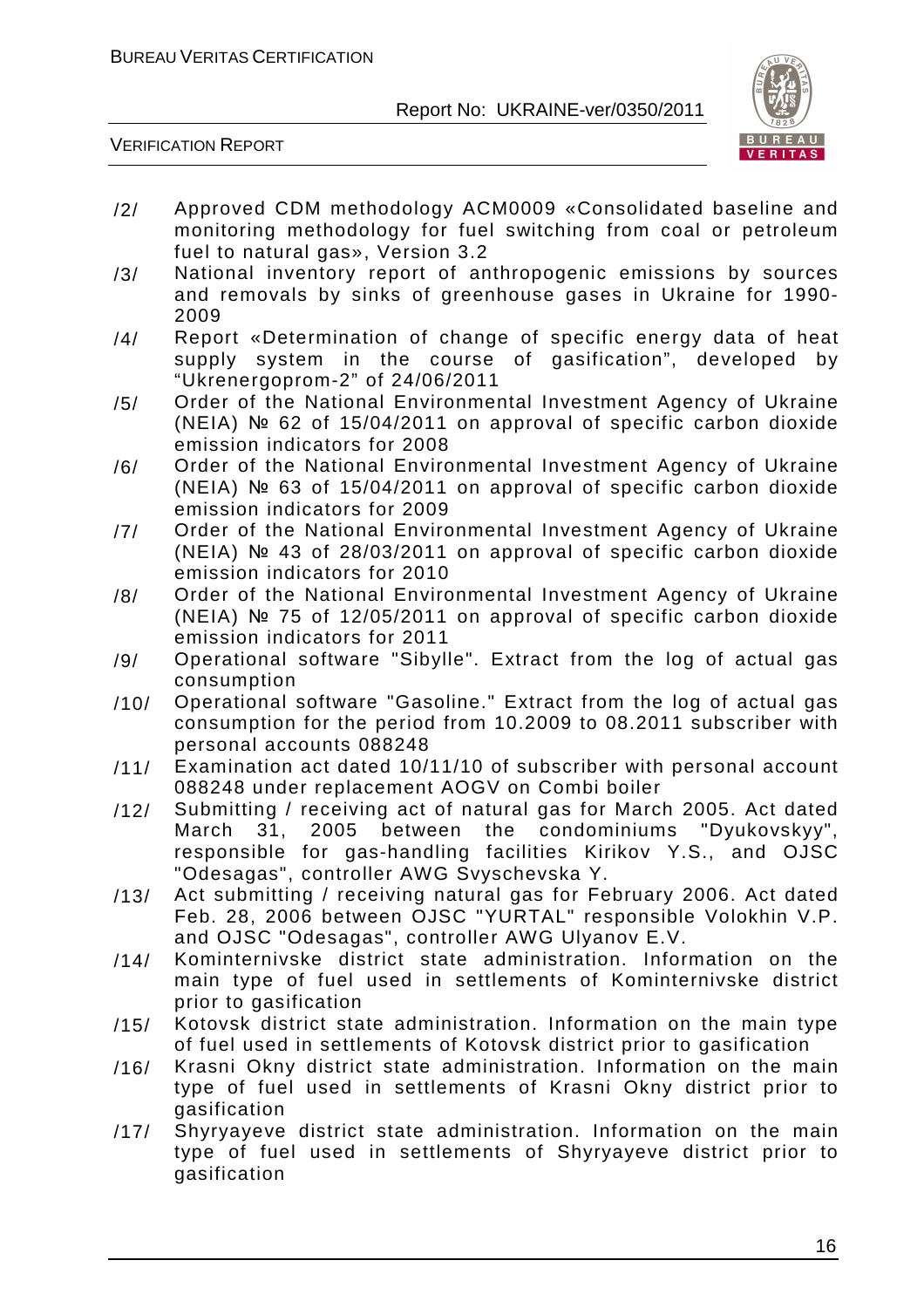

- /18/ Bilyaivka district state administration. Information on the main type of fuel used in settlements of Bilyaivka district prior to gasification
- /19/ Annex to the Order of transfers of enterprises on reserve fuel types approved by Decree of CMU dated 25.03.09, № 263. Schedule of industrial enterprises (Odesa region) transfer to reserve fuel during the heating season 2011/2012
- /20/ Statement on commissioning of the completed construction of the gas supply system facility. High pressure gas pipeline, Lymans'ke town, Peremoga St.
- /21/ Construction passport of underground (above-ground) gas pipeline, gas input, built by the mounting sector of OJSC "Odesagas" under the 134 GSN project. High pressure gas pipeline located in the Lymanske town, Peremogy St.
- /22/ Statement on commissioning of the completed construction of the gas supply system facility. Underground low-pressure gas pipeline, Shcherbanka town, Rozdilnjansky district
- /23/ Statement of transfer of main fixed assets into operation of OJSC "Odesagas"
- /24/ Statement on commissioning of the completed construction of the gas supply system facility. Above-ground low pressure gas pipeline in Yeremivka village
- /25/ Statement on commissioning of the completed construction of the gas supply system facility. Underground high pressure gas pipeline from Kominternivske AGRS to Kremydivka, Kominternivske disctrict, Odesa region
- /26/ Statement of state acceptance committee on commissioning of the completed construction of the facility. Gas supply of houses in Bolgrad town
- /27/ Statement of state acceptance committee on commissioning of the completed construction of the facility. High pressure gas pipeline from CTGCP of south-eastern part of Gorodne village
- /28/ Statement on commissioning of the completed construction of the gas supply system facility. Low-pressure gas pipeline. Gasification of the apartment house in Bolgrad town, 25 Chapaivs'ka dyviziya St. 65
- /29/ Statement on commissioning of the completed construction of the gas supply system facility. Low-pressure gas pipeline. Gasification of the apartment house in Bolgrad town, 25 Chapaivs'ka dyviziya St. 63
- /30/ Statement on commissioning of the completed construction of the gas supply system facility. Low-pressure gas pipeline. Gasification of the apartment house in Bolgrad town, 25 Chapaivs'ka dyviziya St. 60
- /31/ Schedule of the state verification of domestic gas consumption meters by gas facilities operational administrations for 2009
- /32/ Schedule of the state verification of domestic gas consumption meters by KBO for 2009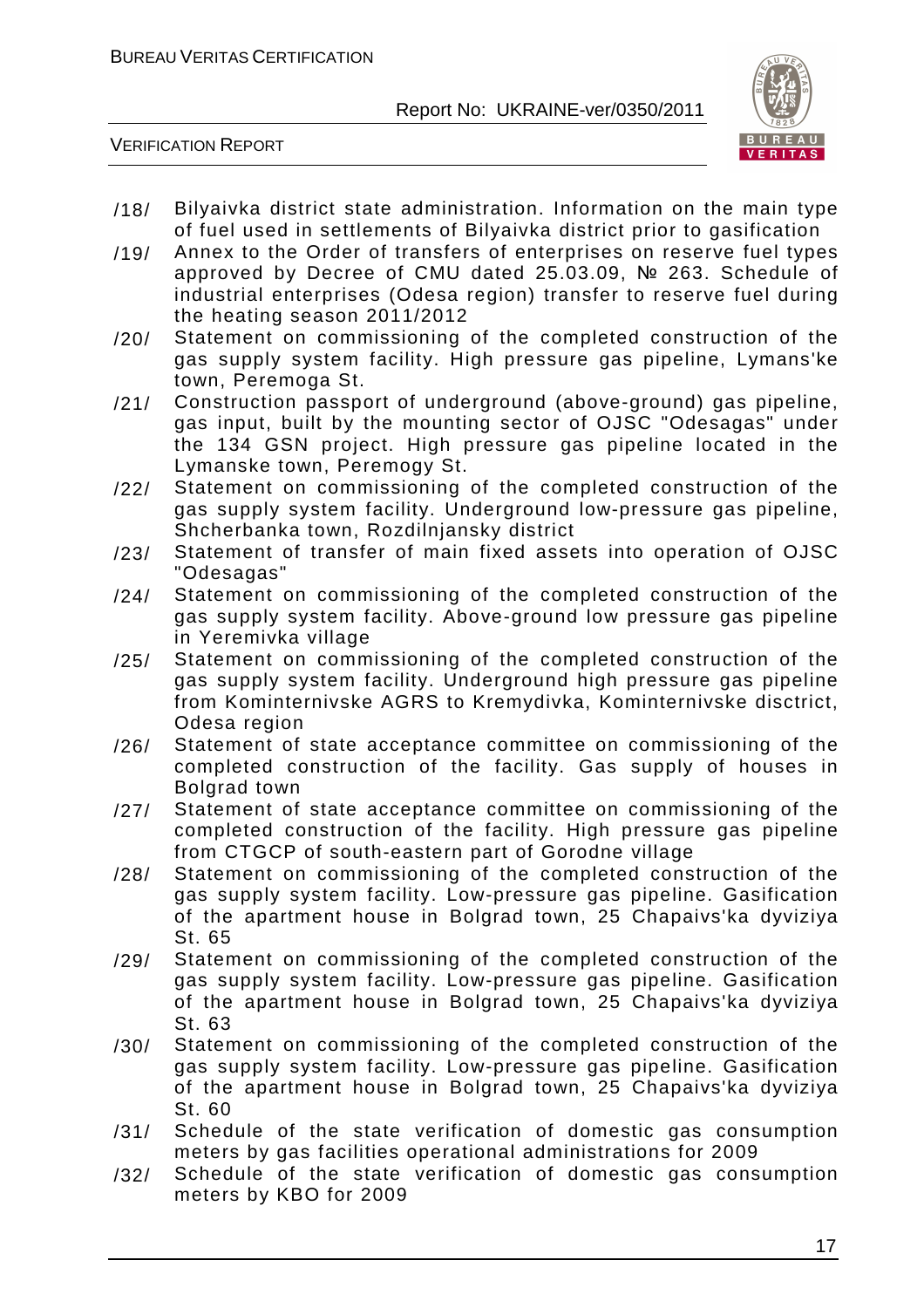

VERIFICATION REPORT

- /33/ Schedule of the state verification of domestic gas consumption meters by KBO for 2010
- /34/ Schedule of the state verification of domestic gas consumption meters by gas facilities operational administrations for 2010
- /35/ Schedule of the state verification of domestic gas consumption meters by KBO for 2011
- /36/ Schedule of the state verification of domestic gas consumption meters by gas facilities operational administrations for 2011
- /37/ Statement No. 312. The installation of gas meter after calibration
- /38/ Passport to the gas meter No. 535
- /39/ Act No. 312 on withdrawal and transfer of gas meter for calibration according to the contract No. 005173
- /40/ Statement to the Act No.312 of individual with the request for calibration
- /41/ Act No.333 on the installation of gas meter after calibration
- /42/ Act No.324 on withdrawal and transfer of gas meter for calibration. Contract No.005173
- $/43/$  Act No.311 on the installation of gas meter after calibration
- /44/ Act No.162 on the installation of gas meter after calibration
- /45/ Act No.153 on the installation of gas meter after calibration
- /46/ Act No.139 on the installation of gas meter after calibration
- /47/ Log for registration of acts on removal and installation of BSH after verification in the KBO
- /48/ Receipt No. 010437 for payment for natural gas consumption based on the meter recording
- /49/ Receipt No. 097778 for payment for natural gas consumption based on meter recording
- /50/ Receipt No. 098735 for payment for natural gas consumption based on meter recording
- /51/ Electronic interface of the databases (file K0050-C of 13.03.2010) of natural gas consumption by individuals
- /52/ Information regarding verification of the existing BSH and warnings about available debt

#### **Persons interviewed:**

List of persons interviewed during the verification or persons that contributed with other information that are not included in the documents listed above.

/1/ Serhii Stryzhak – head of the street pipelines and yard input service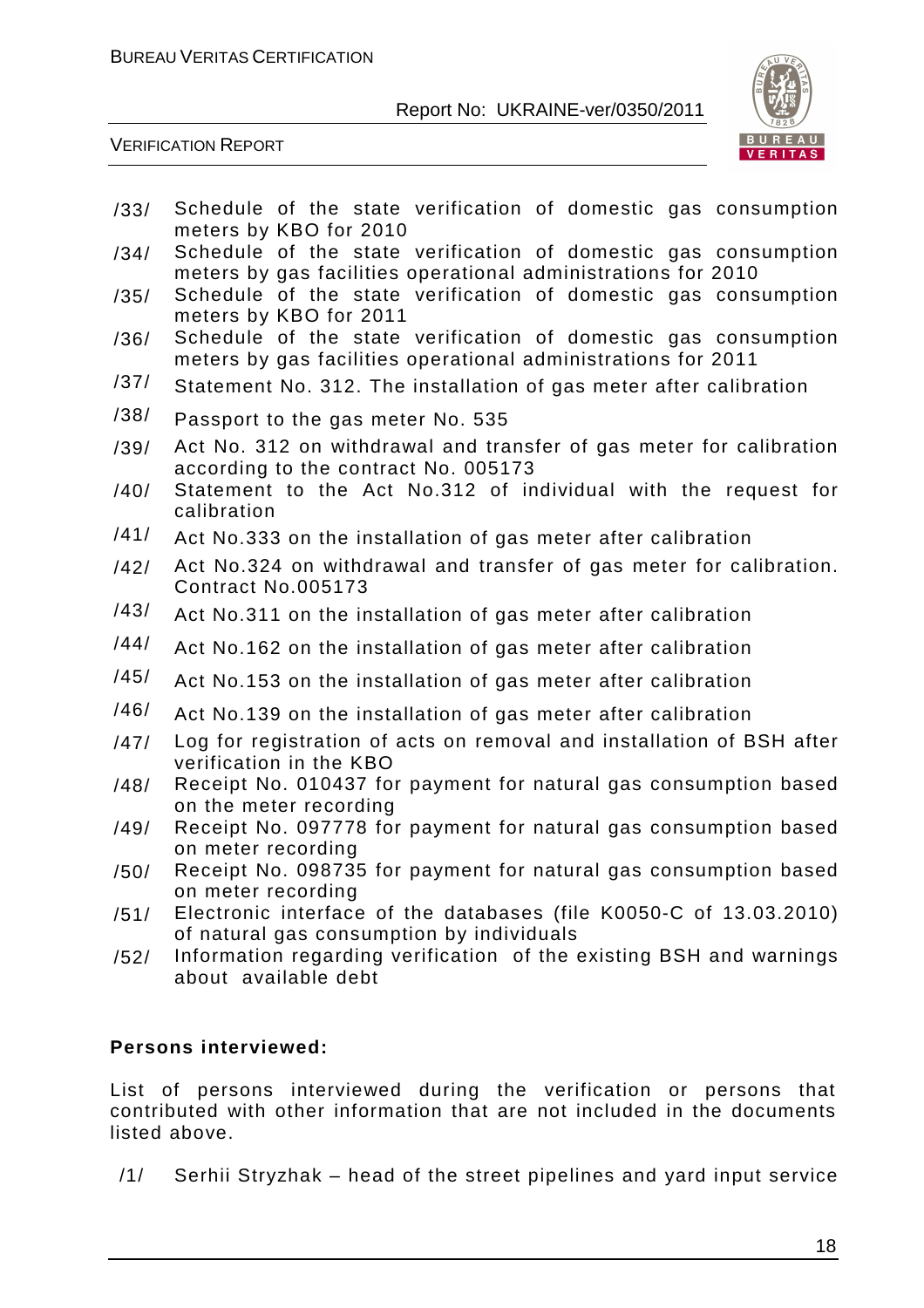

- /2/ Natalia Orlova head of the planning and technical department
- /3/ Olena Hisko head of the programming department
- /4/ Oleksandr Pogosov –JI project consultant of VEMA S.A.
- /5/ Yevgen Vorobyov JI project consultant of VEMA S.A.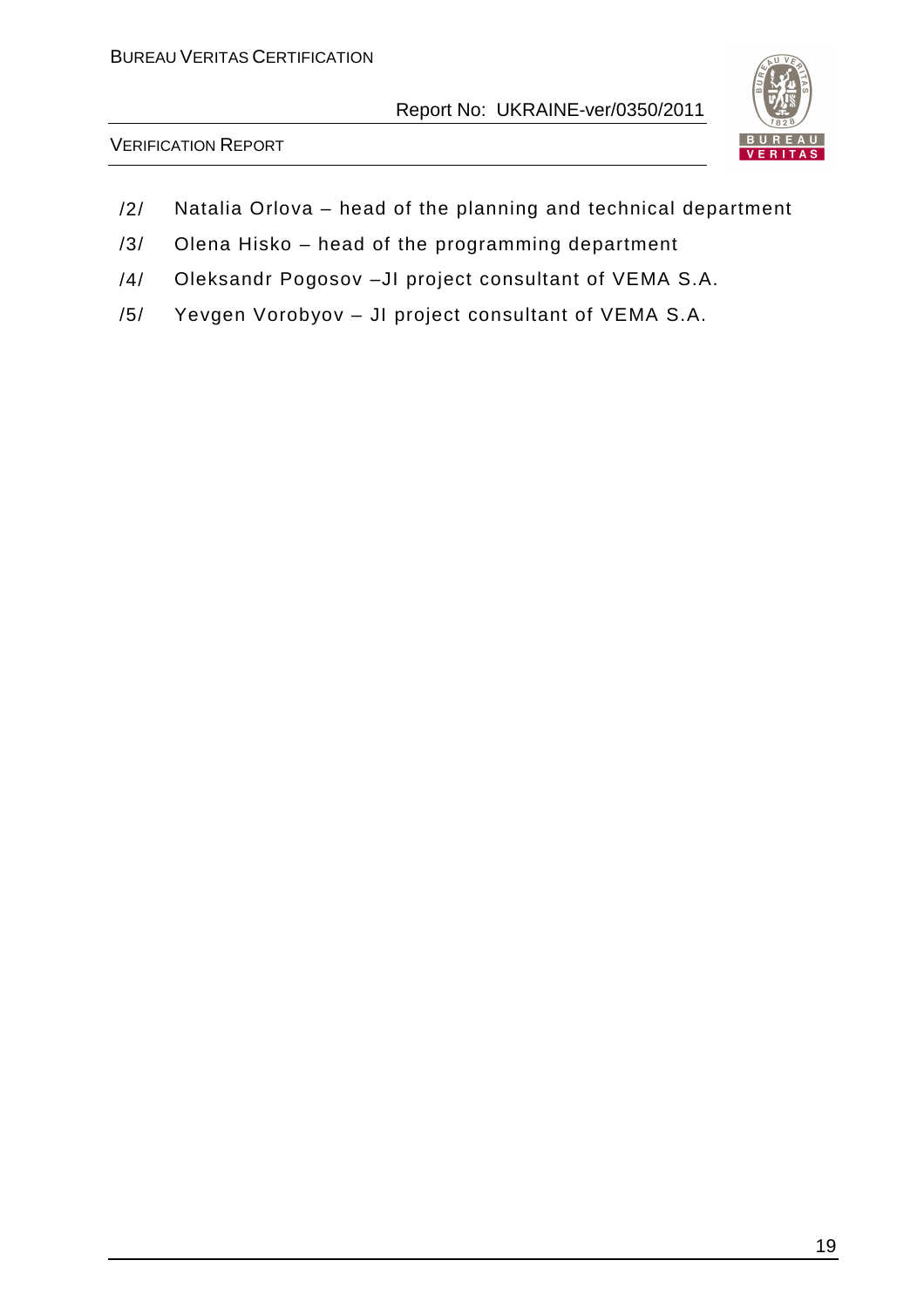

#### VERIFICATION REPORT

## APPENDIX A: PROJECT VERIFICATION PROTOCOL

#### **BUREAU VERITAS CERTIFICATION HOLDING SAS**

**VERIFICATION PROTOCOL** 

**Table 1. Check list for verification, according to the JOINT IMPLEMENTATION DETERMINATION AND VERIFICATION MANUAL (Version 01)** 

| <b>DVM</b><br><b>Paragraph</b>               | <b>Check Item</b>                                                                                                                                                                                             | Initial finding                                                                                                                                                                                                                                                                             | <b>Draft</b> | <b>Final</b><br><b>Conclusion Conclusion</b> |
|----------------------------------------------|---------------------------------------------------------------------------------------------------------------------------------------------------------------------------------------------------------------|---------------------------------------------------------------------------------------------------------------------------------------------------------------------------------------------------------------------------------------------------------------------------------------------|--------------|----------------------------------------------|
| <b>Project approvals by Parties involved</b> |                                                                                                                                                                                                               |                                                                                                                                                                                                                                                                                             |              |                                              |
| 90                                           | Has the DFPs of at least one <b>CAR01</b><br>project<br>report to the secretariat for of the Monitoring Report.<br>publication in accordance with<br>paragraph 38 of the<br>JI.<br>guidelines, at the latest? | Party involved, other than the Please, submit the written<br>project<br>host Party, issued a written approvals by the sponsor Party. Please,<br>approval when $ $ add the relevant information concerning<br>submitting the first verification   project approval to the respective section | CAR01        | <b>OK</b>                                    |
| 91                                           | Are all the written project<br>approvals by Parties involved<br>unconditional?                                                                                                                                | Conclusion is pending a response to<br>CAR01.                                                                                                                                                                                                                                               | Pending      | OK.                                          |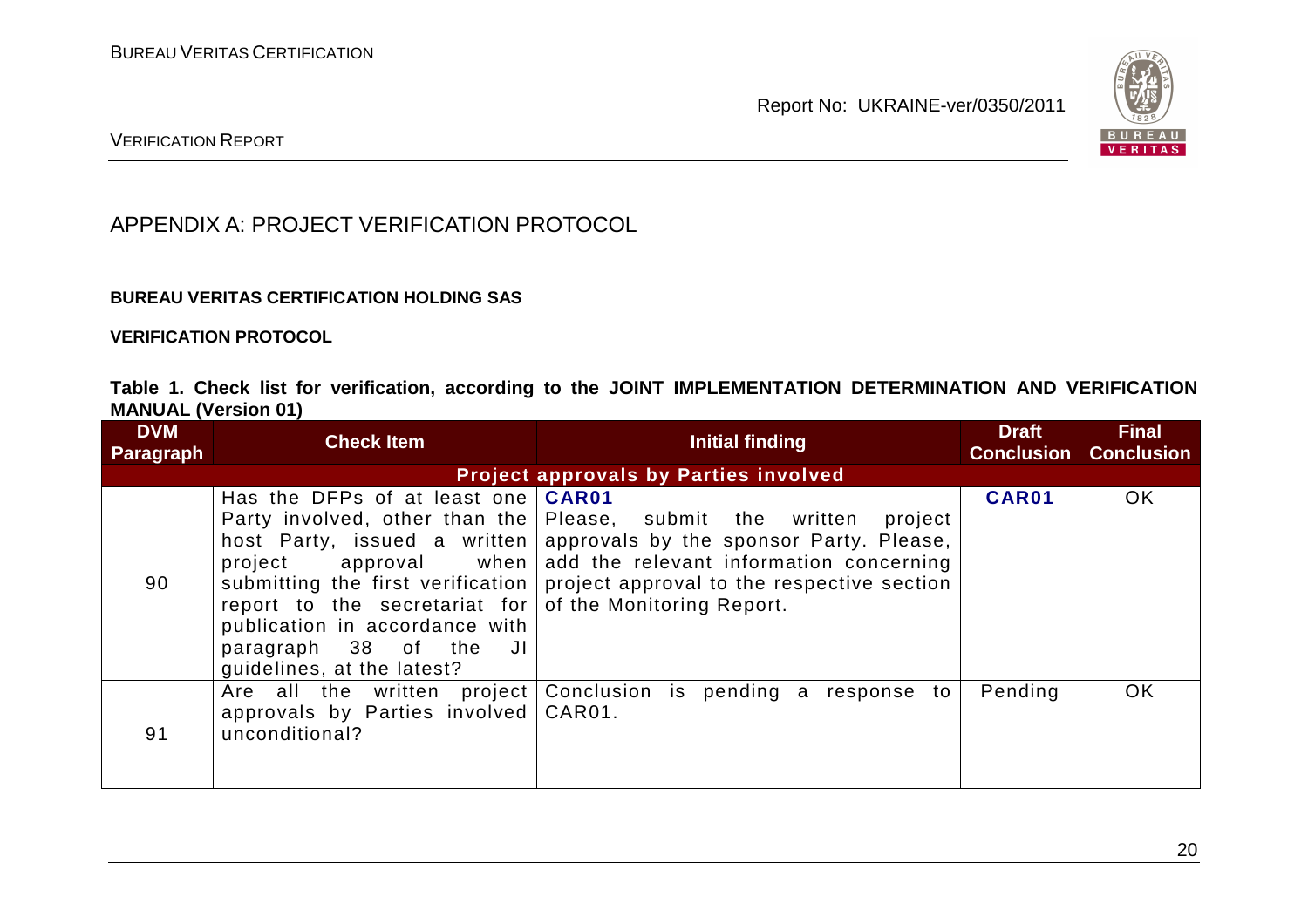

| <b>DVM</b><br>Paragraph | <b>Check Item</b>                                                                   | <b>Initial finding</b>                                                                                                                                                                                                                                                                                                                                                                                                                                                                                                                                                                                                                                                                                                                                                                                                                                                                                                                                                                   | <b>Draft</b><br><b>Conclusion</b>           | <b>Final</b><br><b>Conclusion</b> |
|-------------------------|-------------------------------------------------------------------------------------|------------------------------------------------------------------------------------------------------------------------------------------------------------------------------------------------------------------------------------------------------------------------------------------------------------------------------------------------------------------------------------------------------------------------------------------------------------------------------------------------------------------------------------------------------------------------------------------------------------------------------------------------------------------------------------------------------------------------------------------------------------------------------------------------------------------------------------------------------------------------------------------------------------------------------------------------------------------------------------------|---------------------------------------------|-----------------------------------|
|                         |                                                                                     | <b>Project implementation</b>                                                                                                                                                                                                                                                                                                                                                                                                                                                                                                                                                                                                                                                                                                                                                                                                                                                                                                                                                            |                                             |                                   |
| 92                      | project<br>Has<br>the<br>deemed final and is so listed<br>on the UNFCCC JI website? | been The implementation of the measures<br>implemented in accordance under the project during the period of<br>with the PDD regarding which   monitoring was carried out according to<br>the determination has been the determined of PDD version 02.<br>detailed<br>l The<br>information<br>about<br>implemented measures by departments<br>and divisions is provided in Supporting<br>document Excel file "Annex 2 Registry of<br>gas networks and GCPs with legislative<br>normative documentation".<br><b>CAR02</b><br>Please, provide an explanation for the<br>difference<br>between<br>the<br>emission<br>reductions achieved during<br>the<br>monitoring period and the emission<br>reductions specified in the determined<br>PDD.<br>CAR03<br>The value of ERUs indicated in the Table<br>1 is not equal to the value of emission<br>reductions specified in the Section D of<br>the MR and the supplementary Excel<br>files. Please, make correction in the MR.<br><b>CL01</b> | <b>CAR02</b><br><b>CAR03</b><br><b>CL01</b> | OK<br>OK<br>OK                    |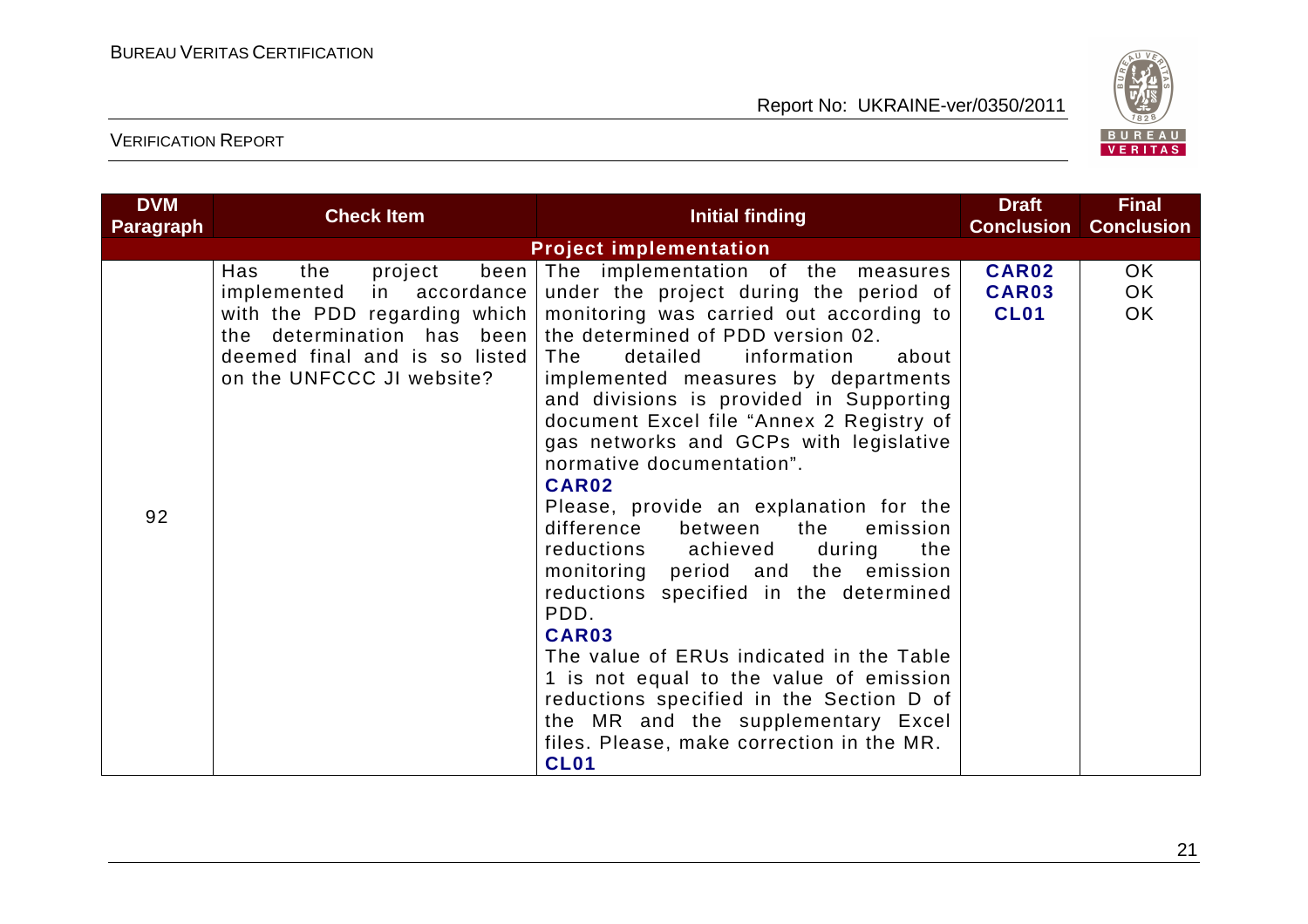

|                                                                                                 |                                                                                                                                                                                                                                                                                                                                                                                            | <b>Conclusion</b>                                                                                                                                                                                                                                                                                                                                                                                                                                                     | <b>Conclusion</b> |
|-------------------------------------------------------------------------------------------------|--------------------------------------------------------------------------------------------------------------------------------------------------------------------------------------------------------------------------------------------------------------------------------------------------------------------------------------------------------------------------------------------|-----------------------------------------------------------------------------------------------------------------------------------------------------------------------------------------------------------------------------------------------------------------------------------------------------------------------------------------------------------------------------------------------------------------------------------------------------------------------|-------------------|
|                                                                                                 | Please, indicate the sectoral scope to<br>which the project pertains.                                                                                                                                                                                                                                                                                                                      |                                                                                                                                                                                                                                                                                                                                                                                                                                                                       |                   |
| What is the status of operation<br>of the project during the<br>monitoring period?              | The<br>project's<br>measures<br>were<br>implemented without any deviations form<br>the implementation plan included in the<br>determined PDD version 02.                                                                                                                                                                                                                                   | OK                                                                                                                                                                                                                                                                                                                                                                                                                                                                    | OK.               |
|                                                                                                 |                                                                                                                                                                                                                                                                                                                                                                                            |                                                                                                                                                                                                                                                                                                                                                                                                                                                                       |                   |
| regarding<br>determination<br>has<br>deemed final and is so listed<br>on the UNFCCC JI website? | leakages from oil and coal extraction<br>activities, petrol combustion by transport<br>during transportation of diesel oil and<br>coal to the consumers, and methane<br>leakage occurred during natural gas<br>transportation by gas transportation<br>networks, were taken into account in<br>project emissions and ERUs calculation.<br>CAR05<br>Please, add to the MR the algorithm for | CAR05<br><b>CAR06</b>                                                                                                                                                                                                                                                                                                                                                                                                                                                 | OK.<br>OK.<br>OK  |
|                                                                                                 |                                                                                                                                                                                                                                                                                                                                                                                            | <b>Compliance with monitoring plan</b><br>Did the monitoring occur in The monitoring occurred in accordance<br>accordance with the monitoring with the monitoring plan included in the<br>plan included in the PDD determined PDD regarding which the<br>which $the$ determination has been deemed final.<br>been   CAR04<br>Please, indicate in the MR how the<br>adjustment coefficients $k_{m, fuel}$ and $k_{h, fuel}$<br>calculation as per monitoring plan from | <b>CAR04</b>      |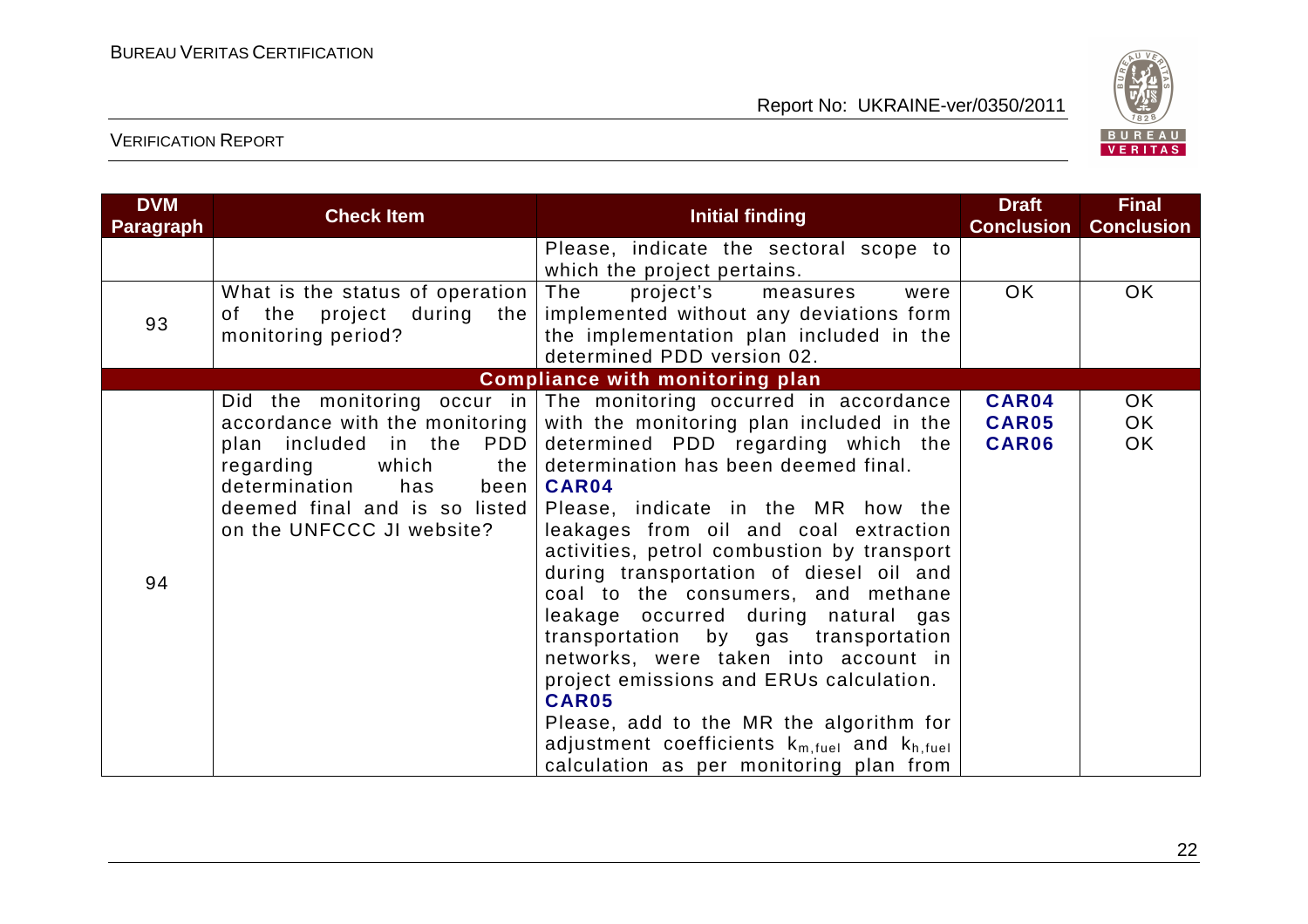

| <b>DVM</b><br><b>Paragraph</b> | <b>Check Item</b>                                                                                                                                                                                                                          | <b>Initial finding</b>                                                                                                                                                                                                                                                                                                                                                                                                                                                                                                           | <b>Draft</b><br><b>Conclusion</b> | <b>Final</b><br><b>Conclusion</b> |
|--------------------------------|--------------------------------------------------------------------------------------------------------------------------------------------------------------------------------------------------------------------------------------------|----------------------------------------------------------------------------------------------------------------------------------------------------------------------------------------------------------------------------------------------------------------------------------------------------------------------------------------------------------------------------------------------------------------------------------------------------------------------------------------------------------------------------------|-----------------------------------|-----------------------------------|
|                                |                                                                                                                                                                                                                                            | the PDD version 02.<br>CAR06<br>The units for the default methane<br>emission factor in the course of natural<br>gas transportation and distribution, and<br>the default methane emission factor at<br>technological gas equipment at end<br>consumers place are indicted incorrectly<br>in the MR. Please, make corresponding<br>corrections.                                                                                                                                                                                   |                                   |                                   |
| 95(a)                          | For calculating the emission<br>reductions or enhancements of<br>e.g. those listed in 23 (b) (i)-<br>and the<br>the<br>project<br>of<br>as risks associated with the taken into account.<br>project taken into account, as<br>appropriate? | For calculating the emission reductions,<br>such key factors as total quantity of<br>net removals, were key factors, consumed natural gas, information on<br>types of fuels consumed by the end<br>(vii) of the DVM, influencing consumers before gasification, and<br>the baseline emissions or net others, influencing the baseline<br>removals and the activity level emissions and the activity level of the<br>project and the emissions as well as<br>emissions or removals as well risks associated with the project were | <b>OK</b>                         | <b>OK</b>                         |
| 95(b)                          | Are data sources used for   CAR07                                                                                                                                                                                                          | calculating emission reductions   Please, adjust the MR in accordance with                                                                                                                                                                                                                                                                                                                                                                                                                                                       | <b>CAR07</b>                      | <b>OK</b>                         |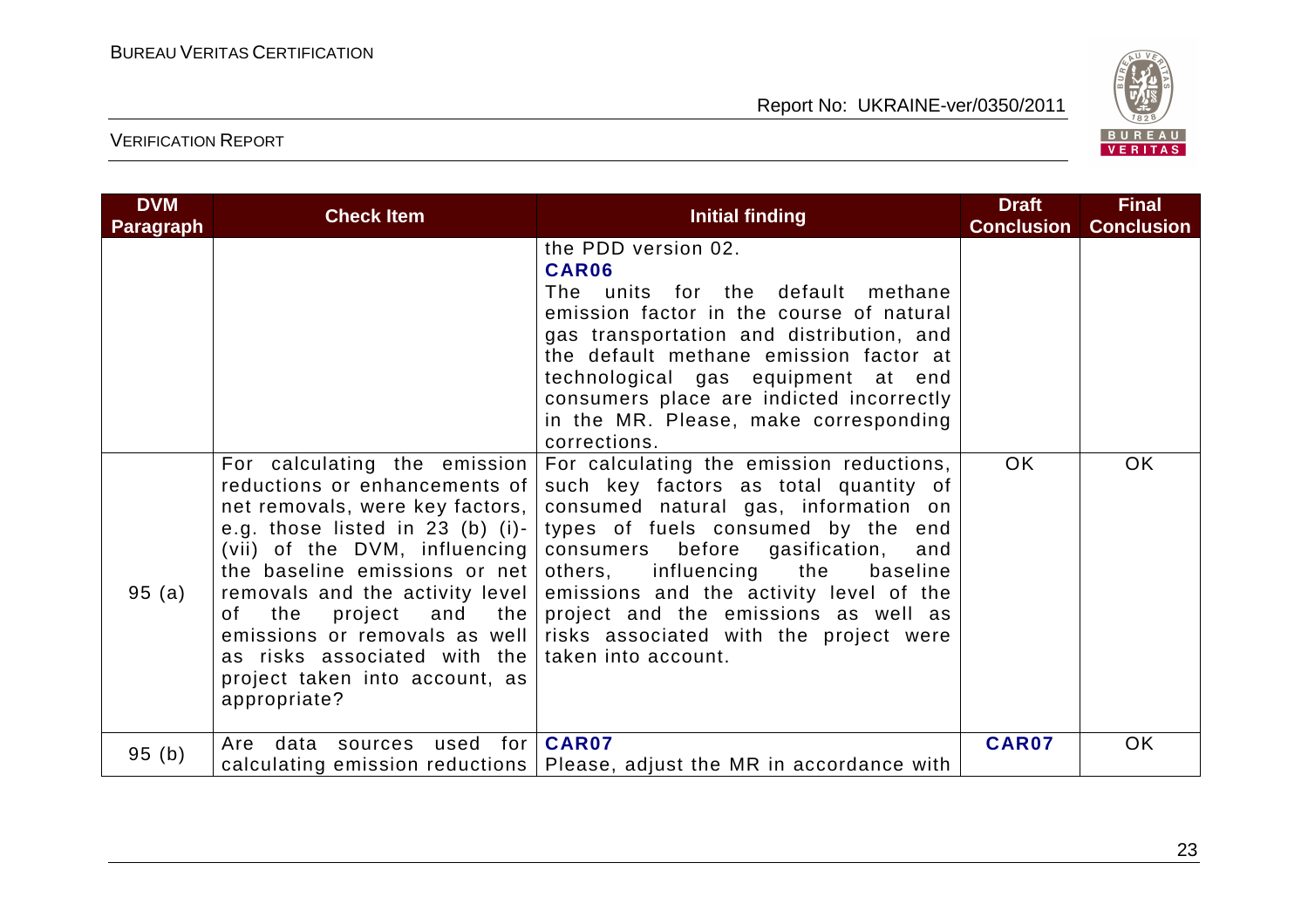

| <b>DVM</b><br><b>Paragraph</b> | <b>Check Item</b>                                                                                                                                                                                                                                                 | <b>Initial finding</b>                                                                                                                                                                                                                                                                                                                                                                                                                                                                                                                                                                                                                                                 | <b>Draft</b><br><b>Conclusion</b> | <b>Final</b><br><b>Conclusion</b> |
|--------------------------------|-------------------------------------------------------------------------------------------------------------------------------------------------------------------------------------------------------------------------------------------------------------------|------------------------------------------------------------------------------------------------------------------------------------------------------------------------------------------------------------------------------------------------------------------------------------------------------------------------------------------------------------------------------------------------------------------------------------------------------------------------------------------------------------------------------------------------------------------------------------------------------------------------------------------------------------------------|-----------------------------------|-----------------------------------|
|                                | of<br>enhancements<br>$\alpha$ r<br>removals clearly identified,<br>reliable and transparent?                                                                                                                                                                     | net the monitoring plan provided in the PDD<br>version 02. Please, add to the section B<br>the tables containing the information<br>concerning data sources and monitoring<br>frequency for every parameters used for<br>baseline<br>and<br>project<br>emissions<br>calculation.                                                                                                                                                                                                                                                                                                                                                                                       |                                   |                                   |
| 95(c)                          | Are emission factors, including  <br>for<br>calculating<br>the<br>used<br>reductions<br>emission<br>or l<br>enhancements of net removals,  <br>selected by carefully balancing<br>accuracy and reasonableness,  <br>and appropriately justified of<br>the choice? | <b>CAR08</b><br>default emission factors, if Please, in the section B of the MR<br>provide clear and traceable references to<br>the data sources for the following<br>parameters:<br>emission<br>when<br>carbon<br>factor<br>$\blacksquare$<br>combusting natural gas;<br>carbon<br>oxidation<br>factor<br>when<br>combusting natural gas;<br>- the default methane emission factor in<br>the course of natural gas transportation<br>and distribution;<br>- the default methane emission factor at<br>technological gas equipment at end<br>consumers place;<br>- reduced GHG emission factor in the<br>course of natural gas transportation to<br>the end consumers. | CAR08                             | <b>OK</b>                         |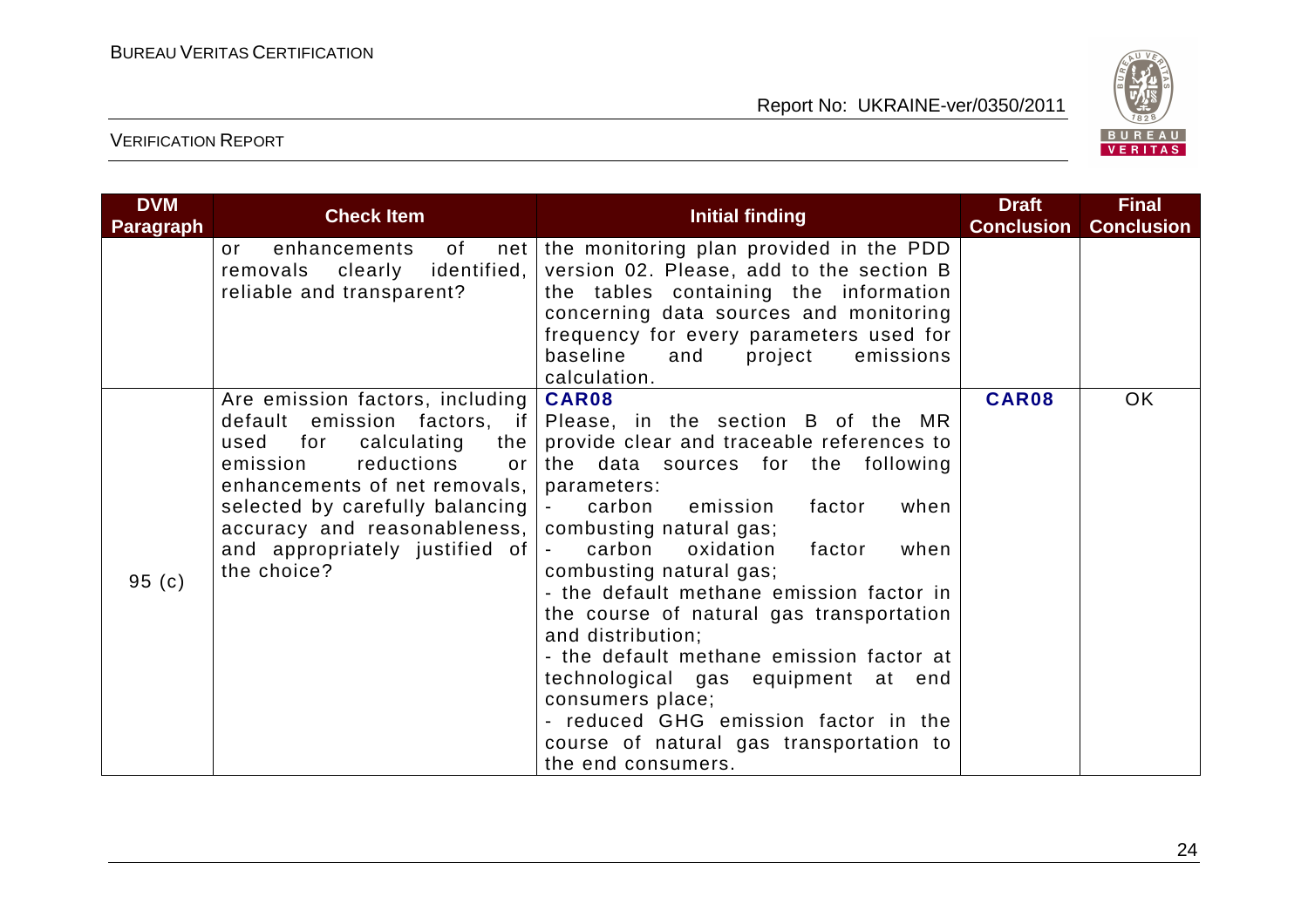

| <b>DVM</b><br><b>Paragraph</b> | <b>Check Item</b>                                                                                                                                                                                                                                                                                                                                  | <b>Initial finding</b>                                                                                                                                                        | <b>Draft</b><br><b>Conclusion</b> | <b>Final</b><br><b>Conclusion</b> |
|--------------------------------|----------------------------------------------------------------------------------------------------------------------------------------------------------------------------------------------------------------------------------------------------------------------------------------------------------------------------------------------------|-------------------------------------------------------------------------------------------------------------------------------------------------------------------------------|-----------------------------------|-----------------------------------|
| 95(d)                          | Is the calculation of emission $\vert$<br>removals<br>based<br>net<br>on<br>conservative assumptions and<br>the most plausible scenarios in<br>a transparent manner?                                                                                                                                                                               | CAR09<br>reductions or enhancements of Please, add to the MR all the parameters<br>values obtained during the monitoring<br>process for each year of the reporting<br>period. | <b>CAR09</b>                      | OK                                |
|                                |                                                                                                                                                                                                                                                                                                                                                    | Applicable to JI SSC projects only                                                                                                                                            |                                   |                                   |
| 96                             | Is the relevant threshold to be<br>classified as JI SSC project not<br>exceeded<br>during<br>the<br>monitoring period on an annual<br>average basis?<br>If the threshold is exceeded, is<br>the<br>maximum<br>emission<br>reduction level estimated in the<br>PDD for the JI SSC project or<br>the bundle for the monitoring<br>period determined? | Not applicable                                                                                                                                                                | <b>Not</b><br>applicable          | Not<br>applicable                 |
|                                |                                                                                                                                                                                                                                                                                                                                                    | Applicable to bundled JI SSC projects only                                                                                                                                    |                                   |                                   |
| 97 (a)                         | Has the composition of the<br>bundle not changed from that<br>is stated in F-JI-SSCBUNDLE?                                                                                                                                                                                                                                                         | Not applicable                                                                                                                                                                | <b>Not</b><br>applicable          | Not<br>applicable                 |
| 97 (b)                         | determination<br><sup>1</sup><br>the<br>was<br>conducted on the basis of an                                                                                                                                                                                                                                                                        | Not applicable                                                                                                                                                                | <b>Not</b><br>applicable          | <b>Not</b><br>applicable          |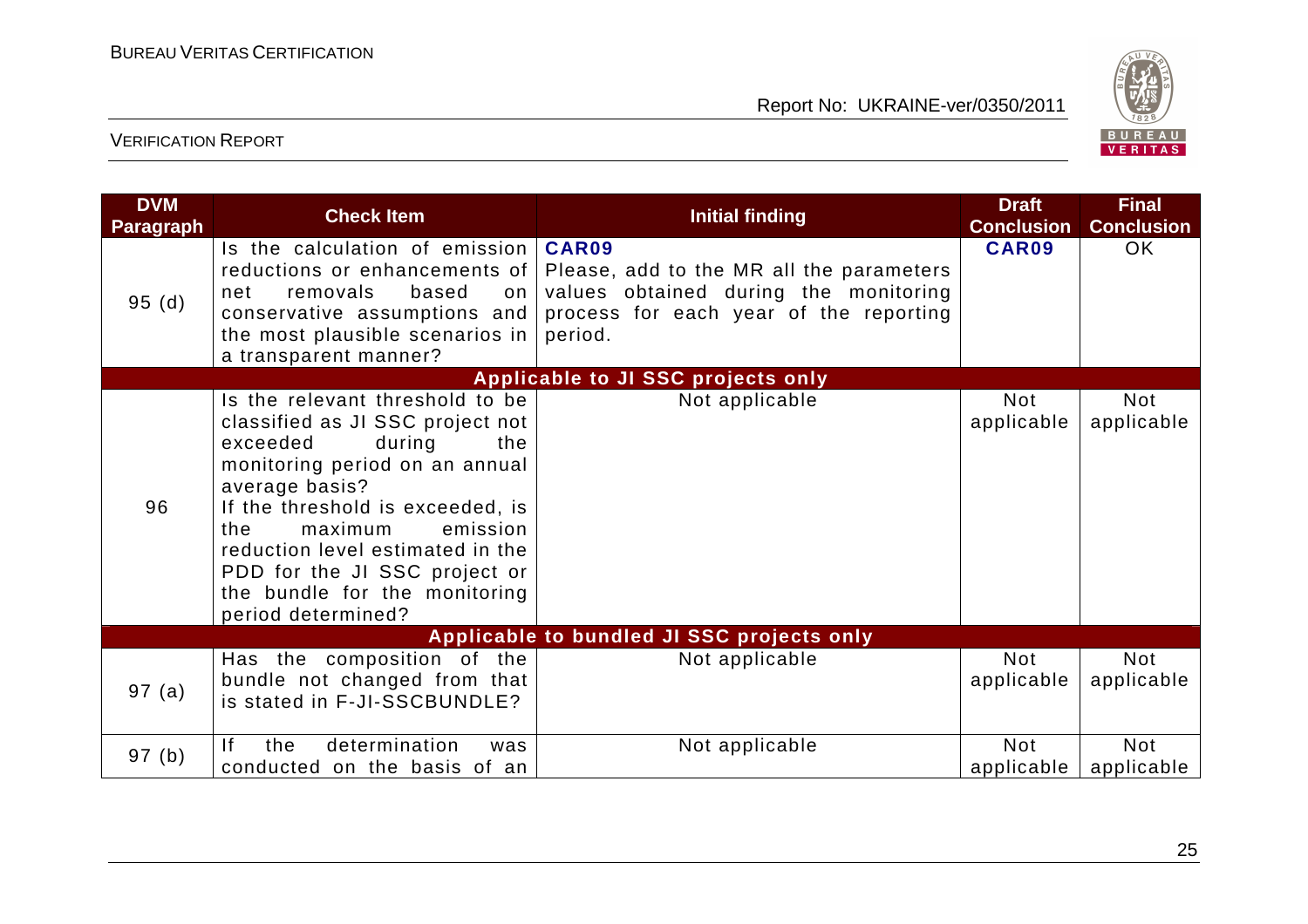

| <b>DVM</b><br><b>Paragraph</b> | <b>Check Item</b>                                                 | <b>Initial finding</b>                                               | <b>Draft</b><br><b>Conclusion</b> | <b>Final</b><br><b>Conclusion</b> |
|--------------------------------|-------------------------------------------------------------------|----------------------------------------------------------------------|-----------------------------------|-----------------------------------|
|                                | overall monitoring plan, have                                     |                                                                      |                                   |                                   |
|                                | project participants<br>the                                       |                                                                      |                                   |                                   |
|                                | submitted<br>common<br>a a                                        |                                                                      |                                   |                                   |
|                                | monitoring report?                                                |                                                                      |                                   |                                   |
|                                | If the monitoring is based on a                                   | Not applicable                                                       | Not                               | Not                               |
|                                | monitoring plan that provides<br>overlapping<br>monitoring<br>for |                                                                      | applicable                        | applicable                        |
|                                | periods, are the monitoring                                       |                                                                      |                                   |                                   |
|                                | periods per component of the                                      |                                                                      |                                   |                                   |
| 98                             | project clearly specified in the                                  |                                                                      |                                   |                                   |
|                                | monitoring report?                                                |                                                                      |                                   |                                   |
|                                | Do the monitoring periods not                                     |                                                                      |                                   |                                   |
|                                | overlap with those for which                                      |                                                                      |                                   |                                   |
|                                | verifications<br>already<br>were                                  |                                                                      |                                   |                                   |
|                                | deemed final in the past?                                         |                                                                      |                                   |                                   |
|                                |                                                                   | <b>Revision of monitoring plan</b>                                   |                                   |                                   |
|                                |                                                                   | Applicable only if monitoring plan is revised by project participant |                                   |                                   |
|                                | Did the                                                           | project participants There were no deviations and changes of         | Not                               | <b>Not</b>                        |
| 99(a)                          | provide<br>appropriate<br>an                                      | the approved monitoring plan.                                        | applicable                        | applicable                        |
|                                | justification for the proposed                                    |                                                                      |                                   |                                   |
|                                | revision?                                                         |                                                                      |                                   |                                   |
|                                | Does the proposed revision                                        | Not applicable                                                       | <b>Not</b>                        | <b>Not</b>                        |
| 99(b)                          | improve the accuracy and/or                                       |                                                                      | applicable                        | applicable                        |
|                                | information<br>applicability<br>of                                |                                                                      |                                   |                                   |
|                                | collected compared to the                                         |                                                                      |                                   |                                   |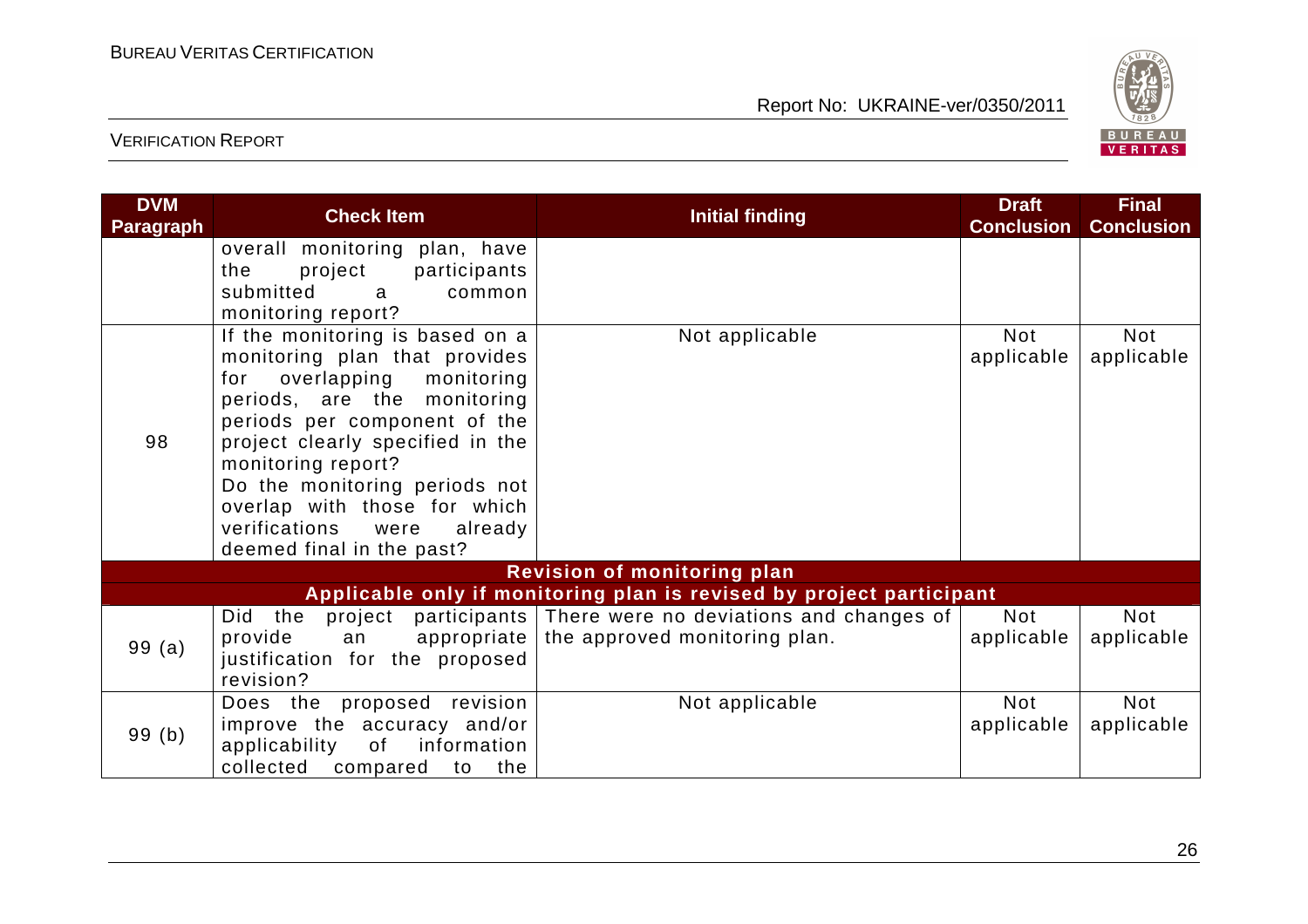

| <b>DVM</b><br><b>Paragraph</b> | <b>Check Item</b>                                                                                                                                                                 | <b>Initial finding</b>                                                                                                                                                                                                                                                                                                                                                                                                                                                                                                                                                                  | <b>Draft</b><br><b>Conclusion</b> | <b>Final</b><br><b>Conclusion</b> |
|--------------------------------|-----------------------------------------------------------------------------------------------------------------------------------------------------------------------------------|-----------------------------------------------------------------------------------------------------------------------------------------------------------------------------------------------------------------------------------------------------------------------------------------------------------------------------------------------------------------------------------------------------------------------------------------------------------------------------------------------------------------------------------------------------------------------------------------|-----------------------------------|-----------------------------------|
|                                | original monitoring plan without<br>changing conformity with the<br>relevant rules and regulations<br>establishment<br>for the<br>of<br>monitoring plans?                         |                                                                                                                                                                                                                                                                                                                                                                                                                                                                                                                                                                                         |                                   |                                   |
|                                |                                                                                                                                                                                   | Data management                                                                                                                                                                                                                                                                                                                                                                                                                                                                                                                                                                         |                                   |                                   |
| 101 (a)                        | Is the implementation of data<br>collection<br>procedures<br>-in<br>accordance with the monitoring<br>plan, including the quality<br>control and quality assurance<br>procedures? | The implementation of data collection<br>procedures, including the quality control<br>and quality assurance procedures, are in<br>accordance with the PDD and the<br>determined monitoring plan.<br><b>CAR10</b><br>Please, in the section C of the MR,<br>provide the<br>description<br>the<br>how<br>monitoring of natural gas consumption by<br>individuals and legal entities occurs at<br>the enterprise.<br><b>CAR11</b><br>Please, add to the MR information<br>concerning involvement of the third<br>parties in the<br>monitoring<br>the<br>in in<br>framework of the project. | <b>CAR10</b><br><b>CAR11</b>      | OK<br>OK                          |
| 101 (b)                        | function<br>of<br>the<br>$\mathsf{ls}$<br>monitoring                                                                                                                              | the $\vert$ All the equipment, involved in the project<br>equipment,   monitoring, operated, was calibrated and                                                                                                                                                                                                                                                                                                                                                                                                                                                                         | OK                                | OK                                |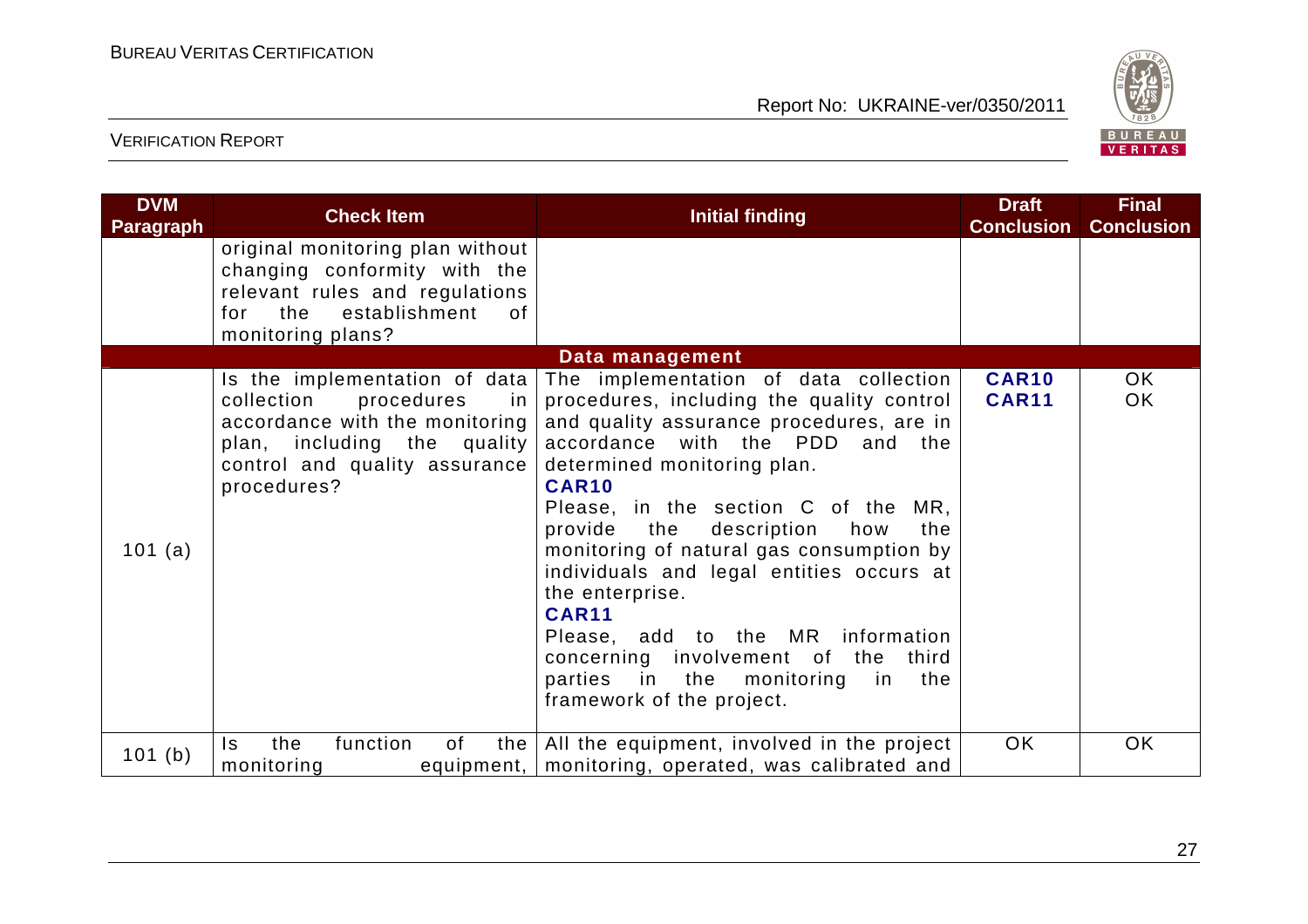

| <b>DVM</b><br><b>Paragraph</b> | <b>Check Item</b>                                                                                                       | <b>Initial finding</b>                                                                                                                                                                                                                                                                                                                                                                                                                                                                                                                                                          | <b>Draft</b><br><b>Conclusion</b> | <b>Final</b><br><b>Conclusion</b> |
|--------------------------------|-------------------------------------------------------------------------------------------------------------------------|---------------------------------------------------------------------------------------------------------------------------------------------------------------------------------------------------------------------------------------------------------------------------------------------------------------------------------------------------------------------------------------------------------------------------------------------------------------------------------------------------------------------------------------------------------------------------------|-----------------------------------|-----------------------------------|
|                                | including its calibration status,<br>is in order?                                                                       | maintained according to manufacturer's<br>and standards<br>instructions<br>of the<br>industry.                                                                                                                                                                                                                                                                                                                                                                                                                                                                                  |                                   |                                   |
| 101 $(c)$                      | Are the evidence and records<br>used<br>for<br>the<br>monitoring  <br>in a traceable<br>maintained<br>manner?           | All the information that is necessary for<br>GHG emission reductions monitoring is<br>stored in paper and/or electronic formats.<br>During the determination process AIE<br>issued the Forward Action Request<br>of documented<br>concerning issuing<br>instruction/order about storage of the<br>data necessary for monitoring and<br>calculation of emission reductions during<br>2 years after last transfer of ERUs.<br>To clarify this, CL was issued:<br><b>CL02</b><br>Please, submit<br>the<br>documented<br>instruction/order about data storage to<br>AIE for review. | <b>CL02</b>                       | OK                                |
| 101(d)                         | data collection<br>the<br>and<br>ls.<br>management system for the<br>project in accordance with the<br>monitoring plan? | The data collection and management<br>system for the project is in accordance<br>with the PDD and the monitoring plan.<br>verification team confirms the<br>The<br>effectiveness of the existing management<br>and operating systems and considers<br>them suitable for reliable monitoring of                                                                                                                                                                                                                                                                                  | OK                                | <b>OK</b>                         |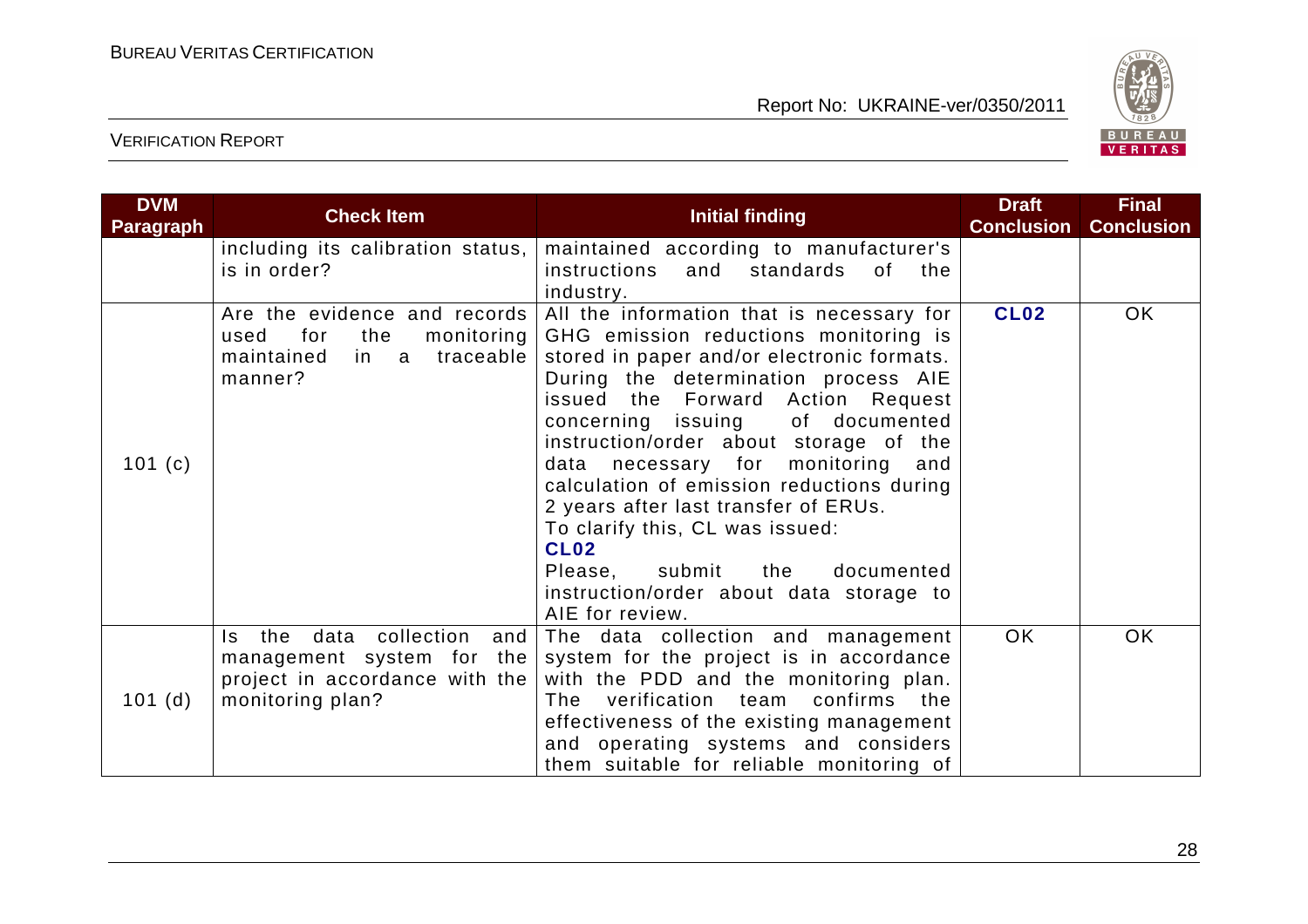

| <b>DVM</b><br><b>Paragraph</b> | <b>Check Item</b>                                                                                                                                                                     | <b>Initial finding</b>                                                             | <b>Draft</b><br><b>Conclusion</b> | <b>Final</b><br><b>Conclusion</b> |
|--------------------------------|---------------------------------------------------------------------------------------------------------------------------------------------------------------------------------------|------------------------------------------------------------------------------------|-----------------------------------|-----------------------------------|
|                                |                                                                                                                                                                                       | the project.                                                                       |                                   |                                   |
|                                |                                                                                                                                                                                       | Verification regarding programs of activities (additional elements for assessment) |                                   |                                   |
| 102                            | Is any JPA that has not been<br>added to the JI PoA not<br>verified?                                                                                                                  | Not applicable                                                                     | <b>Not</b><br>applicable          | <b>Not</b><br>applicable          |
| 103                            | Is the verification based on the<br>monitoring reports of all JPAs<br>to be verified?                                                                                                 | Not applicable                                                                     | <b>Not</b><br>applicable          | <b>Not</b><br>applicable          |
| 103                            | Does the verification ensure<br>the<br>accuracy<br>and<br>conservativeness<br><sub>of</sub><br>the<br>emission reductions<br>or<br>enhancements of removals<br>generated by each JPA? | Not applicable                                                                     | <b>Not</b><br>applicable          | <b>Not</b><br>applicable          |
| 104                            | Does the monitoring period not<br>with<br>overlap<br>previous<br>monitoring periods?                                                                                                  | Not applicable                                                                     | <b>Not</b><br>applicable          | <b>Not</b><br>applicable          |
| 105                            | AIE<br>the<br>learns<br>0f<br>lf –<br>an<br>erroneously included JPA, has<br>the AIE informed the JISC of<br>its findings in writing?                                                 | Not applicable                                                                     | <b>Not</b><br>applicable          | <b>Not</b><br>applicable          |
|                                |                                                                                                                                                                                       | Applicable to sample-based approach only                                           |                                   |                                   |
| 106                            | sampling<br>the<br>Does<br>plan<br>prepared by the AIE:                                                                                                                               | Not applicable                                                                     | <b>Not</b><br>applicable          | <b>Not</b><br>applicable          |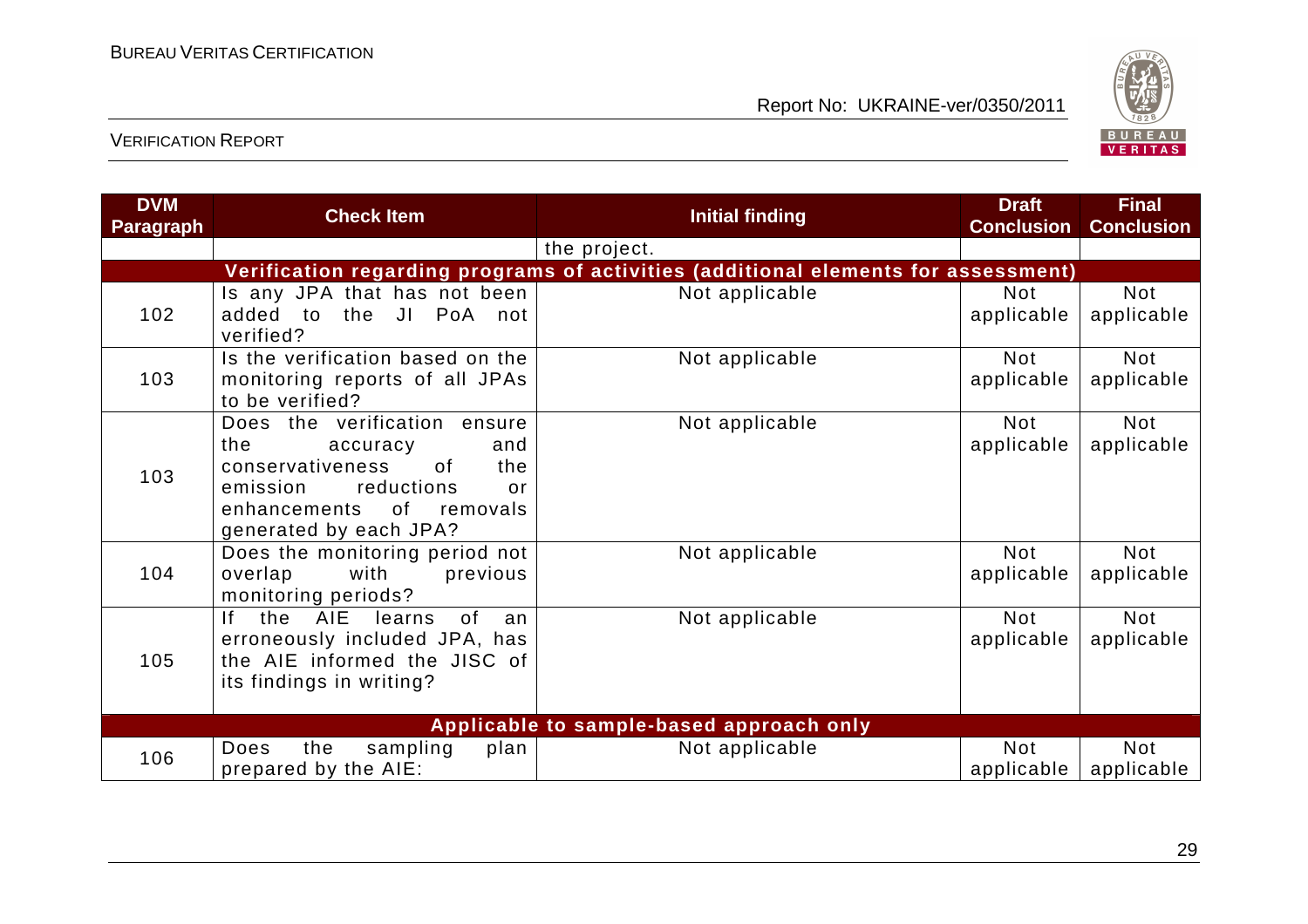

| <b>DVM</b><br><b>Paragraph</b> | <b>Check Item</b>                    | <b>Initial finding</b> | <b>Draft</b><br><b>Conclusion</b> | <b>Final</b><br><b>Conclusion</b> |
|--------------------------------|--------------------------------------|------------------------|-----------------------------------|-----------------------------------|
|                                | Describe<br>sample<br>(a)<br>its     |                        |                                   |                                   |
|                                | selection, taking into               |                        |                                   |                                   |
|                                | account that:                        |                        |                                   |                                   |
|                                | (i) For each verification that       |                        |                                   |                                   |
|                                | sample-based<br>uses<br>a            |                        |                                   |                                   |
|                                | approach, the<br>sample              |                        |                                   |                                   |
|                                | selection shall be sufficiently      |                        |                                   |                                   |
|                                | representative of the JPAs in        |                        |                                   |                                   |
|                                | the JI PoA such extrapolation        |                        |                                   |                                   |
|                                | to all JPAs identified for that      |                        |                                   |                                   |
|                                | verification is reasonable,          |                        |                                   |                                   |
|                                | taking<br><b>into</b><br>account     |                        |                                   |                                   |
|                                | differences among<br>the             |                        |                                   |                                   |
|                                | characteristics of JPAs, such<br>as: |                        |                                   |                                   |
|                                | - The types of JPAs;                 |                        |                                   |                                   |
|                                | - The complexity of the              |                        |                                   |                                   |
|                                | applicable technologies              |                        |                                   |                                   |
|                                | and/or measures used;                |                        |                                   |                                   |
|                                | - The geographical location          |                        |                                   |                                   |
|                                | of each JPA;                         |                        |                                   |                                   |
|                                | - The amounts of expected            |                        |                                   |                                   |
|                                | emission reductions of the           |                        |                                   |                                   |
|                                | JPAs being verified;                 |                        |                                   |                                   |
|                                | - The number of JPAs for             |                        |                                   |                                   |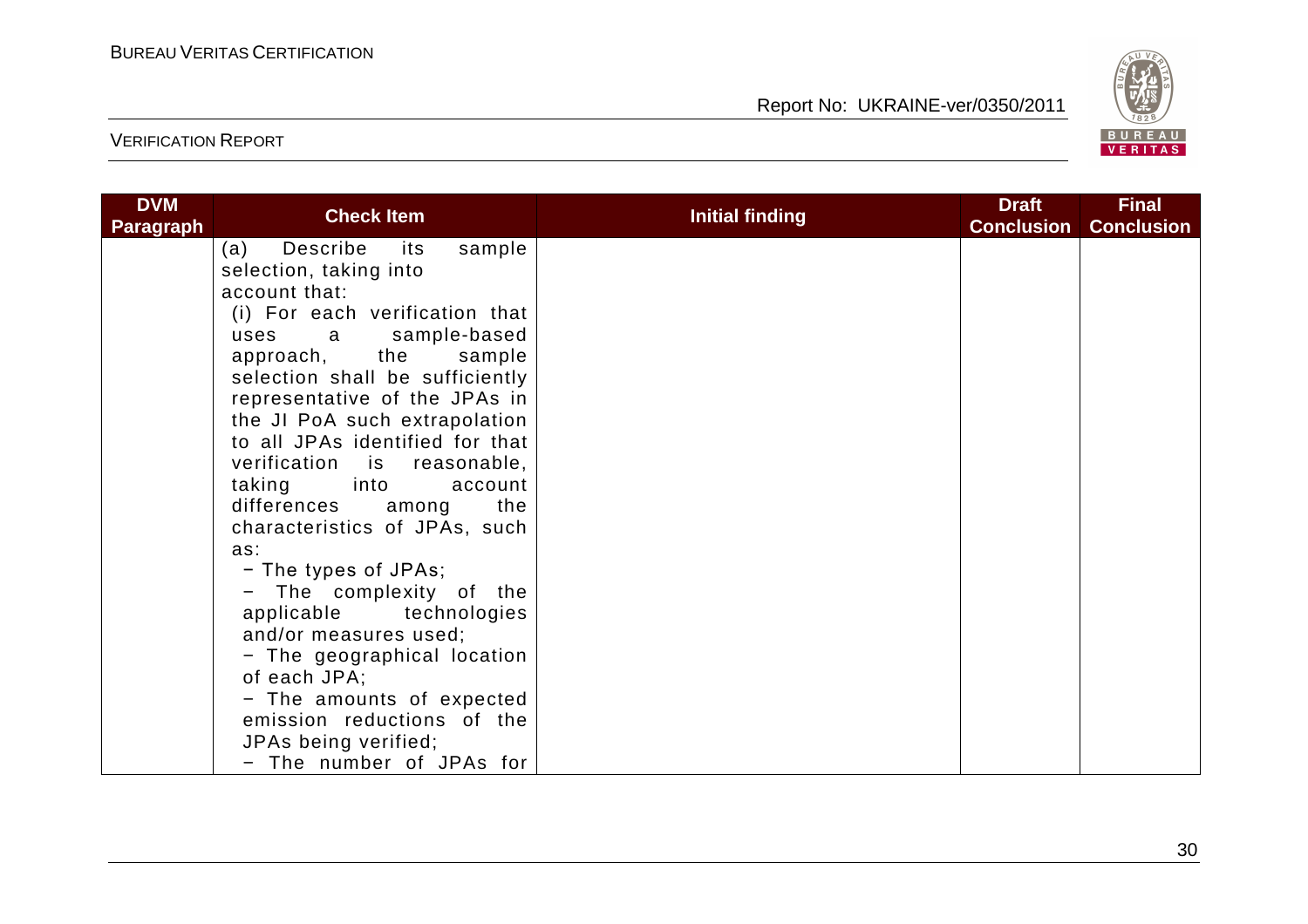

| <b>DVM</b><br><b>Paragraph</b> | <b>Check Item</b>                                          | <b>Initial finding</b> | <b>Draft</b><br><b>Conclusion</b> | <b>Final</b><br><b>Conclusion</b> |
|--------------------------------|------------------------------------------------------------|------------------------|-----------------------------------|-----------------------------------|
|                                | which emission reductions<br>are being verified;           |                        |                                   |                                   |
|                                | - The length of monitoring                                 |                        |                                   |                                   |
|                                | periods of the JPAs being                                  |                        |                                   |                                   |
|                                | verified; and                                              |                        |                                   |                                   |
|                                | - The samples selected for                                 |                        |                                   |                                   |
|                                | prior verifications, if any?                               |                        |                                   |                                   |
|                                | Is the sampling plan ready for                             | Not applicable         | <b>Not</b>                        | Not                               |
|                                | publication<br>through<br>the                              |                        | applicable                        | applicable                        |
| 107                            | secretariat along with<br>the                              |                        |                                   |                                   |
|                                | verification<br>report<br>and                              |                        |                                   |                                   |
|                                | supporting documentation?                                  |                        |                                   |                                   |
|                                | Has<br>the AIE made<br>site<br>inspections of at least the | Not applicable         | <b>Not</b><br>applicable          | Not<br>applicable                 |
|                                | square root of the number of                               |                        |                                   |                                   |
|                                | total JPAs, rounded to the                                 |                        |                                   |                                   |
|                                | upper whole number? If the                                 |                        |                                   |                                   |
|                                | AIE makes no site inspections                              |                        |                                   |                                   |
| 108                            | or fewer site inspections than                             |                        |                                   |                                   |
|                                | the square root of the number                              |                        |                                   |                                   |
|                                | of total JPAs, rounded to the                              |                        |                                   |                                   |
|                                | upper whole number, then                                   |                        |                                   |                                   |
|                                | does the AIE provide<br>a a                                |                        |                                   |                                   |
|                                | reasonable explanation<br>and                              |                        |                                   |                                   |
|                                | justification?                                             |                        |                                   |                                   |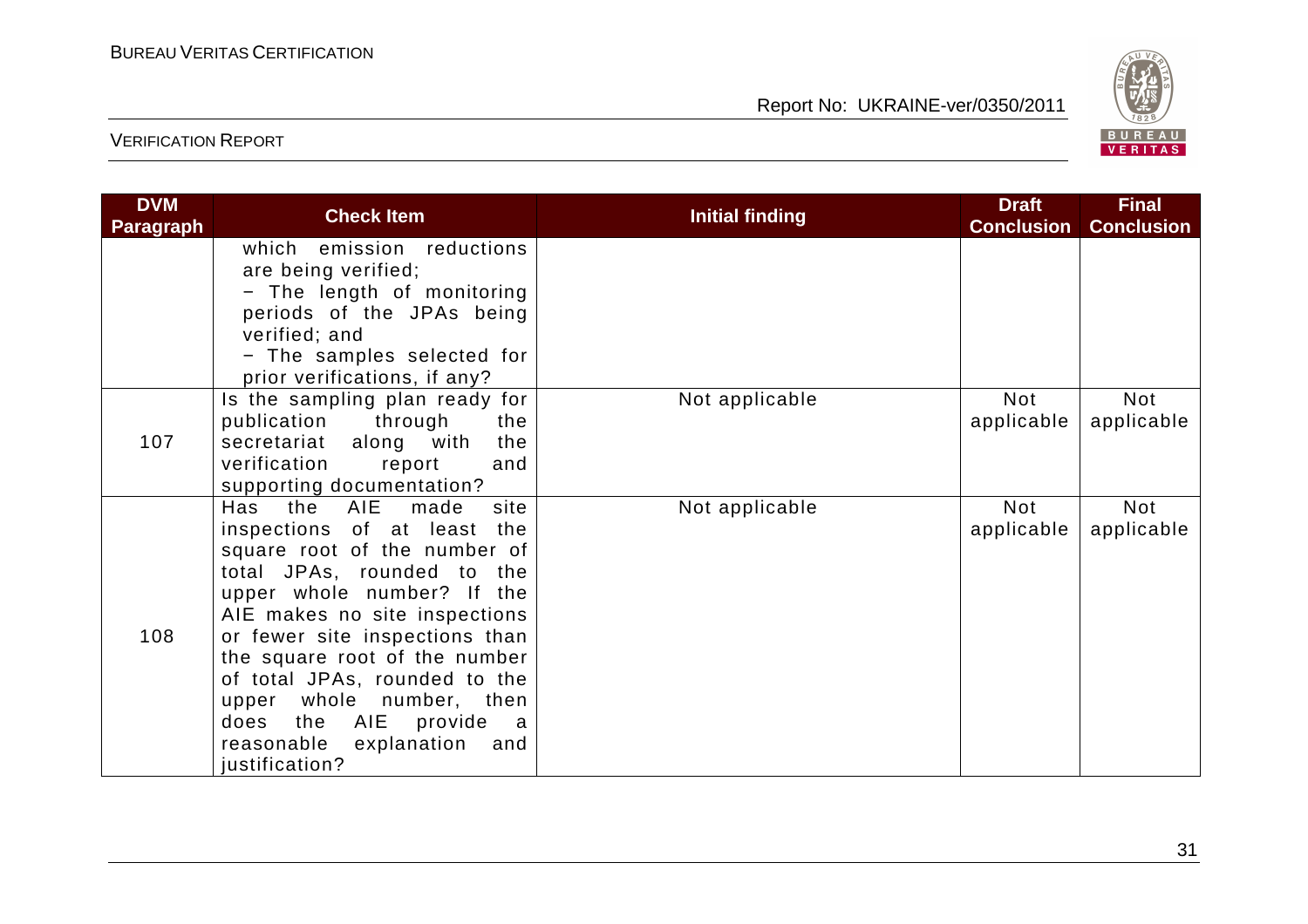

## VERIFICATION REPORT

| <b>DVM</b><br><b>Paragraph</b> | <b>Check Item</b>                                                                                                                                                                                                                      | Initial finding | <b>Draft</b><br><b>Conclusion</b> | <b>Final</b><br><b>Conclusion</b> |
|--------------------------------|----------------------------------------------------------------------------------------------------------------------------------------------------------------------------------------------------------------------------------------|-----------------|-----------------------------------|-----------------------------------|
| 109                            | Is the sampling plan available<br>submission<br>the<br>to<br>for<br>secretariat for the JISC's ex<br>ante assessment? (Optional)                                                                                                       | Not applicable  | Not<br>applicable                 | <b>Not</b><br>applicable          |
| 110                            | the AIE<br>1f<br>learns<br>of.<br>a<br>fraudulently included JPA, a<br>fraudulently monitored JPA or<br>an inflated number of emission<br>reductions claimed in a JI PoA,<br>has the AIE informed the JISC<br>of the fraud in writing? | Not applicable  | Not<br>applicable                 | <b>Not</b><br>applicable          |

#### **Table 2. Resolution of Corrective Action and Clarification Requests**

| Draft report clarifications and<br>corrective action requests by<br>verification team | Ref. to<br>checklist<br>question<br>in table 1 | Summary of project<br>participant response                      | <b>Verification team</b><br>conclusion |
|---------------------------------------------------------------------------------------|------------------------------------------------|-----------------------------------------------------------------|----------------------------------------|
| CAR01                                                                                 | 90                                             | The project was approved by the $ $ The project approval by $ $ |                                        |
| Please, submit the written project                                                    |                                                | sponsor Party                                                   | which is the sponsor Party was         |
| approvals by the sponsor Party.                                                       |                                                | Switzerland with Letter                                         | of reviewed. The issue is              |
| Please, add the relevant information                                                  |                                                | Approval $N2$ J294-0485, issued closed on the basis of the      |                                        |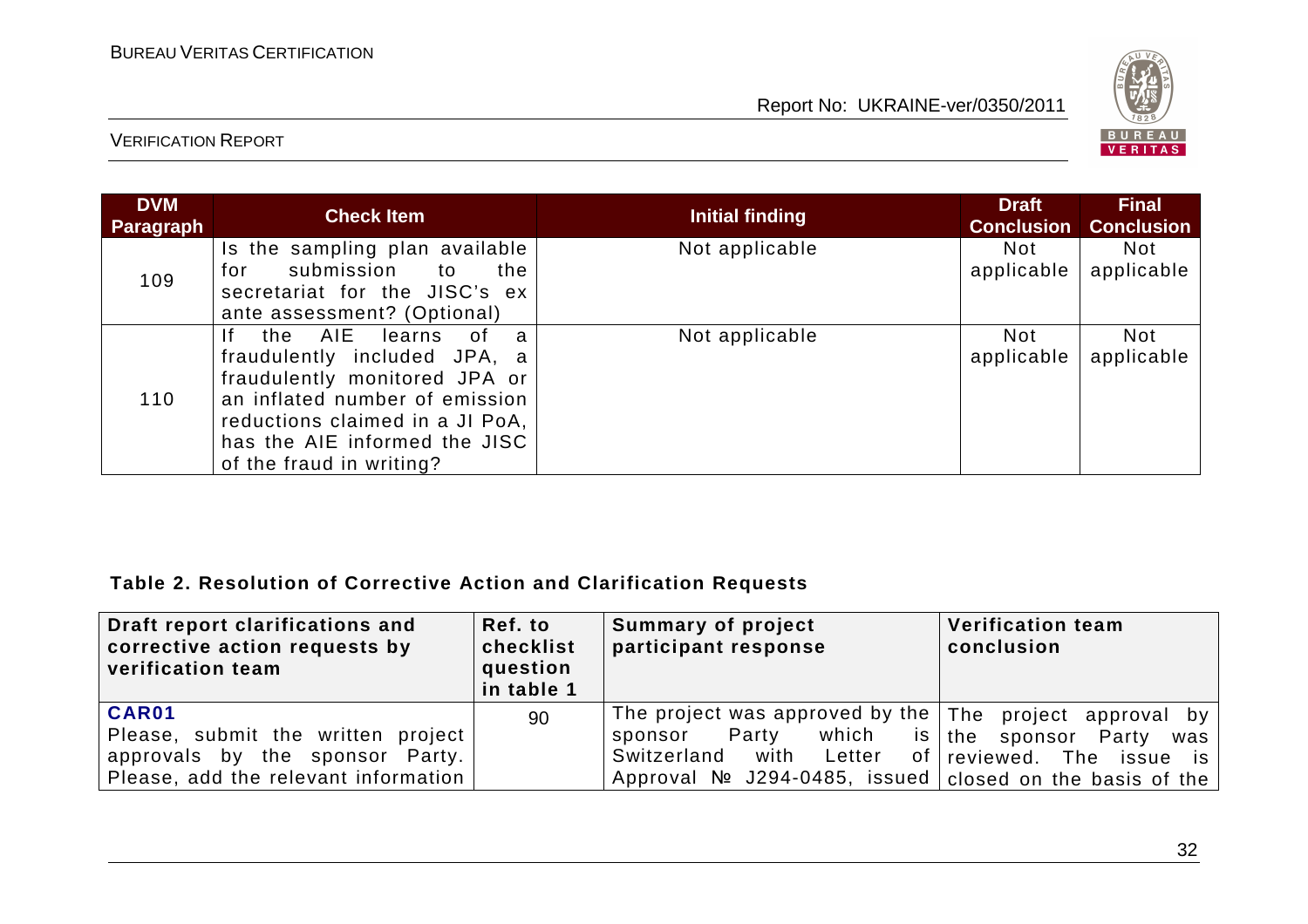

| concerning project approval to the<br>respective section of the Monitoring<br>Report.                                                                                                                                     |    | by the Federal Office for the documentation<br>(FOEN)<br>Environment<br>dated  <br>23/08/2011.<br>The respective letter of approval<br>was submitted to the verification<br>team for review.                                                                                                                                                                                                                                                                                                                                                                                                                                                                                                                                                                                      | provided<br>corresponding<br>and<br>corrections made in the<br>MR.       |
|---------------------------------------------------------------------------------------------------------------------------------------------------------------------------------------------------------------------------|----|-----------------------------------------------------------------------------------------------------------------------------------------------------------------------------------------------------------------------------------------------------------------------------------------------------------------------------------------------------------------------------------------------------------------------------------------------------------------------------------------------------------------------------------------------------------------------------------------------------------------------------------------------------------------------------------------------------------------------------------------------------------------------------------|--------------------------------------------------------------------------|
| <b>CAR02</b><br>Please, provide an explanation for<br>the difference between the emission<br>reductions achieved during the<br>monitoring period and the emission<br>reductions specified<br>in<br>the<br>determined PDD. | 92 | The<br>explanation for<br>difference between the emission  <br>reductions achieved during the provided<br>monitoring period and the corrections made in the<br>emission reductions specified in $\vert$ MR version 02.<br><b>PDD</b><br>determined<br>the<br>was<br>provided in the MR version 02.<br>quantify GHG emission<br>To<br>reductions values<br>of _<br>some<br>parameters (net calorific values<br>of all types of fuels, carbon<br>emission factors when fuel<br>combustion takes place, carbon<br>oxidation factors when<br>fuel<br>combustion takes place) that<br>are provided in the national<br>inventory<br>report<br>οf<br>anthropogenic emissions<br>by<br>sources and removals by sinks<br>of greenhouse gases in Ukraine<br>for 1990-2009, submitted by the | the The issue is closed on the<br>basis of the information<br>and<br>the |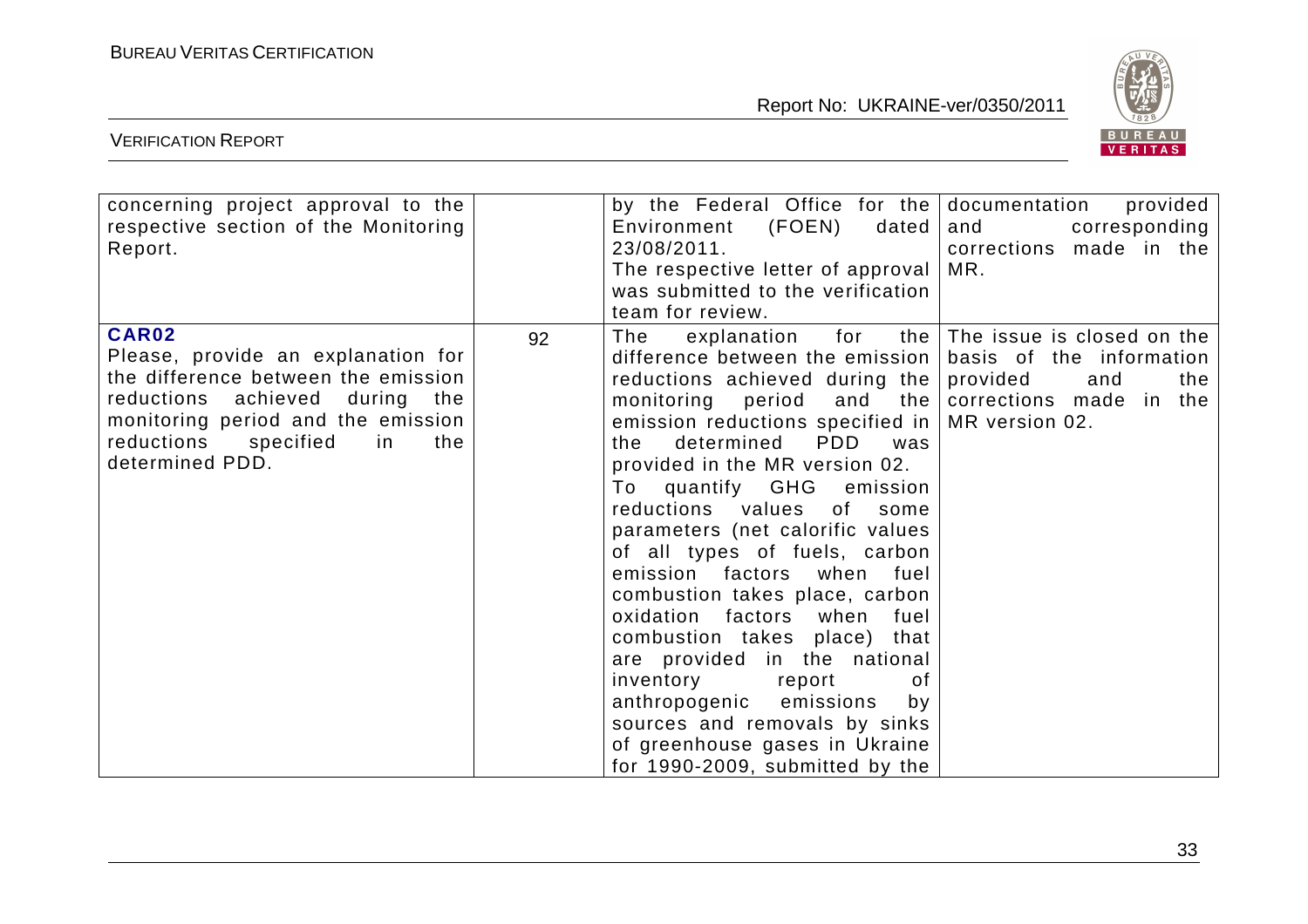

|                                                                                                                                                                                                                                |    | State Environmental Investment<br>Agency of Ukraine to<br>the<br>UNFCCC on 06/08/2011<br>(the<br>latest version at the time of PDD<br>elaboration) were used. At the<br>same time, in accordance with<br>approved monitoring<br>the<br>methodology in the PDD, for<br>calculating the numbers of<br>ERUs for each reporting year of<br>the monitoring period actual<br>values for each year were used.<br>Therefore the actual calculated<br>amount of emission reductions<br>for each project year is slightly<br>different from those values that<br>were provided in the PDD. |                                                             |
|--------------------------------------------------------------------------------------------------------------------------------------------------------------------------------------------------------------------------------|----|----------------------------------------------------------------------------------------------------------------------------------------------------------------------------------------------------------------------------------------------------------------------------------------------------------------------------------------------------------------------------------------------------------------------------------------------------------------------------------------------------------------------------------------------------------------------------------|-------------------------------------------------------------|
| CAR03<br>The value of ERUs indicated in the<br>Table 1 is not equal to the value of<br>emission reductions specified in the<br>Section D of the MR and the<br>supplementary Excel files. Please,<br>make correction in the MR. | 92 | The<br>value<br>of the control<br>emission<br>reductions indicated in the<br>Table 1, specified in the Section   corrections made in the<br>of<br>the<br>MR<br>D.<br>and<br>the I<br>supplementary Excel files were<br>checked.<br>The<br>necessary<br>corrections were made in the<br>MR version 02.                                                                                                                                                                                                                                                                            | The issue is closed taking<br>into<br>account<br>the<br>MR. |
| CAR04<br>Please, indicate in the MR how the                                                                                                                                                                                    | 94 | According to the methodology The issue is closed on the<br>provided in the determined PDD,   basis of the explanations                                                                                                                                                                                                                                                                                                                                                                                                                                                           |                                                             |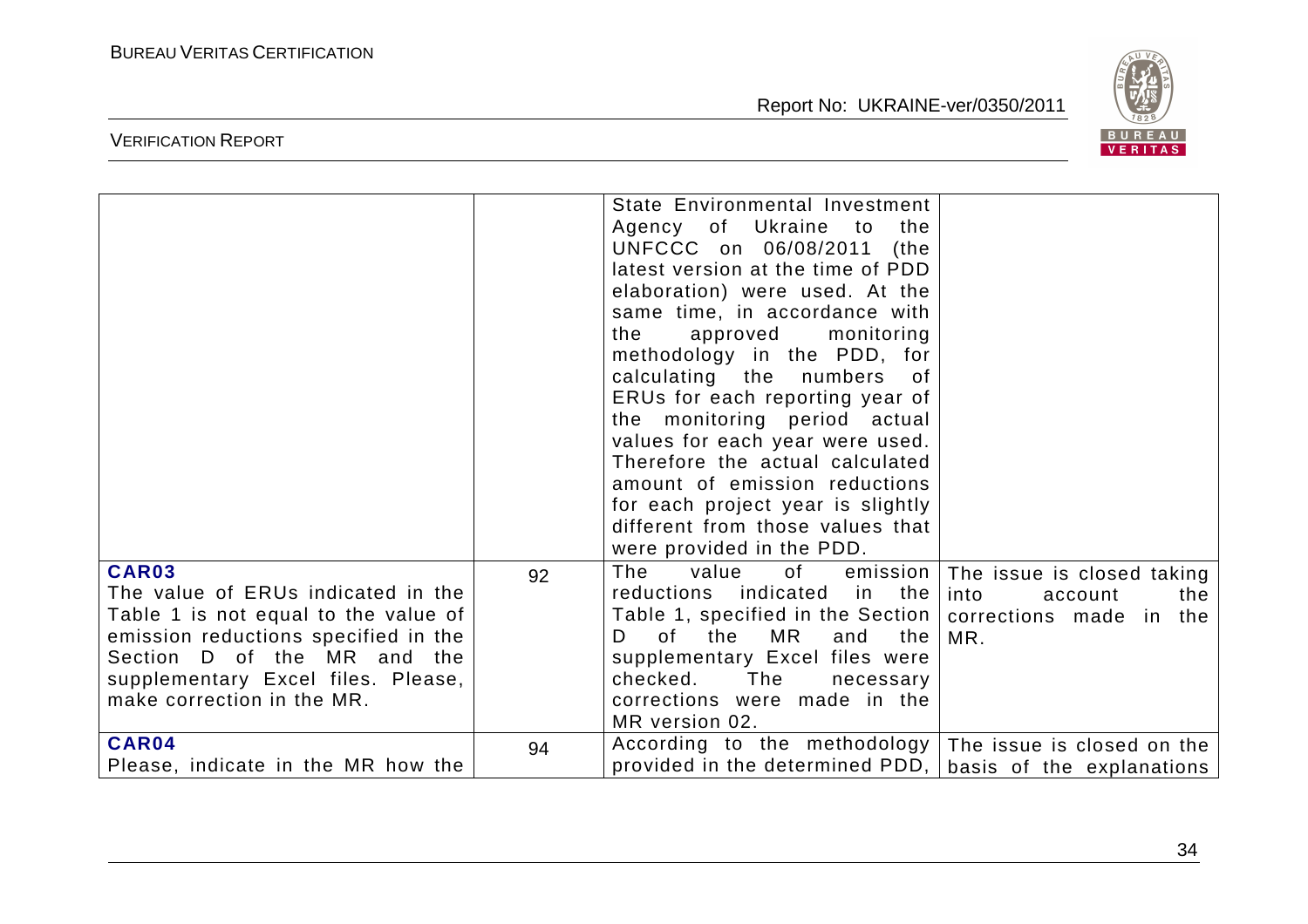

| from<br>oil<br>leakages<br>and<br>coal<br>extraction<br>activities,<br>petrol<br>combustion by transport<br>during<br>transportation of diesel oil and coal<br>to the consumers, and methane<br>leakage occurred during natural gas<br>transportation by gas transportation<br>networks, were taken into account in<br>project emissions and<br>emission<br>reduction calculation. |    | version 02, indirect extraneous<br>leakage of $CO_2$ , $CH_4$ , N <sub>2</sub> O from<br>oil and coal extraction activities,<br>petrol combustion by transport<br>during transportation of diesel<br>oil and coal to end consumer<br>excluded<br>from<br>are<br>a<br>conservative<br>standpoint.<br>According to the PDD methane<br>leakage in the course of gas<br>transportation<br>by<br>gas<br>transportation<br>networks<br>are<br>included in<br>the<br>project<br>emissions.<br>The<br>necessary explanations<br>were added to the MR version<br>02. | provided<br>the<br>and<br>corrections made in<br>the<br>MR version 02.                                          |
|------------------------------------------------------------------------------------------------------------------------------------------------------------------------------------------------------------------------------------------------------------------------------------------------------------------------------------------------------------------------------------|----|-------------------------------------------------------------------------------------------------------------------------------------------------------------------------------------------------------------------------------------------------------------------------------------------------------------------------------------------------------------------------------------------------------------------------------------------------------------------------------------------------------------------------------------------------------------|-----------------------------------------------------------------------------------------------------------------|
| <b>CAR05</b><br>Please, add to the MR the algorithm<br>for adjustment coefficients $k_{m, fuel}$<br>calculation as per<br>and k <sub>h.fuel</sub><br>monitoring plan from the<br><b>PDD</b><br>version 02.                                                                                                                                                                         | 94 | formulae for adjustment The issue is closed based<br>The<br>coefficients<br>calculation<br>(in<br>accordance with the monitoring<br>plan) were added to the section<br>D of the MR version 02.                                                                                                                                                                                                                                                                                                                                                              | on the corrections made in<br>the MR version 02.                                                                |
| CAR06<br>The units for the default methane<br>emission factor in the course of<br>gas transportation<br>natural<br>and                                                                                                                                                                                                                                                             | 94 | The necessary corrections were<br>made in the MR version 02.                                                                                                                                                                                                                                                                                                                                                                                                                                                                                                | The MR version 02 was<br>checked.<br>The<br>issue<br>is i<br>closed on the basis of the<br>correction provided. |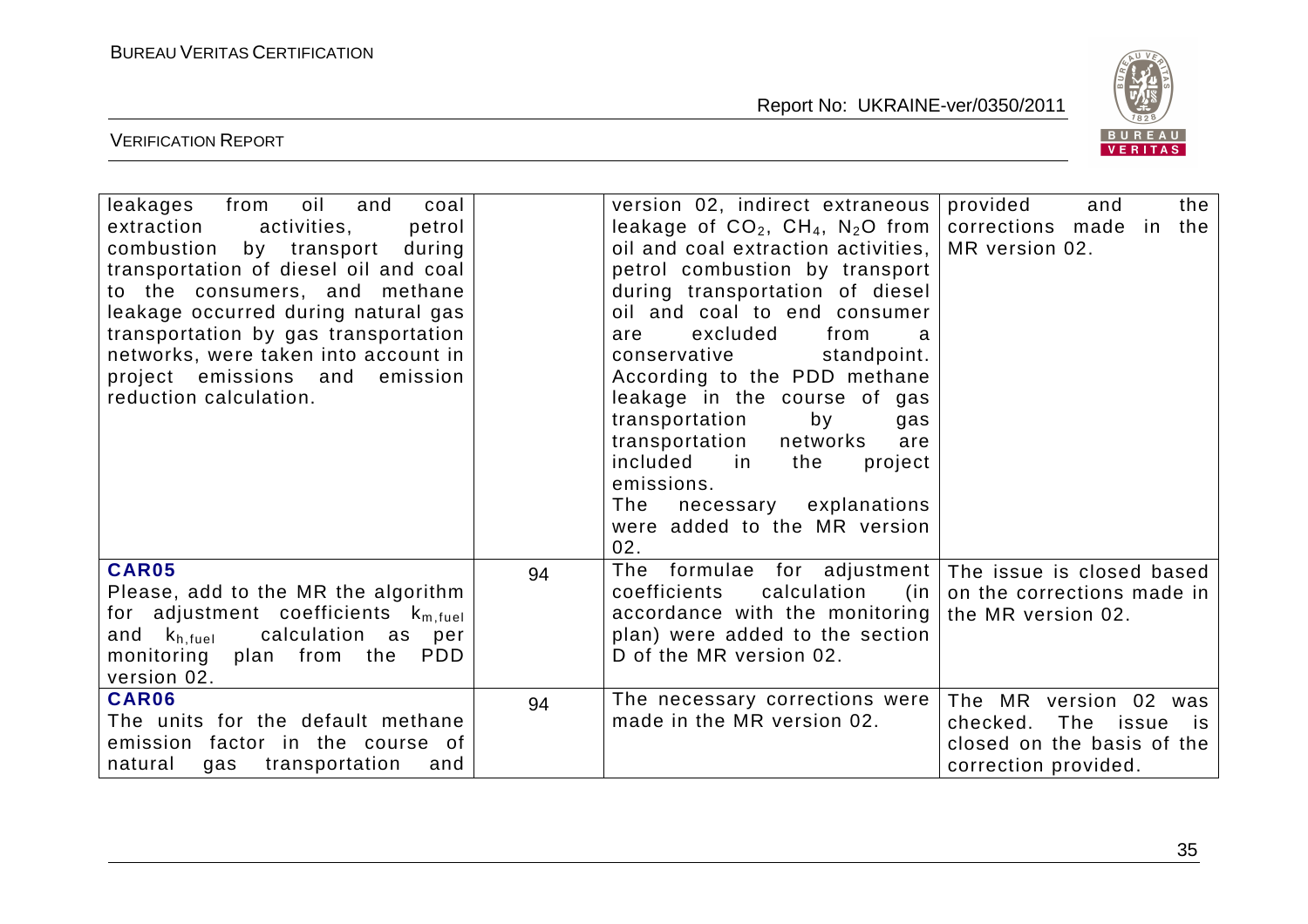

| and<br>distribution,<br>the<br>default<br>methane<br>emission<br>factor<br>at<br>technological gas equipment at end<br>place<br>consumers<br>are<br>indicted<br>incorrectly in the MR. Please, make<br>corresponding corrections.                                                                                                                      |       |                                                                                                                                                                                                                                                                                                                                                                                                                                              |                                                                                  |
|--------------------------------------------------------------------------------------------------------------------------------------------------------------------------------------------------------------------------------------------------------------------------------------------------------------------------------------------------------|-------|----------------------------------------------------------------------------------------------------------------------------------------------------------------------------------------------------------------------------------------------------------------------------------------------------------------------------------------------------------------------------------------------------------------------------------------------|----------------------------------------------------------------------------------|
| <b>CAR07</b><br>MR.<br>adjust the<br>in.<br>Please,<br>accordance with the monitoring plan<br>provided in the PDD version 02.<br>Please, add to the section B the<br>tables containing the information<br>concerning<br>data<br>and<br>sources<br>monitoring frequency for every<br>parameters used for baseline and<br>project emissions calculation. | 95(b) | The issue was addressed in the $ $ The MR version 02 was<br>MR version 02.<br>The tables containing the closed on the basis of the<br>information concerning data   correction provided.<br>and<br>monitoring<br>sources<br>frequency for every parameters<br>(monitored periodically<br>and<br>fixed parameters) used<br>for <b>f</b><br>baseline and project emissions<br>calculation were added to the<br>section B of the MR version 02. | checked. The issue is                                                            |
| <b>CAR08</b><br>Please, in the section B of the MR<br>provide<br>clear<br>and<br>traceable<br>references to the data sources for<br>the following parameters:<br>- carbon emission factor when<br>combusting natural gas;<br>carbon oxidation factor when<br>combusting natural gas;<br>- the default methane emission                                 | 95(c) | The necessary references to the   The MR version 02 was<br>for<br>data<br>sources<br>carbon  <br>factor<br>emission<br>when  <br>combusting natural gas; carbon  <br>oxidation<br>factor<br>when<br>combusting natural gas; the<br>default methane emission factor<br>in the course of natural gas<br>transportation and distribution;<br>the default methane emission                                                                       | checked. The issue<br>is i<br>closed on the basis of the<br>correction provided. |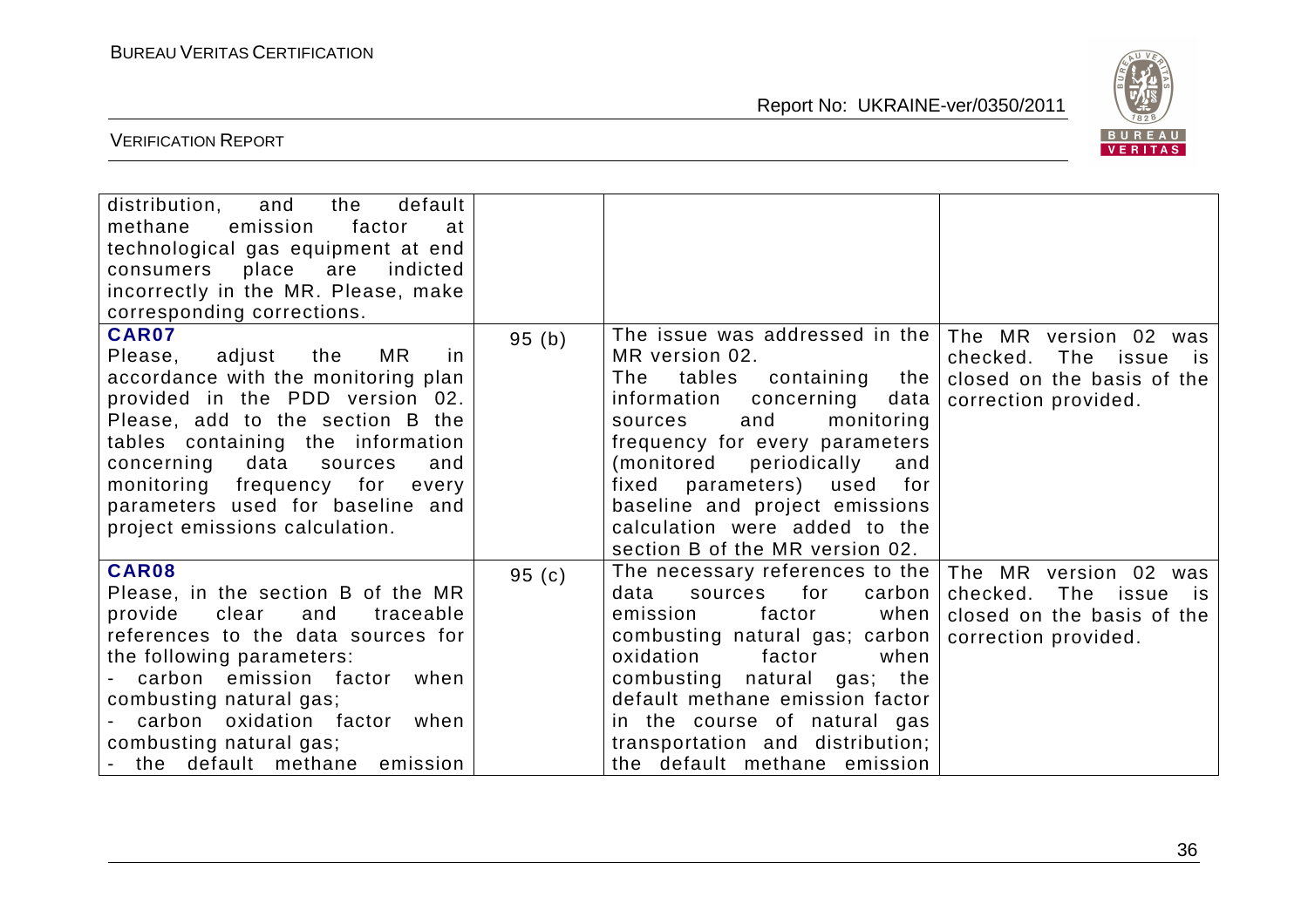

| factor in the course of natural gas<br>transportation and distribution;<br>- the default methane emission<br>technological<br>factor at<br>gas<br>equipment at end consumers place;<br>- reduced GHG emission factor in<br>of<br>natural<br>the<br>course<br>gas<br>transportation<br>the<br>to to<br>end<br>consumers. |         | factor at technological gas<br>equipment at end consumers<br>place; the<br>reduced<br><b>GHG</b><br>emission factor in the course of<br>natural gas transportation to the<br>end consumers, were added to<br>the MR version 02.                                                                                                                                                  |                                                                                                                    |
|-------------------------------------------------------------------------------------------------------------------------------------------------------------------------------------------------------------------------------------------------------------------------------------------------------------------------|---------|----------------------------------------------------------------------------------------------------------------------------------------------------------------------------------------------------------------------------------------------------------------------------------------------------------------------------------------------------------------------------------|--------------------------------------------------------------------------------------------------------------------|
| CAR09<br>Please, add to the MR all the<br>parameters values obtained during<br>the monitoring process for each<br>year of the reporting period.                                                                                                                                                                         | 95(d)   | The corresponding information<br>was added to the Annex 1:<br>the<br>Values<br>of<br>project's<br>monitoring parameters in the<br>period<br>of<br>01/01/2008<br>30/06/2011                                                                                                                                                                                                       | The MR version 02 was<br>checked. The issue is<br>closed on the basis of the<br>correction provided.               |
| <b>CAR10</b><br>Please, in the section C of the MR,<br>provide the description how<br>the<br>monitoring<br>of<br>natural<br>gas<br>consumption by individuals<br>and<br>legal entities<br>the<br>occurs<br>at<br>enterprise.                                                                                            | 101 (a) | The issue was addressed in the<br>MR version 02.<br>OJSC "Odesagas" carries out<br>the monitoring of natural gas<br>fuel consumption by individuals<br>in the following way:<br>Service of consumer gas<br>1.<br>consumption control conducts<br>monthly inspections of meters,<br>executes the statement signed<br>by the individual and transfers it<br>to the Contact center. | The issue is closed on the<br>basis of the information<br>provided<br>the<br>and<br>corrections made in the<br>MR. |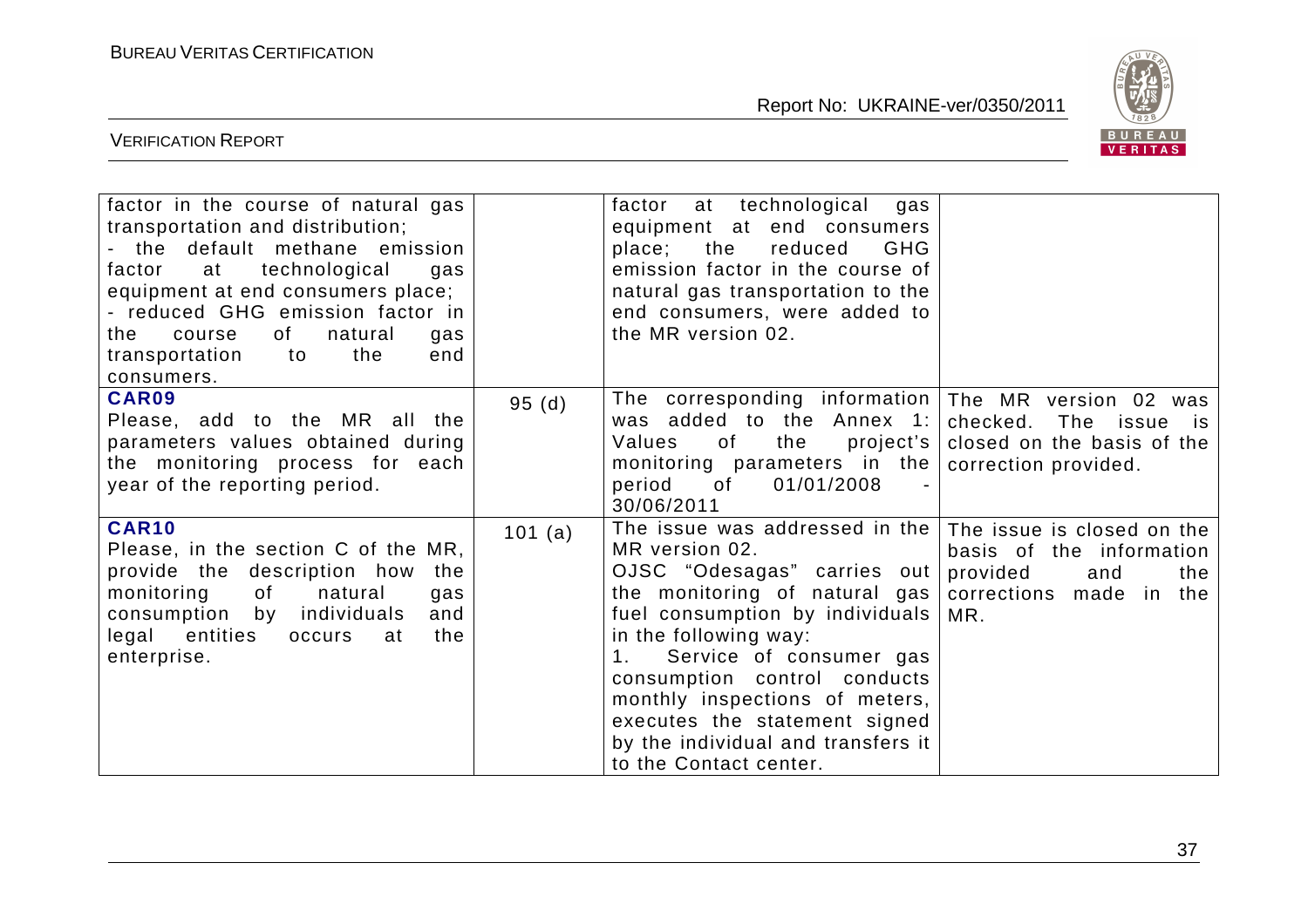VERIFICATION REPORT

Report No: UKRAINE-ver/0350/2011



| 2.<br>Bank institutions deliver   |  |
|-----------------------------------|--|
| information on<br>the<br>gas      |  |
| consumption in the form of paid   |  |
| bills to the Contact center of    |  |
| OJSC "Odesagas".                  |  |
| Contact centre processes<br>3.    |  |
| received information and bases    |  |
| it into "Gasolina" program.       |  |
| 4. Indices of gas supply          |  |
| volume<br>processed<br>by         |  |
| «Gasolina» program<br>are         |  |
| delivered to the<br>project       |  |
| developer «VEMA S.A.»             |  |
| OJSC "Odesagas" carries out       |  |
| the monitoring of natural gas     |  |
| consumption by legal entities in  |  |
| the following way:                |  |
| Legal entities<br>supply<br>1.    |  |
| information on gas consumption    |  |
| to the Gas accounting service     |  |
| every month.                      |  |
| 2. Service of consumer gas        |  |
| consumption control conducts      |  |
| monthly inspections of meters,    |  |
| executes the statement signed     |  |
| by the enterprise and transfers   |  |
| it to the Gas accounting service. |  |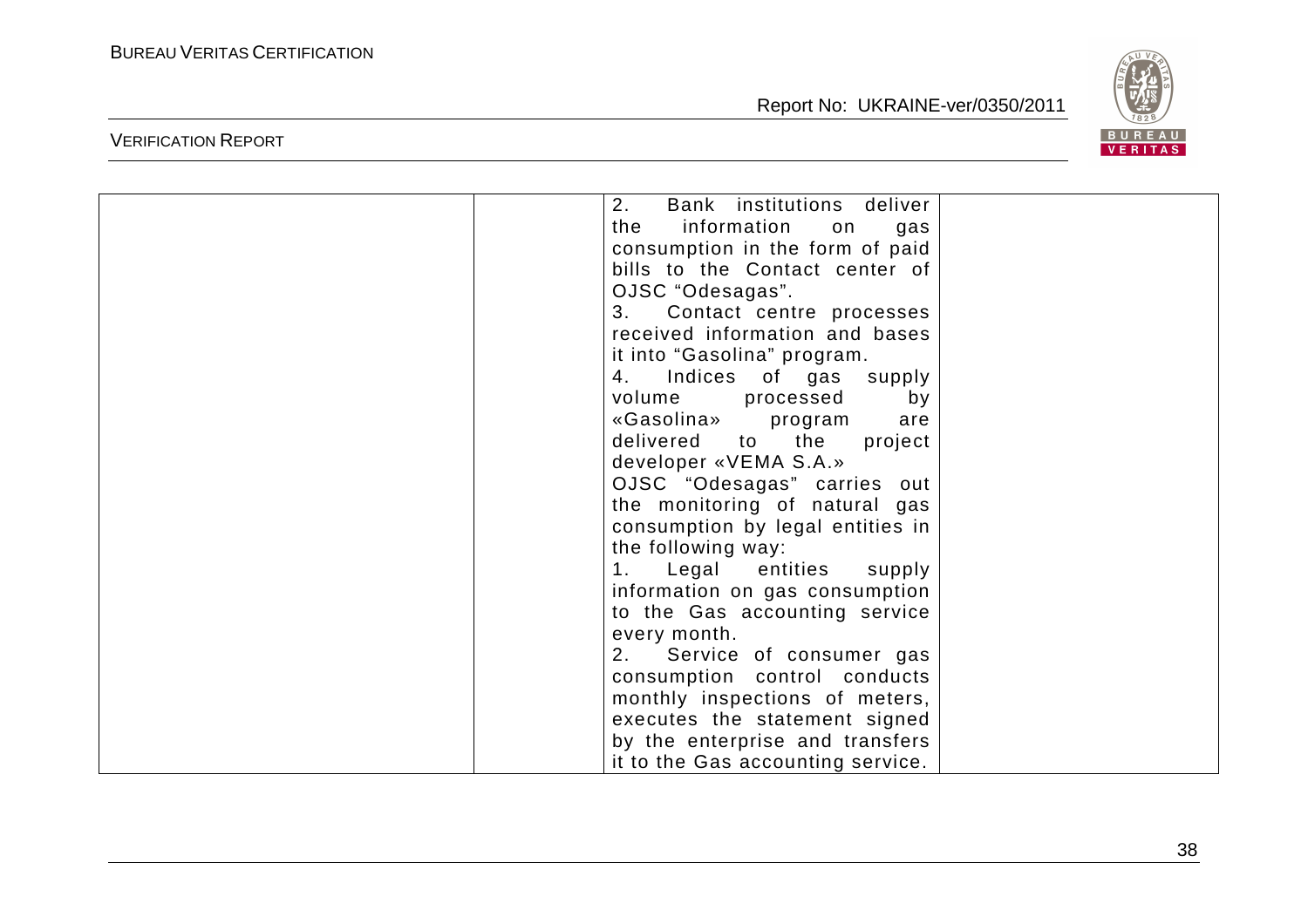

|                                                                                                                                                           |         | 3.<br>Gas accounting service<br>provides information to the Gas<br>supply regime department for its<br>processing into basic form by<br>"Atlas SYBIL" program.<br>4. Indices of gas supply volume<br>processed by "Atlas SYBIL"<br>program are delivered to the                                                                                                                                                                                                                                                                                                                                                 |                                                                                      |
|-----------------------------------------------------------------------------------------------------------------------------------------------------------|---------|-----------------------------------------------------------------------------------------------------------------------------------------------------------------------------------------------------------------------------------------------------------------------------------------------------------------------------------------------------------------------------------------------------------------------------------------------------------------------------------------------------------------------------------------------------------------------------------------------------------------|--------------------------------------------------------------------------------------|
|                                                                                                                                                           |         | project developer «VEMA S.A.».                                                                                                                                                                                                                                                                                                                                                                                                                                                                                                                                                                                  |                                                                                      |
| <b>CAR11</b><br>Please, add to the MR information<br>concerning involvement of the third<br>parties in the monitoring in the<br>framework of the project. | 101 (a) | The issue was addressed in the   The issue is closed on the<br>MR version 02.<br>According to paragraph 6 of the<br>Model Agreement on the<br>provision of gas supply<br>services, approved by NERC as<br>of $04.01.2000$ N <sup>o</sup> 1 (registered<br>by Ministry of Justice on<br>$01.02.2000$ No<br>57/4278<br>maintenance of gas supply<br>systems inside buildings (low-<br>pressure gas pipelines, gas<br>meters, gas appliances, devices<br>necessary for use of gas in<br>everyday life) is<br>the<br>responsibility<br>of<br>gas<br>transportation organization.<br>Calibration and verification of | basis of the information<br>provided<br>the<br>and<br>corrections made in the<br>MR. |